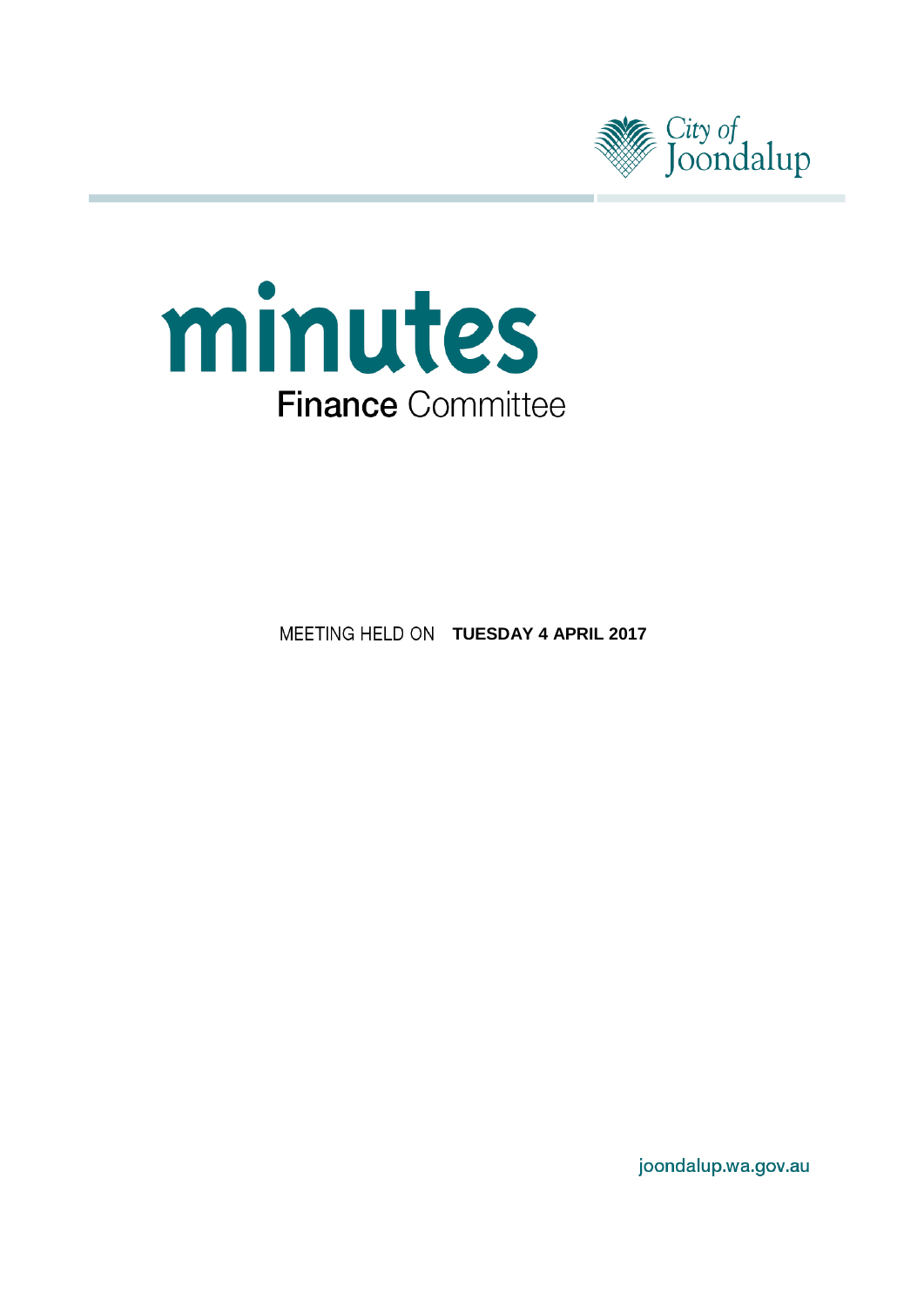| Item No.       | <b>Title</b>                                                                                             | Page No. |
|----------------|----------------------------------------------------------------------------------------------------------|----------|
|                | <b>Declaration of Opening</b>                                                                            | 3        |
|                | <b>Declarations of Interest</b>                                                                          | 3        |
|                | Apologies/Leave of absence                                                                               | 4        |
|                | <b>Confirmation of Minutes</b>                                                                           | 4        |
|                | Announcements by the Presiding Member without discussion                                                 | 4        |
|                | Identification of matters for which the meeting may be closed to<br>the public                           | 4        |
|                | <b>Petitions and deputations</b>                                                                         | 4        |
|                | <b>Reports</b>                                                                                           | 5        |
| 1              | Update on the 2016-17 Capital Works Program                                                              | 5        |
| $\overline{2}$ | <b>Bi-Monthly Capital Works Project Reports</b>                                                          | 8        |
| 3              | Community Facility Refurbishment Projects - Warwick Sports Centre                                        | 11       |
| 4              | Chichester Park, Woodvale - Proposed Redevelopment                                                       | 21       |
| 5              | Provision of a Café/Kiosk/Restaurant at Neil Hawkins Park                                                | 29       |
| 6              | Status Report on City Freehold Properties Proposed for Disposal<br>and a Proposed Crown Land Acquisition | 37       |
| $\overline{7}$ | Burns Beach Café/Restaurant - Project Status                                                             | 45       |
| 8              | Confidential - Pinnaroo Point Café - Project Status                                                      | 51       |
|                | <b>Urgent Business</b>                                                                                   | 52       |
|                | Motions of which previous notice has been given                                                          | 52       |
|                | <b>Requests for Reports for future consideration</b>                                                     | 52       |
|                | <b>Closure</b>                                                                                           | 52       |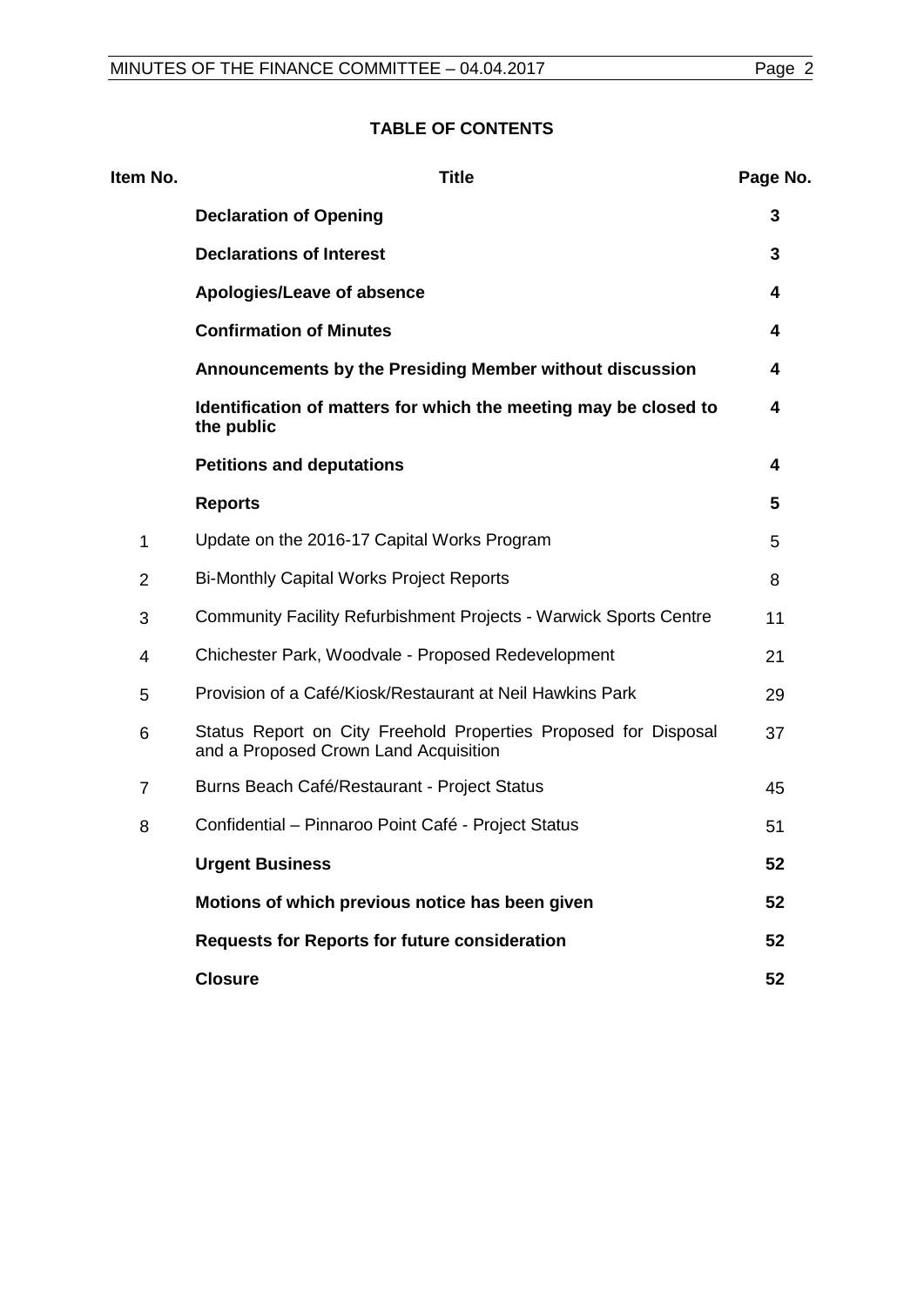# **CITY OF JOONDALUP**

#### **MINUTES OF THE FINANCE COMMITTEE MEETING HELD IN CONFERENCE ROOM 2, JOONDALUP CIVIC CENTRE, BOAS AVENUE, JOONDALUP ON TUESDAY 4 APRIL 2017.**

## **ATTENDANCE**

#### **Committee Members**

| Cr Tom McLean, JP                                     | <b>Presiding Member</b>                      |                                              |
|-------------------------------------------------------|----------------------------------------------|----------------------------------------------|
| <b>Mayor Troy Pickard</b>                             |                                              | absent from 5.52pm to 5.54pm                 |
| Cr Philippa Taylor<br>Cr Mike Norman<br>Cr John Logan | <b>Deputy Presiding Member</b>               | from 5.50pm                                  |
| Cr Russ Fishwick, JP                                  | Deputising for Cr Sophie Dwyer               | from $5.47$ pm                               |
|                                                       |                                              |                                              |
| <b>Officers</b>                                       |                                              |                                              |
| Mr Garry Hunt                                         | <b>Chief Executive Officer</b>               | absent from 5.47pm to 5.48pm                 |
| Mr Mike Tidy                                          | <b>Director Corporate Services</b>           |                                              |
| Mr Nico Claassen                                      | <b>Director Infrastructure Services</b>      |                                              |
| Mr Brad Sillence                                      | <b>Manager Governance</b>                    |                                              |
| Mr Mike Smith                                         | <b>Manager Leisure and Cultural Services</b> | absent from 5.47pm to 5.48pm<br>until 6.27pm |
| Mr Rlianault Oliviar                                  | Manager City Projects                        |                                              |

Mr Blignault Olivier Manager City Projects<br>Mr John Byrne Governance Coordinat Mr John Byrne Governance Coordinator<br>
Mr Scott Collins Senior Projects Officer Mrs Deborah Gouges Governance Officer

#### **Observer**

Cr John Chester

#### <span id="page-2-0"></span>**DECLARATION OF OPENING**

The Presiding Member declared the meeting open at 5.45pm.

**Senior Projects Officer** 

## <span id="page-2-1"></span>**DECLARATIONS OF INTEREST**

<span id="page-2-2"></span>Nil.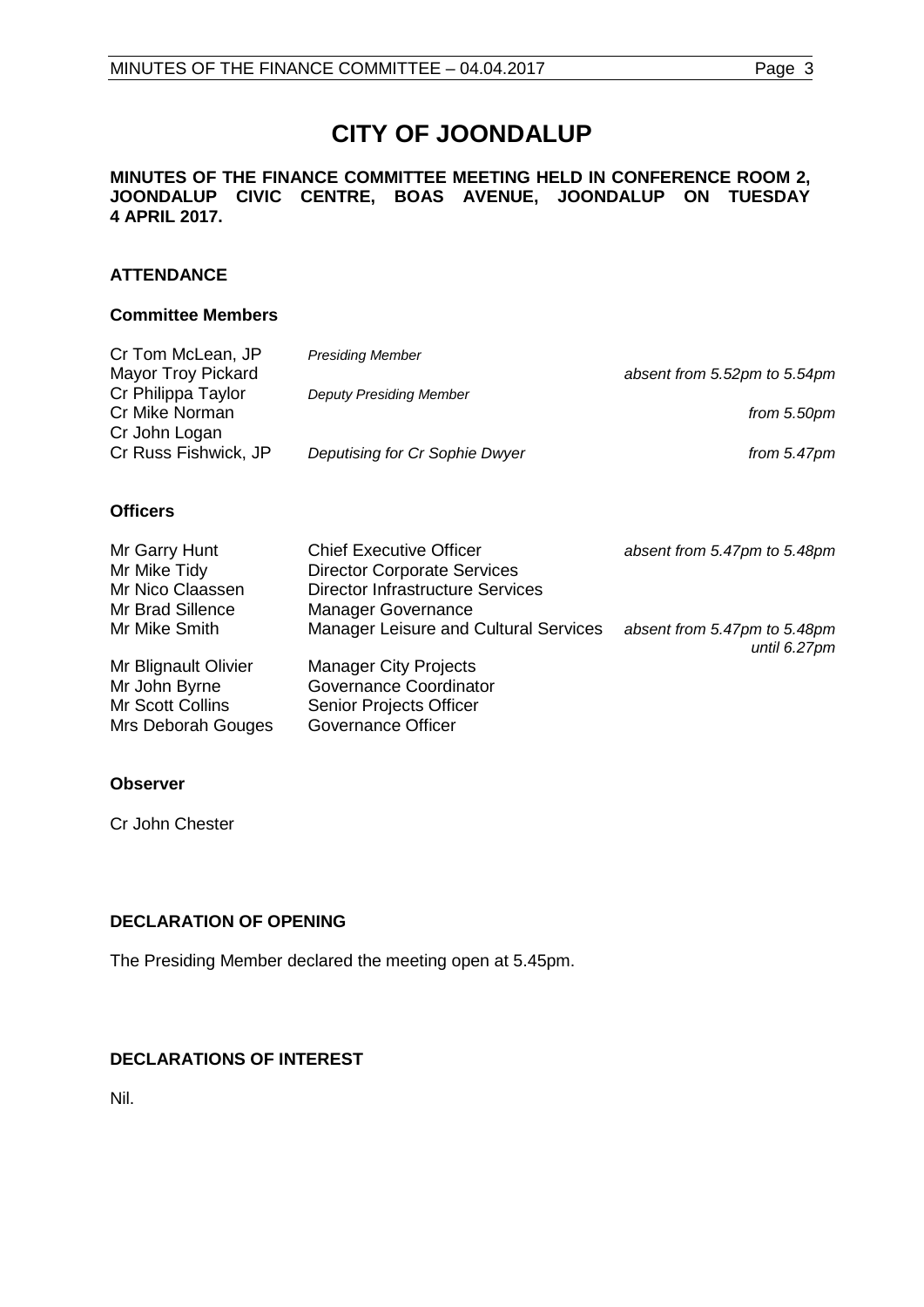#### **APOLOGIES/LEAVE OF ABSENCE**

#### **Apologies**

Nil.

### **Leave of Absence previously approved**

| 2 April to 7 April 2017 inclusive;<br>Cr Nige Jones          |  |
|--------------------------------------------------------------|--|
|                                                              |  |
| Cr Sophie Dwyer<br>2 April to 11 April 2017 inclusive;       |  |
| 11 April to 18 April 2017 inclusive;<br>Cr Liam Gobbert      |  |
| 12 April to 19 April 2017 inclusive;<br>Cr Sophie Dwyer      |  |
| Cr Sophie Dwyer<br>20 April to 30 April 2017 inclusive;      |  |
| 22 April to 28 May 2017 inclusive;<br>Cr John Logan          |  |
| Cr Nige Jones<br>4 May to 13 May 2017 inclusive;             |  |
| Cr Sophie Dwyer<br>1 July to 17 July 2017 inclusive;         |  |
| 9 July to 13 July 2017 inclusive;<br>Cr Sophie Dwyer         |  |
| Cr Sophie Dwyer<br>23 September to 8 October 2017 inclusive. |  |

### <span id="page-3-0"></span>**CONFIRMATION OF MINUTES**

#### MINUTES OF THE FINANCE COMMITTEE HELD ON 6 FEBRUARY 2017

**MOVED Cr Logan, SECONDED Mayor Pickard that the minutes of the meeting of the Finance Committee held on 6 February 2017 be confirmed as a true and correct record.**

#### **The Motion was Put and CARRIED (4/0)**

**In favour of the Motion:** Cr McLean, Mayor Pickard, Crs Logan and Taylor.

## <span id="page-3-1"></span>**ANNOUNCEMENTS BY THE PRESIDING MEMBER WITHOUT DISCUSSION**

Nil.

### <span id="page-3-2"></span>**IDENTIFICATION OF MATTERS FOR WHICH THE MEETING MAY BE CLOSED TO THE PUBLIC**

In accordance with Clause 5.2 of the City's *Meeting Procedures Local Law 2013*, this meeting was not open to the public.

## <span id="page-3-3"></span>**PETITIONS AND DEPUTATIONS**

Nil.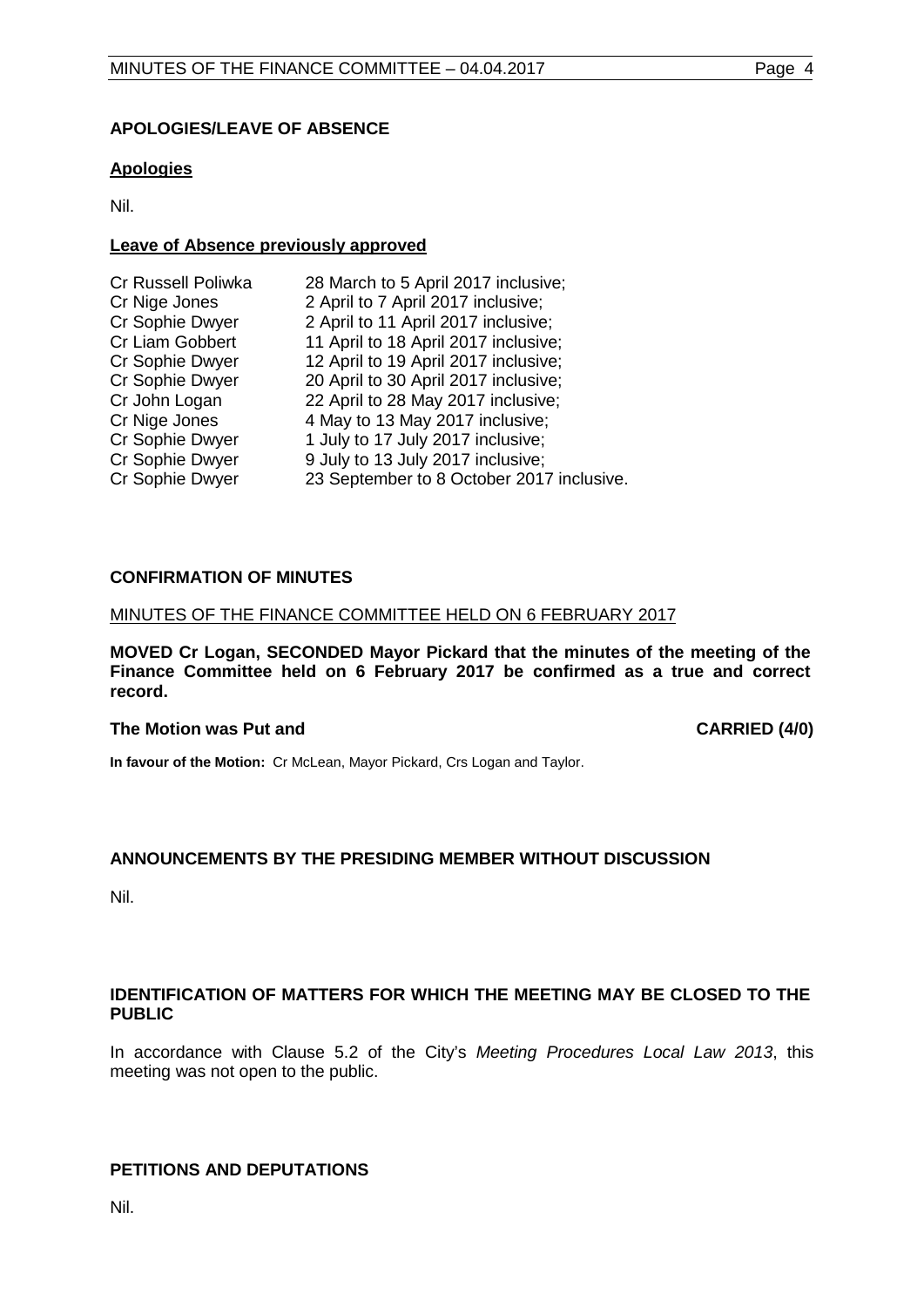#### <span id="page-4-0"></span>**REPORTS**

## <span id="page-4-1"></span>**ITEM 1 UPDATE ON THE 2016-17 CAPITAL WORKS PROGRAM**

| <b>WARD</b>                           | All                                                                                                                                                    |  |  |
|---------------------------------------|--------------------------------------------------------------------------------------------------------------------------------------------------------|--|--|
| <b>RESPONSIBLE</b><br><b>DIRECTOR</b> | Mr Nico Claassen<br>Infrastructure Services                                                                                                            |  |  |
| <b>FILE NUMBER</b>                    | 105564, 101515                                                                                                                                         |  |  |
| <b>ATTACHMENT</b>                     | Attachment 1<br>Capital Works Project Report 2016-17                                                                                                   |  |  |
| <b>AUTHORITY / DISCRETION</b>         | Information - includes items provided to Council for<br>information purposes only that do not require a decision of<br>Council (that is for 'noting'). |  |  |

#### **PURPOSE**

For the Finance Committee to note the update on the *2016-17 Capital Works Program*.

#### **EXECUTIVE SUMMARY**

The Capital Works Project Report for the 2016-17 program as at 20 March 2017 is attached (Attachment 1 refers).

It is therefore recommended that the Finance Committee NOTES the report on the *Capital Works Projects for 2016-17 as at 20 March 2017 forming Attachment 1 to this Report.*

#### **BACKGROUND**

At its meeting held on 3 November 2015 (JSC02-11/15 refers), Council resolved, in part to:

- *"2 ESTABLISH a Finance Committee to:*
	- *2.1 oversee the progress of the City's annual capital works program and review of the City's Five Year Capital Works Program;*
	- *2.2 make recommendations to Council on modifications of capital works projects outside those projects of the Major Projects Committee;*
	- *2.3 make recommendations to Council on the services to be provided by the City and the standards of service delivery being cognisant of industry best practice;"*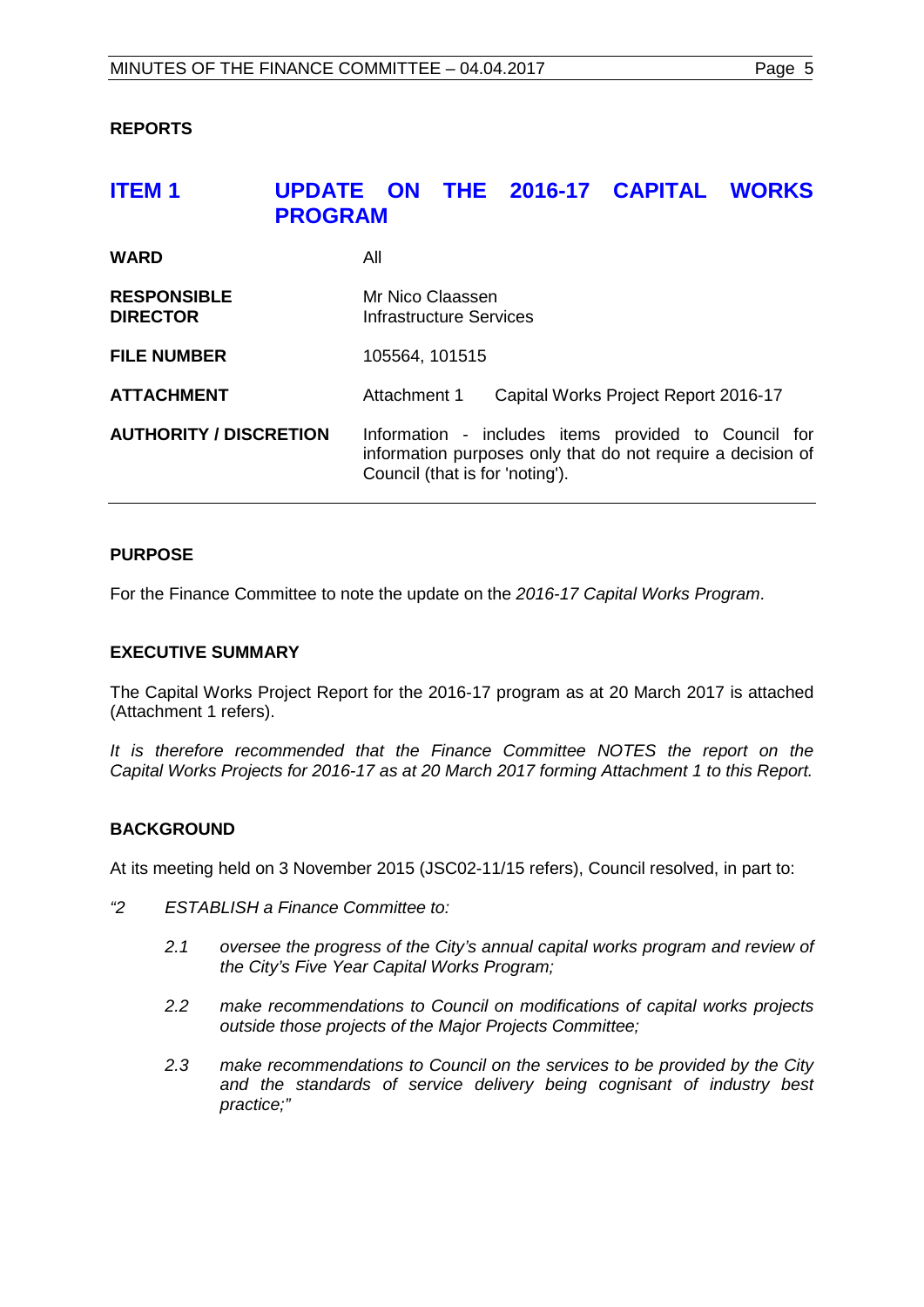#### **DETAILS**

The Capital Works Project Report for the 2016-17 program as at 20 March 2017 is provided at Attachment 1.

#### **Issues and options considered**

Not applicable.

#### **Legislation / Strategic Community Plan / policy implications**

**Legislation** Sections 5.17 and 6.8 of the *Local Government Act 1995.*

A committee cannot make decisions, on behalf of the Council, that require an absolute majority decision (section 5.17 of the *Local Government Act 1995)*, in which case, and in accordance with Section 6.8 of the *Local Government Act 1995,* includes approving expenditure not included in the City's Annual Budget. The Finance Committee may only recommend to Council to approve or modify capital works projects.

#### **Strategic Community Plan**

| Key theme | <b>Financial Sustainability.</b> |
|-----------|----------------------------------|
|-----------|----------------------------------|

- **Objective** Major project delivery.
- **Strategic initiative** Not applicable.
- **Policy** Not applicable.

#### **Risk management considerations**

Not applicable.

#### **Financial / budget implications**

Not applicable.

#### **Regional significance**

Not applicable.

#### **Sustainability implications**

Not applicable.

#### **Consultation**

Not applicable.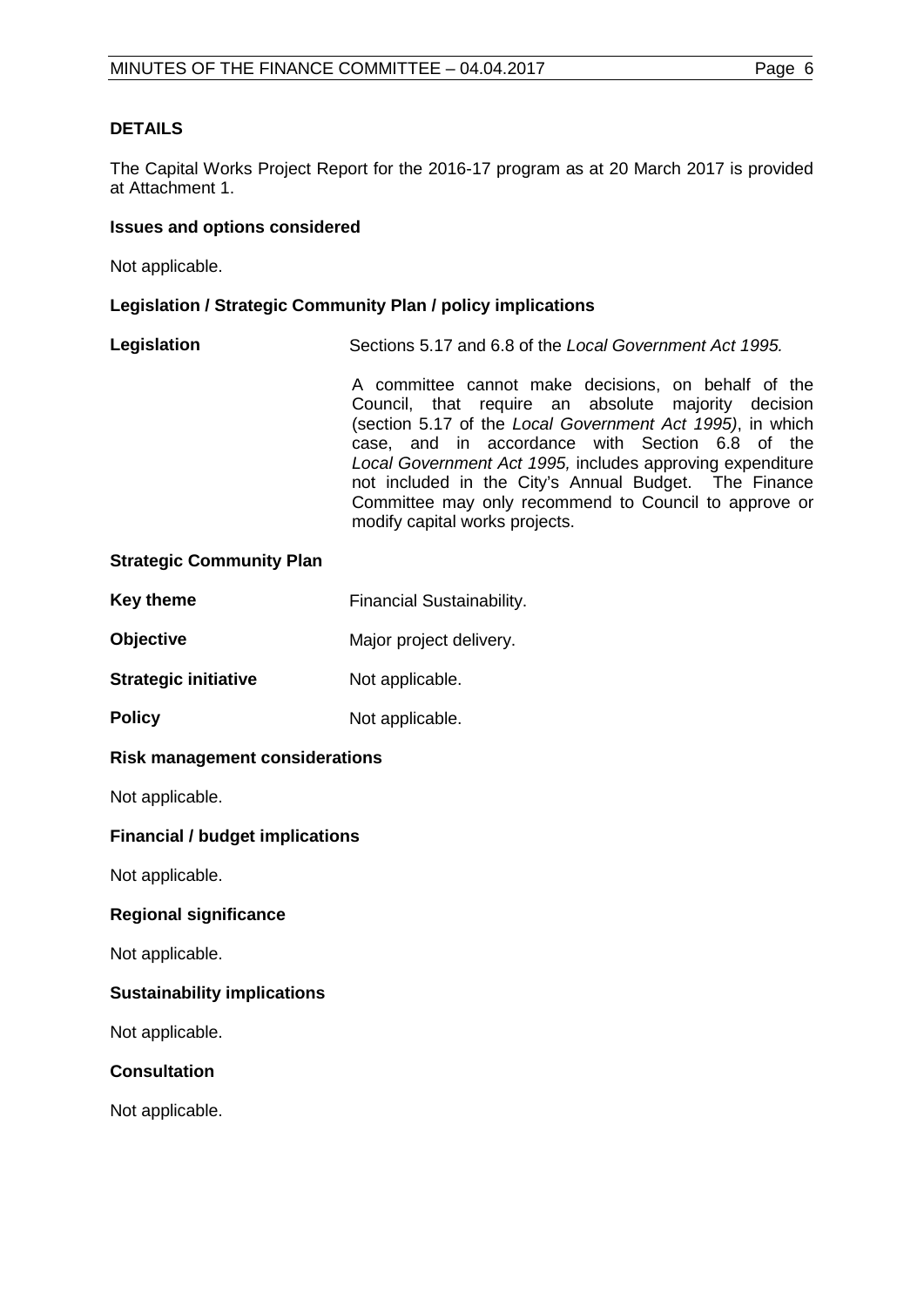#### **COMMENT**

The Capital Works Project Report for the 2016-17 program provides an update on the capital works activities undertaken as at 20 March 2017.

#### **VOTING REQUIREMENTS**

Simple Majority.

*Cr Fishwick entered the Room at 5.47pm.*

*The Chief Executive Officer and the Manager Leisure and Cultural Services left the Room at 5.47pm and entered the Room at 5.48pm.* 

**MOVED Cr Logan, SECONDED Cr McLean that the Finance Committee NOTES the report on the Capital Works Projects for 2016-17 as at 20 March 2017 forming Attachment 1 to this Report.**

#### **The Motion was Put and CARRIED (5/0)**

**In favour of the Motion:** Cr McLean, Mayor Pickard, Crs Fishwick, Logan and Taylor.

*[To access this attachment on electronic document, click here: Attach1agnFIN170404.pdf](http://www.joondalup.wa.gov.au/files/committees/FINC/2017/Attach1agnFIN170404.pdf)*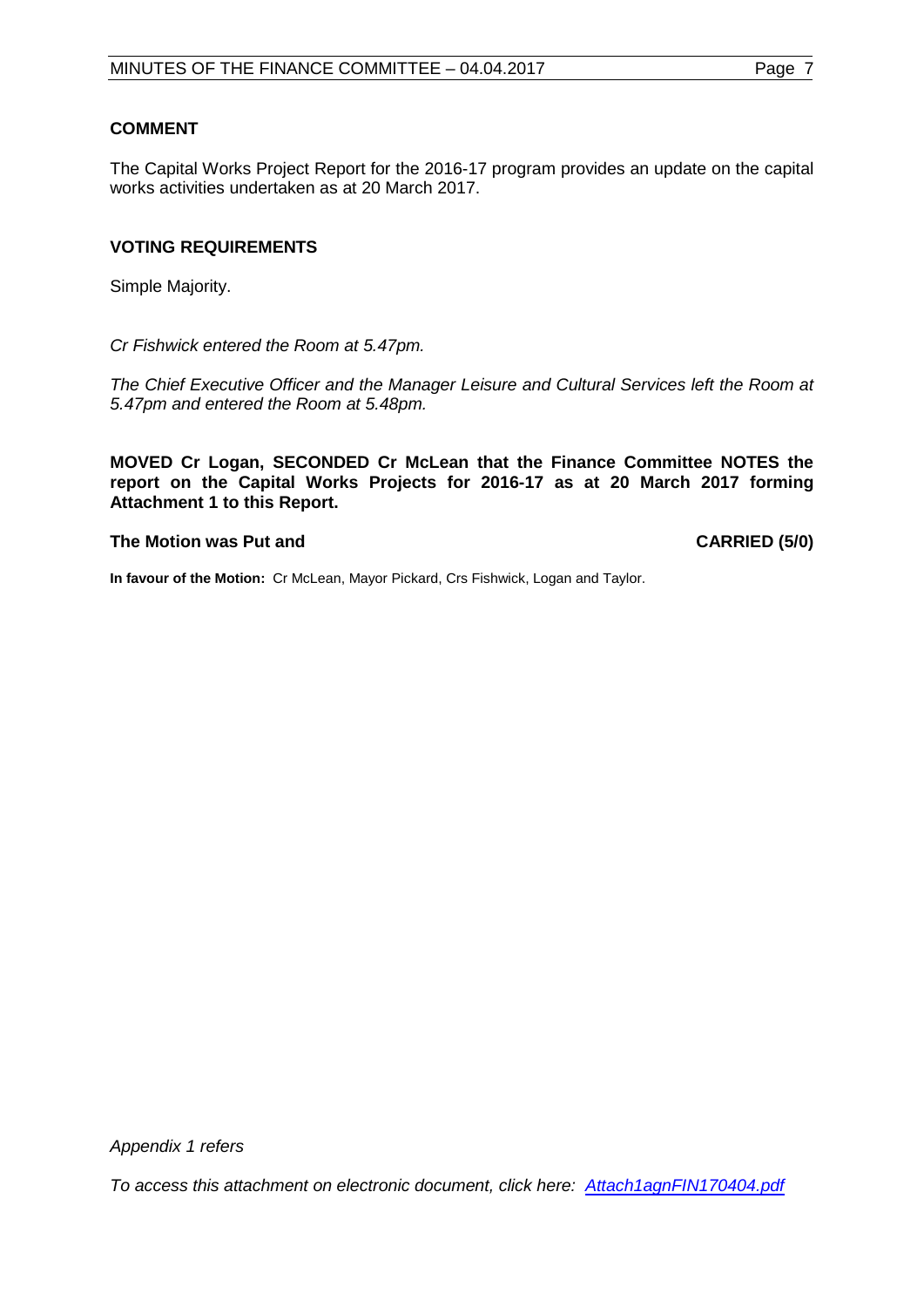<span id="page-7-0"></span>

| <b>ITEM 2</b>                         | <b>BI-MONTHLY</b><br><b>REPORTS</b> |                                                                                                                                                                                       | <b>CAPITAL</b>                                                                                     | <b>WORKS</b>                   |                                                                                                                                                                                                                                                                                                                                         | <b>PROJECT</b>        |
|---------------------------------------|-------------------------------------|---------------------------------------------------------------------------------------------------------------------------------------------------------------------------------------|----------------------------------------------------------------------------------------------------|--------------------------------|-----------------------------------------------------------------------------------------------------------------------------------------------------------------------------------------------------------------------------------------------------------------------------------------------------------------------------------------|-----------------------|
| <b>WARD</b>                           |                                     | All                                                                                                                                                                                   |                                                                                                    |                                |                                                                                                                                                                                                                                                                                                                                         |                       |
| <b>RESPONSIBLE</b><br><b>DIRECTOR</b> |                                     | Mr Nico Claassen<br><b>Infrastructure Services</b>                                                                                                                                    |                                                                                                    |                                |                                                                                                                                                                                                                                                                                                                                         |                       |
| <b>FILE NUMBER</b>                    |                                     | 105564, 101515                                                                                                                                                                        |                                                                                                    |                                |                                                                                                                                                                                                                                                                                                                                         |                       |
| <b>ATTACHMENT</b>                     |                                     | Attachment 1<br>Attachment 2<br><b>Attachment 3</b><br>Attachment 4<br>Attachment 5<br>Attachment 6<br>Attachment 7<br>Attachment 8<br>Attachment 9<br>Attachment 10<br>Attachment 11 | <b>SES Winton Road</b><br><b>Intersection Upgrade</b><br>Leafy City Program<br><b>Warwick Hall</b> | Joondalup City Centre Lighting | MacDonald Park Landscape Master Plan<br>Ocean Reef Road - Marmion Avenue to<br>Oceanside Promenade Duelling<br>Ocean Reef Road/ Joondalup<br>Admiral Park Flood Lighting Upgrade<br>Penistone Park Facility Refurbishment<br>Grove Child Care/ Dorchester<br><b>Warwick Hockey Centre Project</b><br>Percy Doyle - Undercroft Extension | <b>Drive</b><br>Hall/ |
| <b>AUTHORITY / DISCRETION</b>         |                                     | Council (that is for 'noting').                                                                                                                                                       |                                                                                                    |                                | Information - includes items provided to Council for<br>information purposes only that do not require a decision of                                                                                                                                                                                                                     |                       |

#### **PURPOSE**

For the Finance Committee to note the bi-monthly project status reports for capital works projects.

#### **EXECUTIVE SUMMARY**

At the Finance Committee meeting held on 10 August 2016 the committee determined which capital works project reports were required and the frequency of reporting. The bi-monthly project reports are attached (Attachments 1-11 refer).

*It is therefore recommended that the Finance Committee NOTES the bi-monthly capital works project reports forming Attachments 1 to 11 to this Report.*

#### **BACKGROUND**

At its meeting held on 10 August 2016 the Finance Committee requested that the following project reports from the *2016-17 Capital Works Program* be provided on a bi-monthly basis:

- Timberlane Park Hall Upgrade.
- Kingsley Clubrooms.
- SES Winton Road.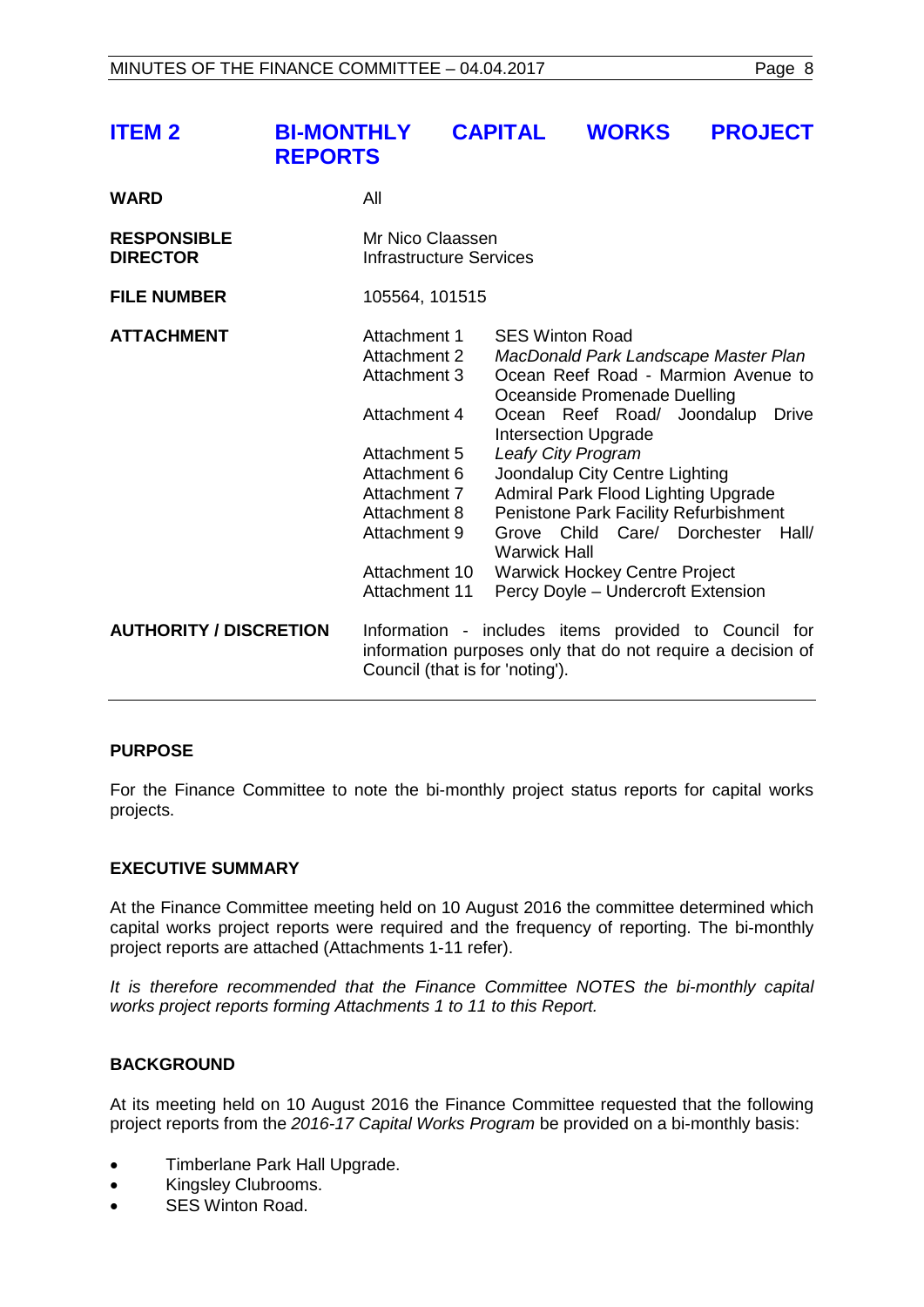## MINUTES OF THE FINANCE COMMITTEE - 04.04.2017 Page 9

- *MacDonald Park Landscape Master Plan*.
- Ocean Reef Road Marmion Avenue to Oceanside Promenade Dualling.
- Ocean Reef Road/Joondalup Drive Intersection Upgrade.
- *Leafy City Program*.
- Joondalup City Centre Lighting.
- Admiral Park Flood Lighting Upgrade.
- Penistone Park Facility Refurbishment.
- Grove Child Care/Dorchester Hall/Warwick Hall.
- Sorrento Beach Enclosure.
- Warwick Hockey Centre Project.
- Percy Doyle Undercroft Extension.

The following project which required bi-monthly project reports was completed and the final report was presented to the Finance Committee held on 3 October 2016:

• Timberlane Park Hall Upgrade.

The following project which required bi-monthly project reports was completed and the final report was presented to the Finance Committee held on 7 December 2016:

• Kingsley Clubrooms.

The following project which required bi-monthly project reports was completed and the final report was presented to the Finance Committee held on 6 February 2017:

• Sorrento Beach Enclosure.

## **DETAILS**

A summary of the projects and their current status is detailed in the bi-monthly project reports forming Attachments 1-11 to this Report.

#### **Issues and options considered**

Not applicable.

#### **Legislation / Strategic Community Plan / policy implications**

| Legislation | Act 1995.                         |  |  |  | Sections 5.17 and 6.80 of the Local Government                                                                                                                                                                                                                                                                                                                                                             |
|-------------|-----------------------------------|--|--|--|------------------------------------------------------------------------------------------------------------------------------------------------------------------------------------------------------------------------------------------------------------------------------------------------------------------------------------------------------------------------------------------------------------|
|             | or modify capital works projects. |  |  |  | A committee cannot make decisions, on behalf of the<br>Council, that require an absolute majority decision<br>(section 5.17 of the Local Government Act 1995), in which<br>case, and in accordance with Section 6.8 of the<br>Local Government Act 1995, includes approving expenditure<br>not included in the City's Annual Budget. The Finance<br>Committee may only recommend to the Council to approve |

#### **Strategic Community Plan**

**Key theme** Financial Sustainability.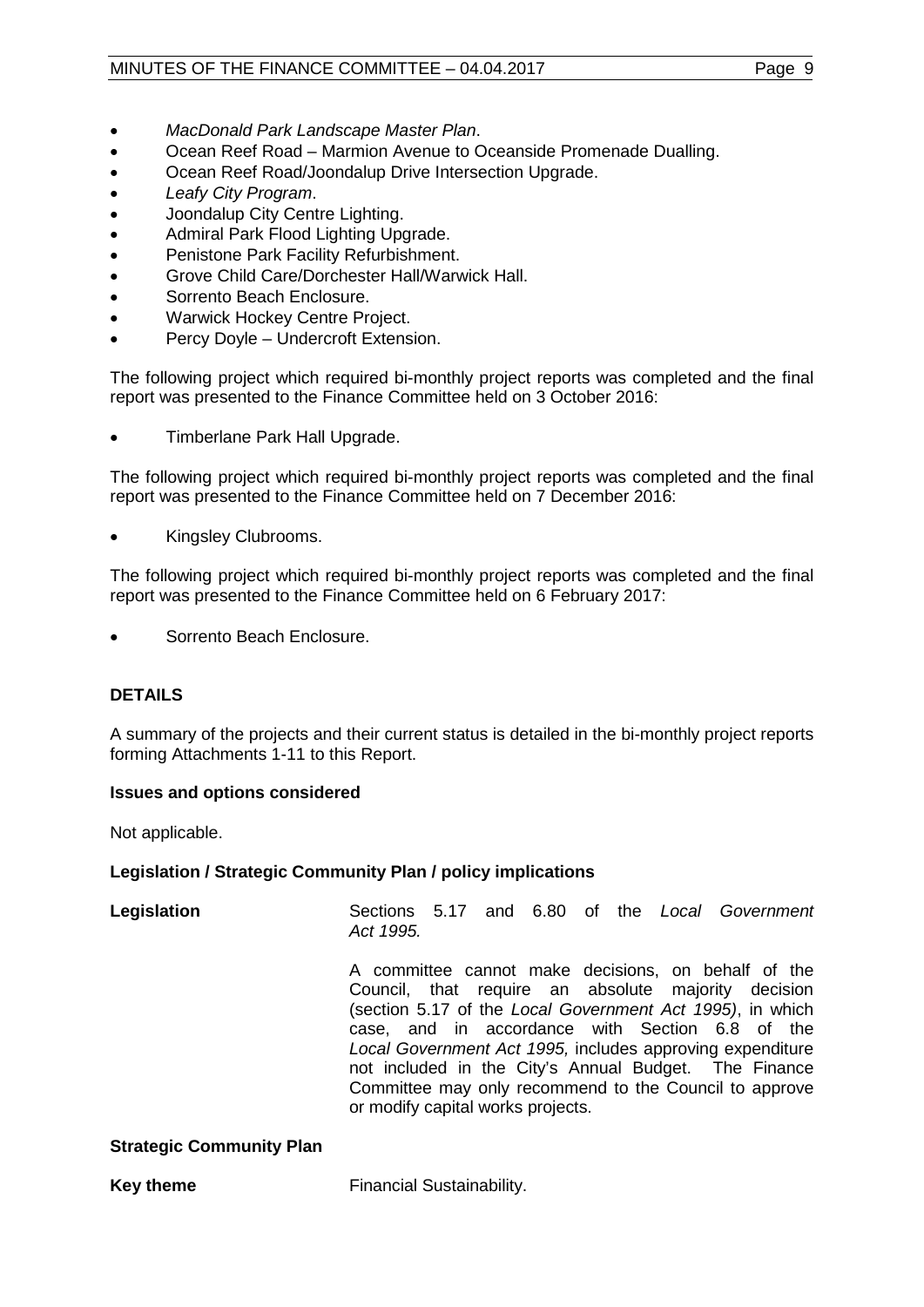**Objective** Major project delivery.

**Strategic initiative** Not applicable.

**Policy** Not applicable.

**Risk management considerations**

Not applicable.

## **Financial / budget implications**

Not applicable.

### **Regional significance**

Not applicable.

### **Sustainability implications**

Not applicable.

### **Consultation**

Not applicable.

## **COMMENT**

The attached capital works project reports provide an update on the activities undertaken in the last two months.

## **VOTING REQUIREMENTS**

Simple Majority.

*Cr Norman entered the Room at 5.50pm.* 

*Mayor Pickard left the Room at 5.52pm and entered the Room at 5.54pm.* 

### **MOVED Cr Norman, SECONDED Cr Taylor that the Finance Committee NOTES the bi-monthly capital works project reports forming Attachments 1 to 11 to this Report.**

## **The Motion was Put and CARRIED (6/0)**

**In favour of the Motion:** Cr McLean, Mayor Pickard, Crs Fishwick, Logan, Norman and Taylor.

#### *Appendix 2 refers*

*[To access this attachment on electronic document, click here: Attach2agnFIN170404.pdf](http://www.joondalup.wa.gov.au/files/committees/FINC/2017/Attach2agnFIN170404.pdf)*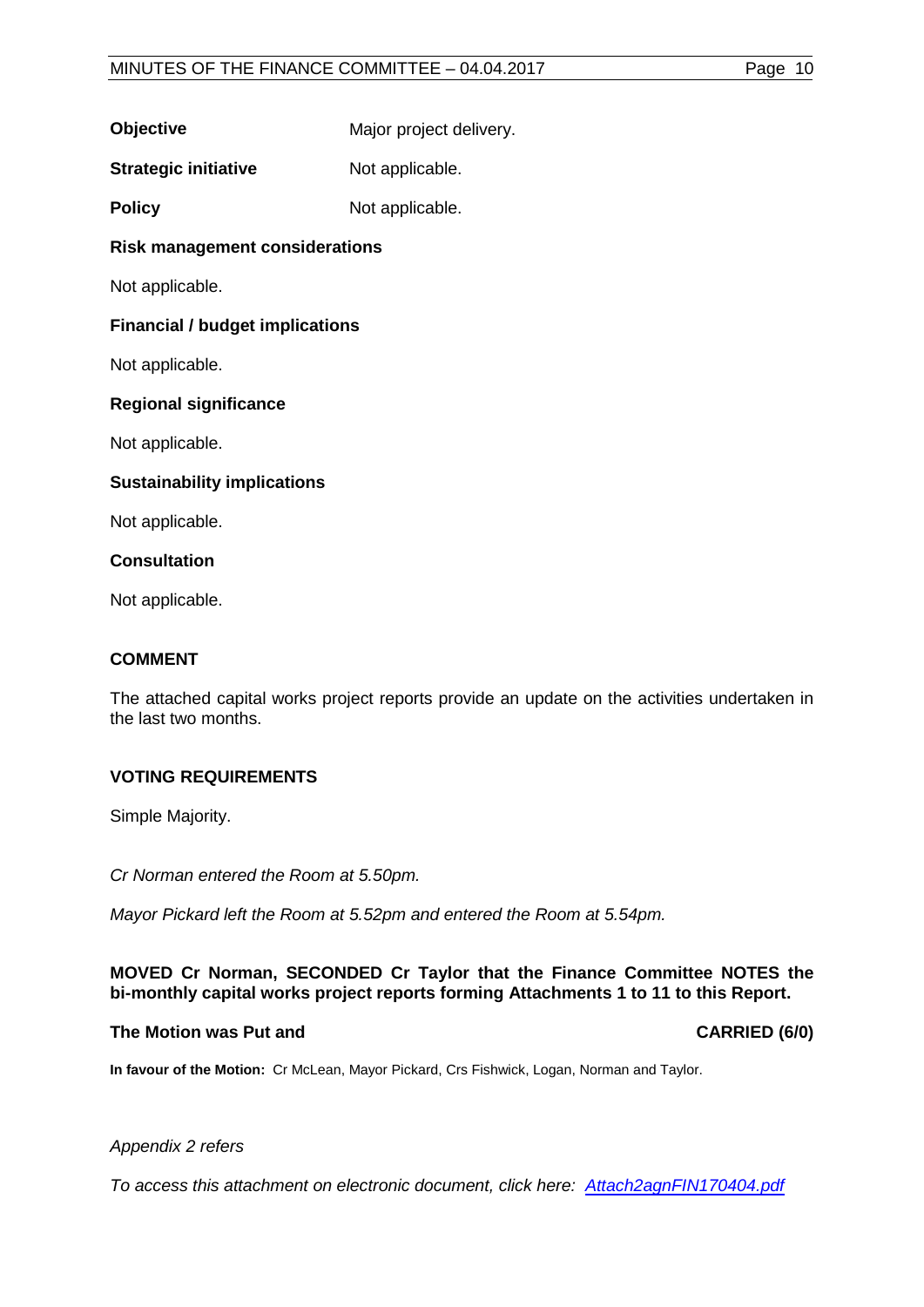**PROJECTS - WARWICK SPORTS CENTRE**

<span id="page-10-0"></span>

| <b>WARD</b>                           | South                                                                                                                                                                                               |                                                                                                                                                                                                                                                                                                                                                                    |  |
|---------------------------------------|-----------------------------------------------------------------------------------------------------------------------------------------------------------------------------------------------------|--------------------------------------------------------------------------------------------------------------------------------------------------------------------------------------------------------------------------------------------------------------------------------------------------------------------------------------------------------------------|--|
| <b>RESPONSIBLE</b><br><b>DIRECTOR</b> | Mr Mike Tidy<br><b>Corporate Services</b>                                                                                                                                                           |                                                                                                                                                                                                                                                                                                                                                                    |  |
| <b>FILE NUMBER</b>                    | 14151, 101515, 105567                                                                                                                                                                               |                                                                                                                                                                                                                                                                                                                                                                    |  |
| <b>ATTACHMENTS</b>                    | Attachment 1<br>Attachment 2<br>Attachment 3<br>Attachment 4<br>Attachment 5<br>Attachment 6<br>Attachment 7                                                                                        | Aerial map of Warwick Sports Centre<br>Warwick Sports Centre floorplan (existing)<br>Greenwood Tennis Clubroom concept<br>plan<br>Greenwood<br>Clubroom<br><b>Tennis</b><br>cost<br>estimate<br>Warwick Bowling Clubroom concept plan<br>- Option 1<br>Warwick Bowling Clubroom cost estimate<br>- Option 1<br>Warwick Bowling Clubroom concept plan<br>- Option 2 |  |
| <b>AUTHORITY / DISCRETION</b>         | Executive - The substantial direction setting and oversight<br>role of Council, such as adopting plans and reports,<br>accepting tenders, directing operations, setting<br>and<br>amending budgets. |                                                                                                                                                                                                                                                                                                                                                                    |  |

#### **PURPOSE**

For Council to provide feedback on the concept plans, estimated capital costs and recommendations for the Warwick Sports Centre community facility refurbishment projects.

#### **EXECUTIVE SUMMARY**

At the November 2015 Finance Committee meeting a request was made for a report to be prepared detailing concept design options and estimated costings to undertake a refurbishment and potential extension of the Warwick Bowling and Greenwood Tennis Clubrooms.

The Greenwood Tennis Clubroom is located on Lloyd Drive, Warwick. The facility was constructed in 2000 and consists of a hall, office, kitchen, toilets, changerooms and storerooms. In 2013 the facility was rekeyed and the kitchen and toilets had some fixtures and fittings replaced. In 2016 the carpets were replaced in the main hall.

This part of the facility is leased to the Greenwood Tennis Club who has approximately 120 members.

The Warwick Bowling Clubroom is located on Lloyd Drive, Warwick. The facility was constructed in 2000 and consists of a hall, offices, kitchen, bar, toilets, changerooms and storerooms. In 2013 the facility was rekeyed, carpet was replaced in the offices and the kitchen and toilets had some fixtures and fittings replaced. Also in 2013, the Warwick Bowling Club installed a new audio-visual system and in 2014 installed new PV (solar) panels.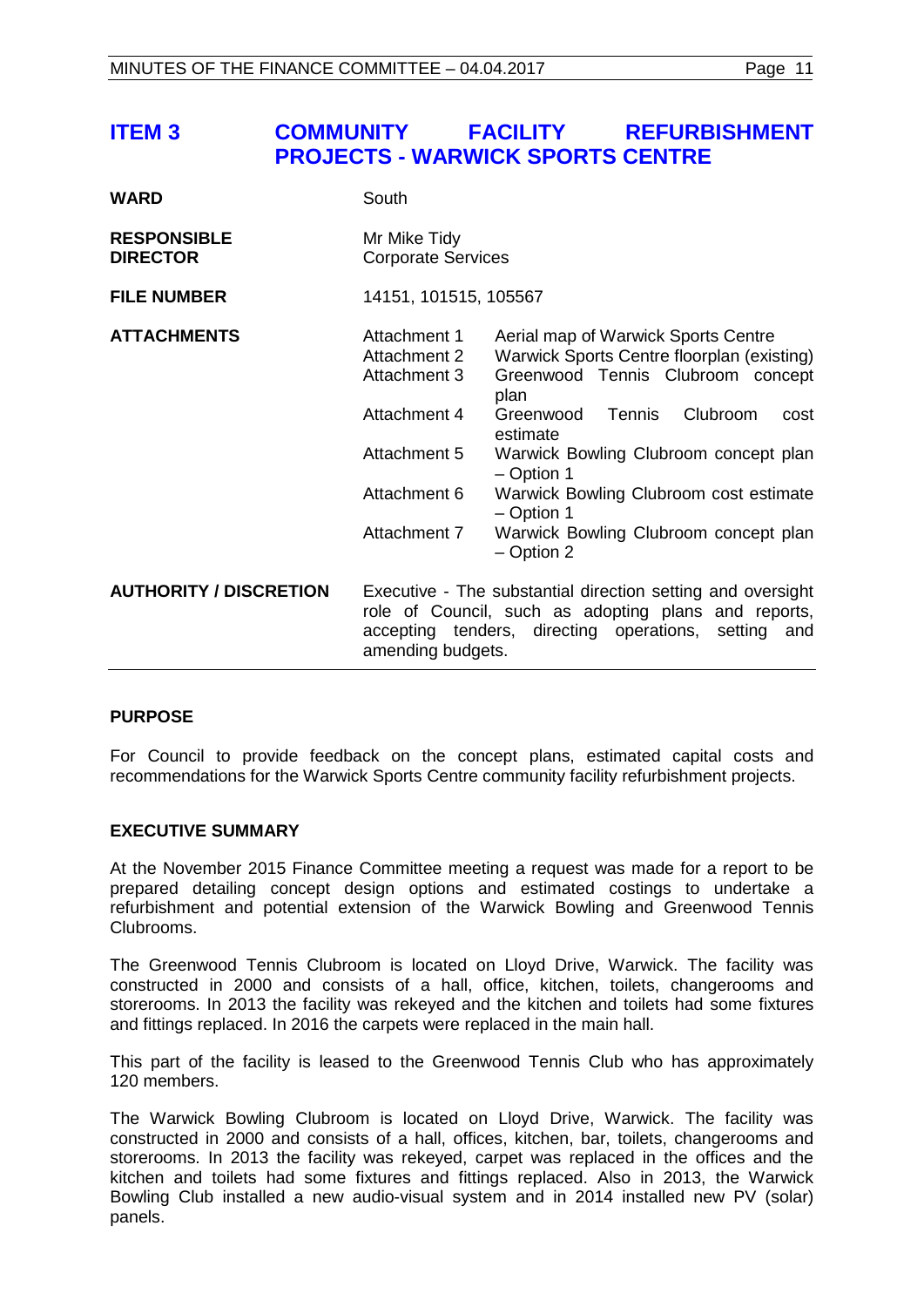This part of the facility and adjacent four bowling greens are leased to the Warwick Bowling Club who have approximately 420 members.

Both clubs, along with Perth Outlaws Softball Club, formed the Warwick Sports Association that initially leased both of the facilities. However, some years ago the association dissolved and the Greenwood Tennis Club and Warwick Bowling Club acquired leases over their respective parts of the facility while the Perth Outlaws Softball Club relocated to Penistone Park.

As part of the needs analysis stage of the project, stakeholder consultation was undertaken with the existing user groups who lease the facility (Greenwood Tennis Club and Warwick Bowling Club). Considering the feedback from user groups and priorities identified by the City, a scope of works was developed in order to undertake concept designs and a cost estimate for each project.

Based on the agreed concept design the estimated capital cost for the Greenwood Tennis Clubroom refurbishment project is \$349,000. The proposed facility concept plan for Warwick Bowling Clubroom includes a main hall extension and the estimated capital cost for this project is \$754,000. To improve the aesthetics of the north-east corner of the hall, a second concept plan option was developed and the estimated capital cost for this option is \$954,000.

There are no funds listed in the City's adopted 2016-17 *Five Year Capital Works Program* for these projects.

*It is therefore recommended that Council:*

- *1 NOTES the proposed refurbishment works at the Greenwood Tennis Clubrooms as detailed in this Report at a cost estimate of \$349,000;*
- *2 NOTES the proposed refurbishment works (option 1) at the Warwick Bowling Clubrooms as detailed in this Report at a cost estimate of \$754,000.*

#### **BACKGROUND**

| <b>Suburb/Location</b> | 66 Lloyd Drive Warwick WA 6024.                  |
|------------------------|--------------------------------------------------|
| Applicant              | City of Joondalup.                               |
| Owner                  | Crown Land – City of Joondalup Management Order. |
| Zoning                 | <b>DPS</b> Parks and Recreation.                 |
|                        | <b>MRS</b> Parks and Recreation.                 |
| Site area              | $34,860m2$ .                                     |
| Structure plan         | Not applicable.                                  |

At the November 2015 Finance Committee meeting a request was made for a report to be prepared detailing concept design options and estimated costings to undertake a refurbishment and potential extension of the Warwick Bowling and Greenwood Tennis Clubrooms. As a result of this discussion, the City followed its agreed facility refurbishment process.

Since 2007, the City has undertaken one or two community facility refurbishment projects each year. Refurbishment projects intend to improve the functionality and aesthetics of the facility and are not designed to undertake general maintenance. The scope of each project is generally confined to painting, replacing fixtures and fittings, upgrading external environments (for example building pathways, landscaping around the building, signage), kitchen facilities, floor coverings, toilets and changerooms (including refurbishment or new extensions), storage facilities (extensions to the facility), heating/cooling systems and window treatments.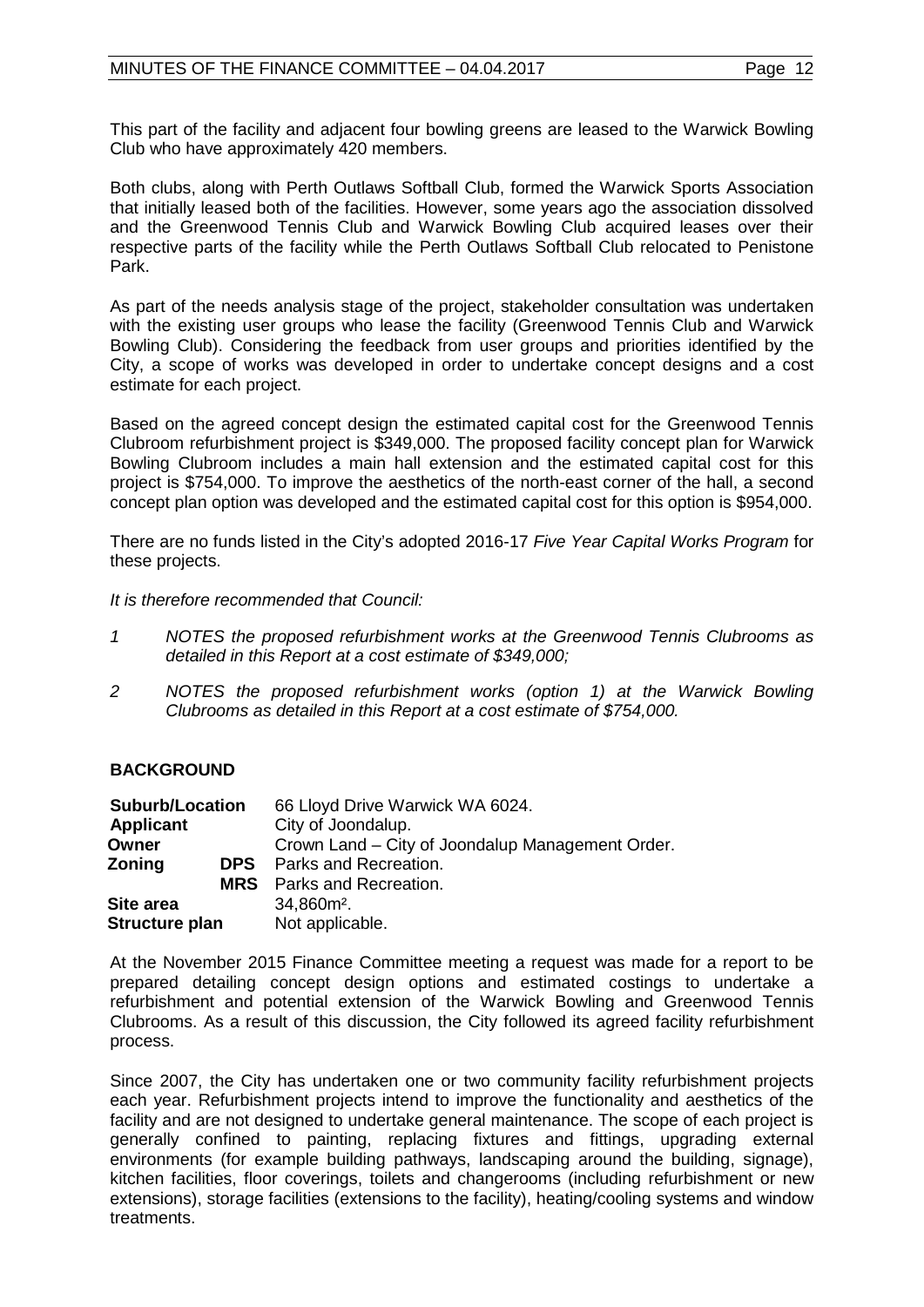Major structural changes or modification to a facility that include major extensions and/or reconfigurations of areas are normally classified as a redevelopment project. However, due to the Warwick Bowling Club operating at capacity, this project proposes a building extension.

#### Greenwood Tennis Clubroom

The Greenwood Tennis Clubroom is part of the Warwick Sports Centre and is located on Lloyd Drive, Warwick (Attachment 1 refers). The facility was constructed in 2000 and consists of a hall, office, kitchen, toilets, changerooms and storerooms (Attachment 2 refers). In 2013 the facility was rekeyed and the kitchen and toilets had some fixtures and fittings replaced. In 2016 the carpets were replaced in the main hall.

This part of the facility is leased to the Greenwood Tennis Club who has approximately 120 members.

The facility design and layout meets the needs of the user groups well, however the existing toilets do not meet current universal access requirements and the kitchen needs updating. There are no shade shelters between the existing tennis courts and a lack of footpaths connecting the tennis courts and clubroom. The tennis court car park has no security lighting.

#### Warwick Bowling Clubroom

The Warwick Bowling Clubroom is part of the Warwick Sports Centre and is located on Lloyd Drive, Warwick (Attachment 1 refers). The facility was constructed in 2000 and consists of a hall, offices, kitchen, bar, toilets, changerooms and storerooms (Attachment 2 refers). In 2013 the facility was rekeyed, carpet was replaced in the offices and the kitchen and toilets had some fixtures and fittings replaced. Also in 2013, the Warwick Bowling Club installed a new audio-visual system and in 2014 installed new PV (solar) panels.

This part of the facility and adjacent four bowling greens are leased to the Warwick Bowling Club (WBC) who have approximately 420 members.

The WBC is currently operating at capacity in their clubroom and would like to accommodate a greater number of members and hirers. In 2015 they provided the City with a suggested layout for a building extension.

The existing facility design and layout meets the needs of the user groups well, however the size of the existing main hall limits the opportunities the club can provide to its members and those who hire the facility. The existing toilets do not meet current universal access requirements and are required to be extended to support the main hall extension. The kitchen also needs updating and power may need to be upgraded to accommodate the main hall extension.

The main car park for the facility services both the tennis and bowling clubrooms and the existing ACROD parking bays do not meet the current universal access requirements.

There are currently no funds listed in the City's *Five Year Capital Works Program* for these projects.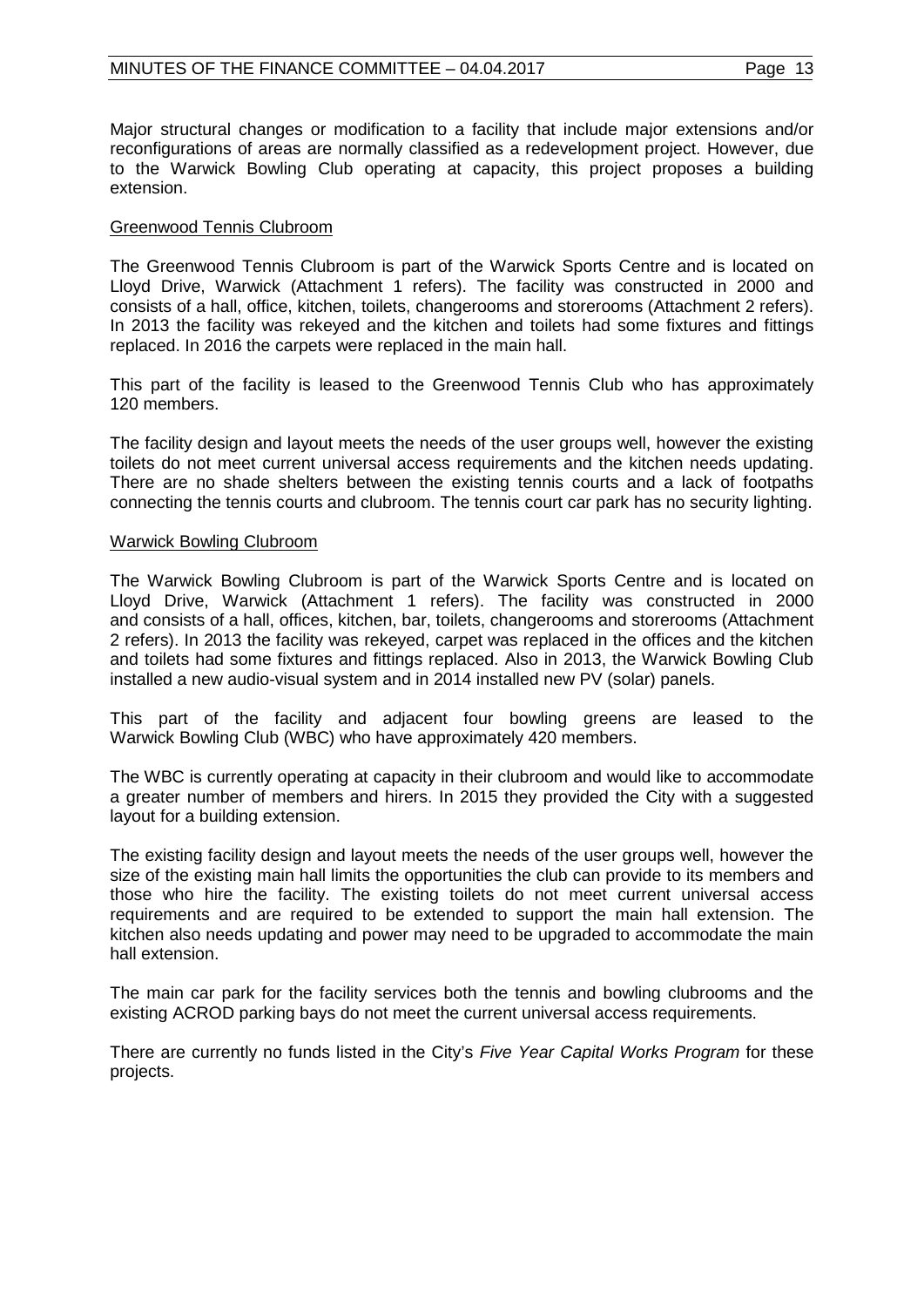#### Stakeholder consultation

As part of the needs analysis stage of the project, stakeholder consultation was undertaken with the Greenwood Tennis Club and Warwick Bowling Club.

#### *Greenwood Tennis Club*

The following items were identified during consultation with Greenwood Tennis Club and were included for consideration in the scope of works:

- Toilet/changeroom refurbishment.
- Kitchen refurbishment.
- Main hall painting.
- Additional paving/footpaths around tennis courts.
- Additional shade shelters between tennis courts.
- New car park lighting.

#### *Warwick Bowling Club*

The following items were identified during consultation with Warwick Bowling Club and were included for consideration in the scope of works:

- Main hall extension.
- Kitchen refurbishment.
- Toilet/changeroom refurbishment.
- Upgrade of the existing bin wash down area.
- Upgrade of the existing ACROD parking bays.
- Power upgrade (if required).

#### Concept plans and capital cost estimates

A scope of works was developed based on addressing the challenges identified for each facility and stakeholder consultation with the Greenwood Tennis Club and Warwick Bowling Club. Facility concept plans were developed based on the scope of works and cost estimates were obtained from an external Quantity Surveyor.

#### *Greenwood Tennis Clubroom*

The proposed facility concept plan (Attachment 3 refers) includes a toilet refurbishment to meet the current universal access requirements. The kitchen will be refurbished and a number of the existing skylights replaced in the passage, stores and kitchen as they are missing or in poor condition. Minor painting will be undertaken in the main hall. The external doors to all rooms on the eastern side of the facility will be replaced due to damage from wet weather. Bench seating will be replaced along the verandah and additional footpaths will be constructed to improve pedestrian access around the tennis courts. Two new shade shelters will be constructed between the tennis courts and security lighting will be installed in the car park to the west of the tennis courts.

The Greenwood Tennis Club operations will be disrupted during construction. Temporary facilities (for example toilets) have been included in the cost estimate to accommodate the Greenwood Tennis Club during construction.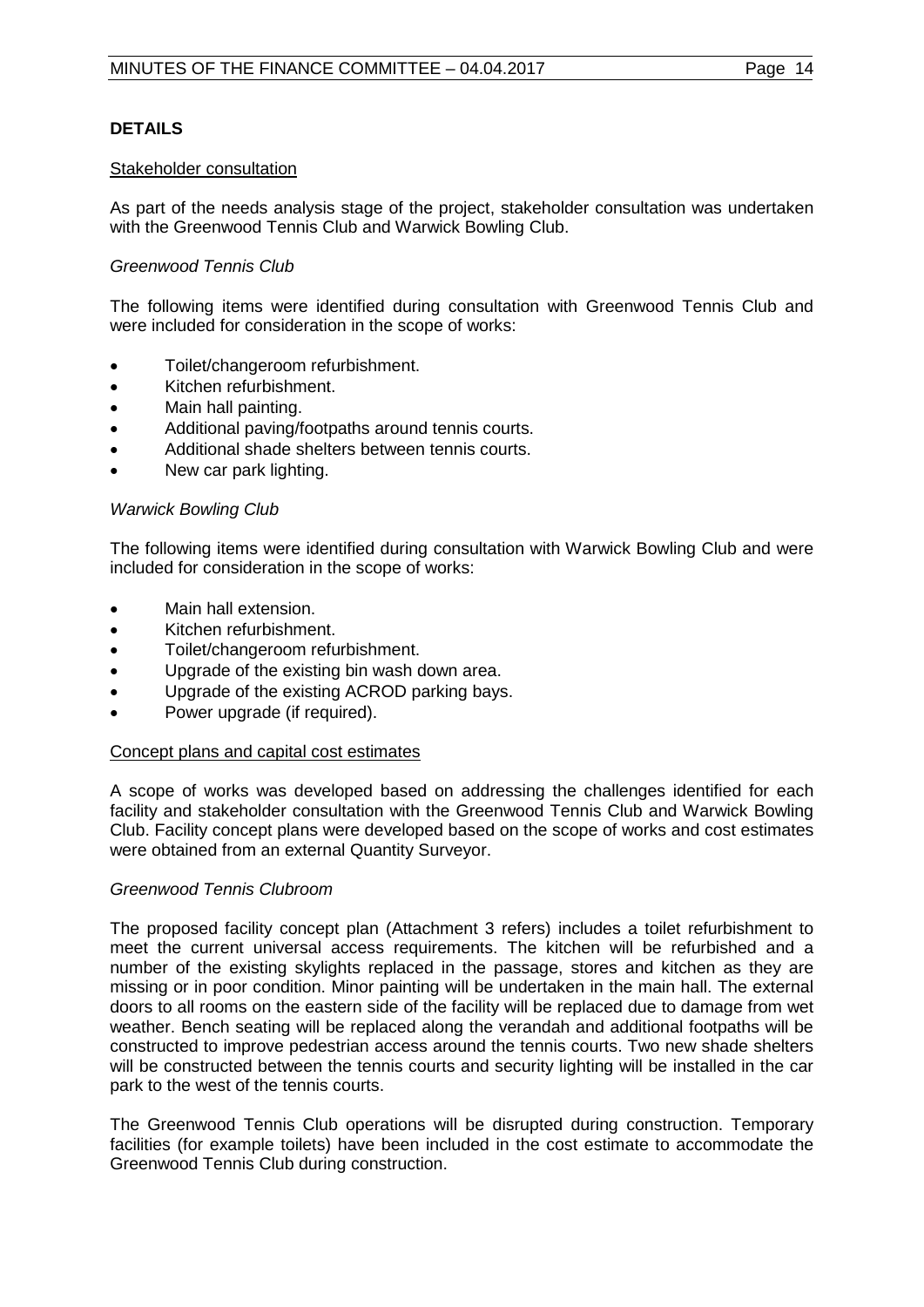The following is a summary of the items and cost estimate (Attachment 4 refers):

| <b>Item</b>                                           | $Cost($ \$) |
|-------------------------------------------------------|-------------|
| Hall works                                            | 3,200       |
| Passage and stores                                    | 54,000      |
| Changeroom works                                      | 4,000       |
| Kitchen refurbishment                                 | 39,000      |
| Toilets/Universal Access Toilet (UAT) refurbishment   | 81,000      |
| External works including footpaths and shade shelters | 69,000      |
| Carpark lighting                                      | 63,700      |
| Temporary facilities (required during construction)   | 35,100      |
| <b>TOTAL</b>                                          | 349,000     |

The cost estimate summary table includes preliminaries and small works margin (25%), professional fees in order to undertake detailed design (12%), design contingencies (5%), building contingencies (5%) and cost escalation to June 2018 (2.92%).

All amounts quoted in this report are exclusive of GST.

#### *Warwick Bowling Clubroom*

In 2015 the Warwick Bowling Club provided the City with a suggested layout for a building extension and discussed extending the main hall and modifying the existing foyer and main entrance. The club's proposal for the building extension increased the main hall size from approximately 160 $m^2$  to 220 $m^2$ , and the club also discussed extending the foyer over the existing access ramp and including a platform chair lift (to meet universal access requirements). The proposed plans were developed to increase the number of members and visitors that the club could accommodate.

The proposed facility concept plan – Option 1 (Attachment 5 refers) includes a main hall extension that increases the size from approximately  $160m^2$  to 220m<sup>2</sup> (as the club requested) and a new verandah to match the existing. To accommodate the larger main hall and meet the current universal access requirements the toilets will be refurbished and extended. A number of the cupboards and benchtops and the roller shutters will be replaced in the kitchen. The main entrance will also have a new verandah installed and the ACROD car parking bays will be upgraded.

There is a significant amount of work proposed at the Warwick Bowling Clubroom and the club's operations will be disrupted during construction. Temporary facilities (for example toilets and storage) have been included in the cost estimate to accommodate the Warwick Bowling Club during construction.

The following is a summary of the items and cost estimate for Option 1 (Attachment 6 refers):

| Item                                                          | $Cost($ \$) |
|---------------------------------------------------------------|-------------|
| Main hall extension and verandah (220m <sup>2</sup> clubroom) | 370,400     |
| Toilets and changeroom refurbishment                          | 124,700     |
| Kitchen refurbishment                                         | 56,800      |
| New universal access toilet (UAT) and cleaners store          | 30,600      |
| New entrance verandah                                         | 5,100       |
| Car park works and bin wash down area                         | 30,100      |
| Power upgrade                                                 | 100,000     |
| Temporary facilities (required during construction)           | 36,300      |
| <b>TOTAL</b>                                                  | 754,000     |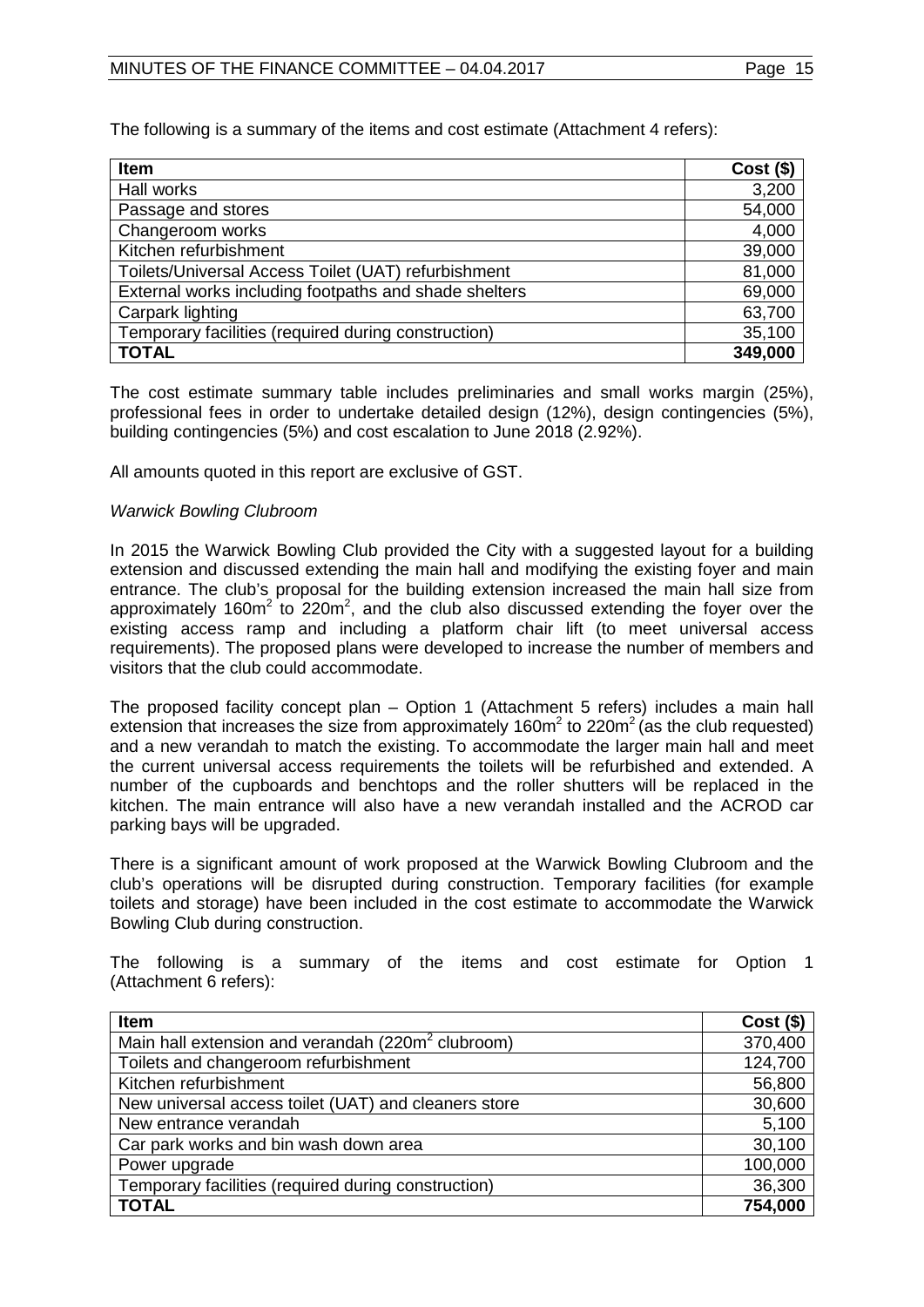The cost estimate summary table includes preliminaries and small works margin (25%), professional fees in order to undertake detailed design (12%), design contingencies (5%), building contingencies (5%) and cost escalation to June 2018 (2.92%).

A platform chair lift and foyer extension over the existing ramp was investigated, though due to *Building Code of Australia* (BCA) requirements could not be included in the concept plans. To improve the aesthetics of the north-east corner of the hall, a second concept plan option was developed (Attachment 7 refers). The proposed facility concept plan – Option 2, includes a main hall extension that increases the size to  $285m^2$  (approximately  $65m^2$  larger than Option 1) at an estimated cost of \$954,000.

The cost estimates are based on high level concept plans and tender prices may differ following the detailed design stage (if the projects proceed).

## **Issues and options considered**

The following community sporting facility refurbishment projects are currently listed in the City's *Five Year Capital Works Program.* Below is an overview of the project budgets and status:

- 2016-17: Undercroft Bridge Clubroom; Project budget \$445,547; Construction complete.
- 2016-17: Flinders Park Community Hall; Project budget \$110,000; Construction is underway and due to be completed early 2017.
- 2017-18: Sorrento Football (soccer) Clubroom; Project budget \$662,906; Tender documents are being developed and construction is scheduled to commence in 2017-18.
- 2017-18: Sorrento Tennis Clubroom; Project budget \$606,605; Tender documents are being developed and construction is scheduled to commence in 2017-18.
- 2017-18: Warrandyte Park Clubrooms; Project budget \$250,000; Quotes have been sought and construction is scheduled to commence in 2017-18.
- 2018-19: Duncraig Leisure Centre; Project budget \$822,000; Concept designs and costings have been developed.
- 2018-19: Sorrento Bowling Clubroom; Project budget \$184,000; Stakeholder consultation completed, concept designs and costings have been developed.
- 2018-19: Windermere Park Clubrooms; Project budget \$250,000; Stakeholder consultation and scope of works completed.
- 2019-20: Duncraig Community Centre; Project budget \$232,900; Stakeholder consultation and scope of works completed.
- 2019-20: Mildenhall; Project budget \$369,900; Stakeholder consultation and scope of works completed.
- 2020-21: MacNaughton Park Clubroom; Project budget \$850,000. Project planning due to commence in 2017-18.

There are currently no funds listed in the City's *Five Year Capital Works Program* for the refurbishment of the Greenwood Tennis Clubroom and Warwick Bowling Clubroom facilities.

#### Greenwood Tennis Clubroom

There are two options for this project:

- do not proceed with the project or
- proceed with the project and allocate \$349,000 within the *Five Year Capital Works Program*.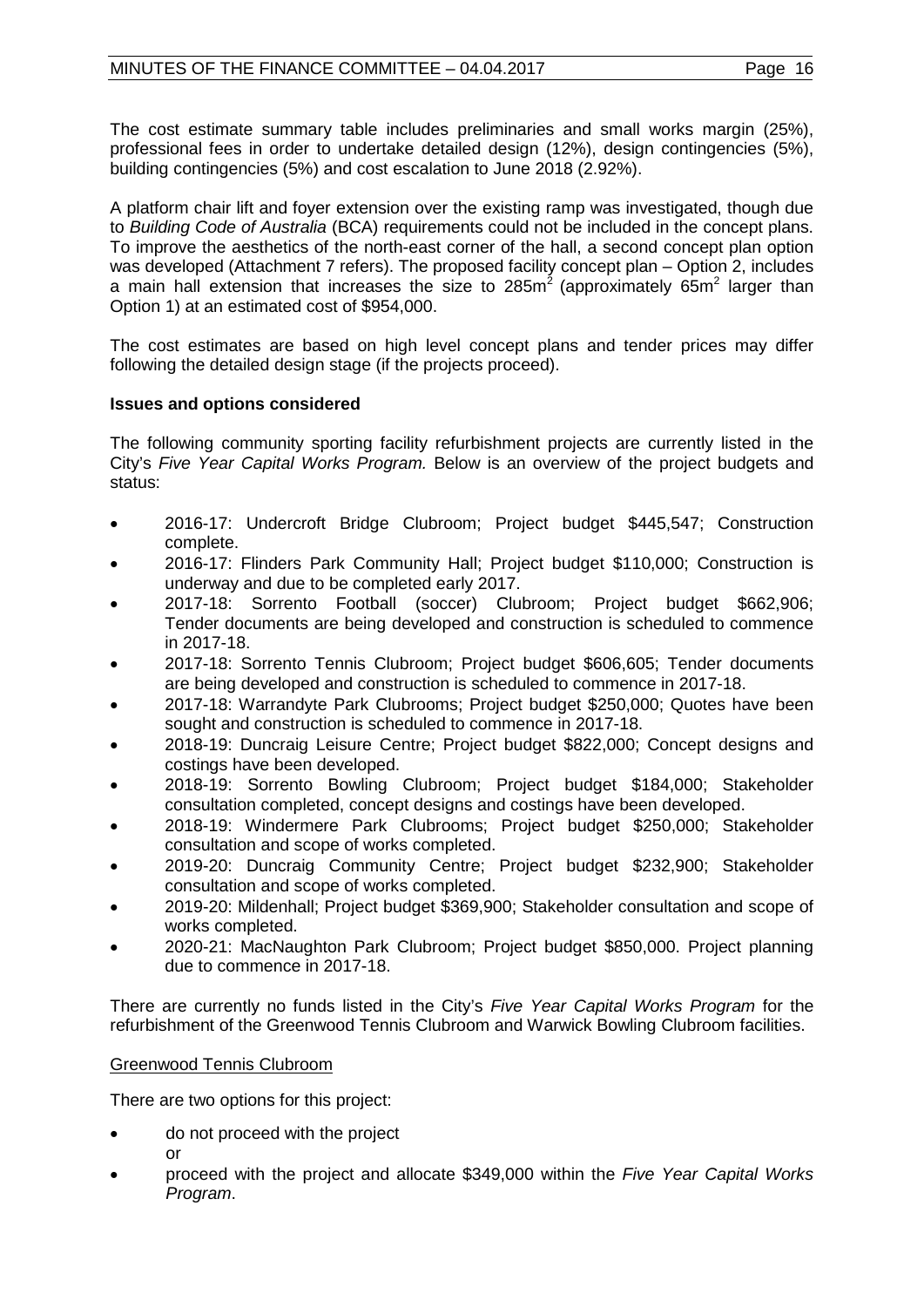#### Warwick Bowling Clubroom

There are three options for this project:

- do not proceed with the project
- proceed with the project (Option 1) and allocate \$754,000 within the *Five Year Capital Works Program* or
- proceed with the project (Option 2) and allocate \$954,000 within the *Five Year Capital Works Program*.

The larger main hall extension in concept plan Option 2 was considered for the project as an option due to the aesthetics of the building. Option 1 meets the club's request and is the recommended option.

#### **Legislation / Strategic Community Plan / policy implications**

| Legislation                     | Not applicable.                                                                                                                                                                                                                                                                                                                                                                                            |  |  |  |
|---------------------------------|------------------------------------------------------------------------------------------------------------------------------------------------------------------------------------------------------------------------------------------------------------------------------------------------------------------------------------------------------------------------------------------------------------|--|--|--|
| <b>Strategic Community Plan</b> |                                                                                                                                                                                                                                                                                                                                                                                                            |  |  |  |
| <b>Key theme</b>                | Community Wellbeing.                                                                                                                                                                                                                                                                                                                                                                                       |  |  |  |
| <b>Objective</b>                | Quality facilities.                                                                                                                                                                                                                                                                                                                                                                                        |  |  |  |
| <b>Strategic initiative</b>     | Support a long-term approach to significant facility<br>$\bullet$<br>upgrades and improvements.<br>Understand the demographic context of<br>local<br>$\bullet$<br>communities to support effective facility planning.<br>Employ facility design principles that will provide for<br>$\bullet$<br>longevity, diversity, inclusiveness and where appropriate<br>support the decentralising of City services. |  |  |  |
| <b>Policy</b>                   | Requests for New or Capital Upgrades to Existing Community<br><b>Buildings Policy.</b>                                                                                                                                                                                                                                                                                                                     |  |  |  |

#### **Risk management considerations**

Any capital project brings risks in relation to contingencies and over runs against original design. The capital cost estimate is based on concept designs and may differ once further detailed designs are undertaken for the projects (if the projects proceed).

#### **Financial / budget implications**

There are currently no funds listed in the City's *Five Year Capital Works Program* for these projects.

Future financial year impact

**Annual operating cost** The existing operating cost for the Warwick Sports Centre (Greenwood Tennis Clubroom and Warwick Bowling Clubroom) is estimated at \$35,432, this includes maintenance and utilities for the clubrooms. The proposed changes for Option 1 of Warwick Bowling Clubroom are estimated to increase operating expenses by \$2,322, with the overall costs estimated to increase to \$37,754.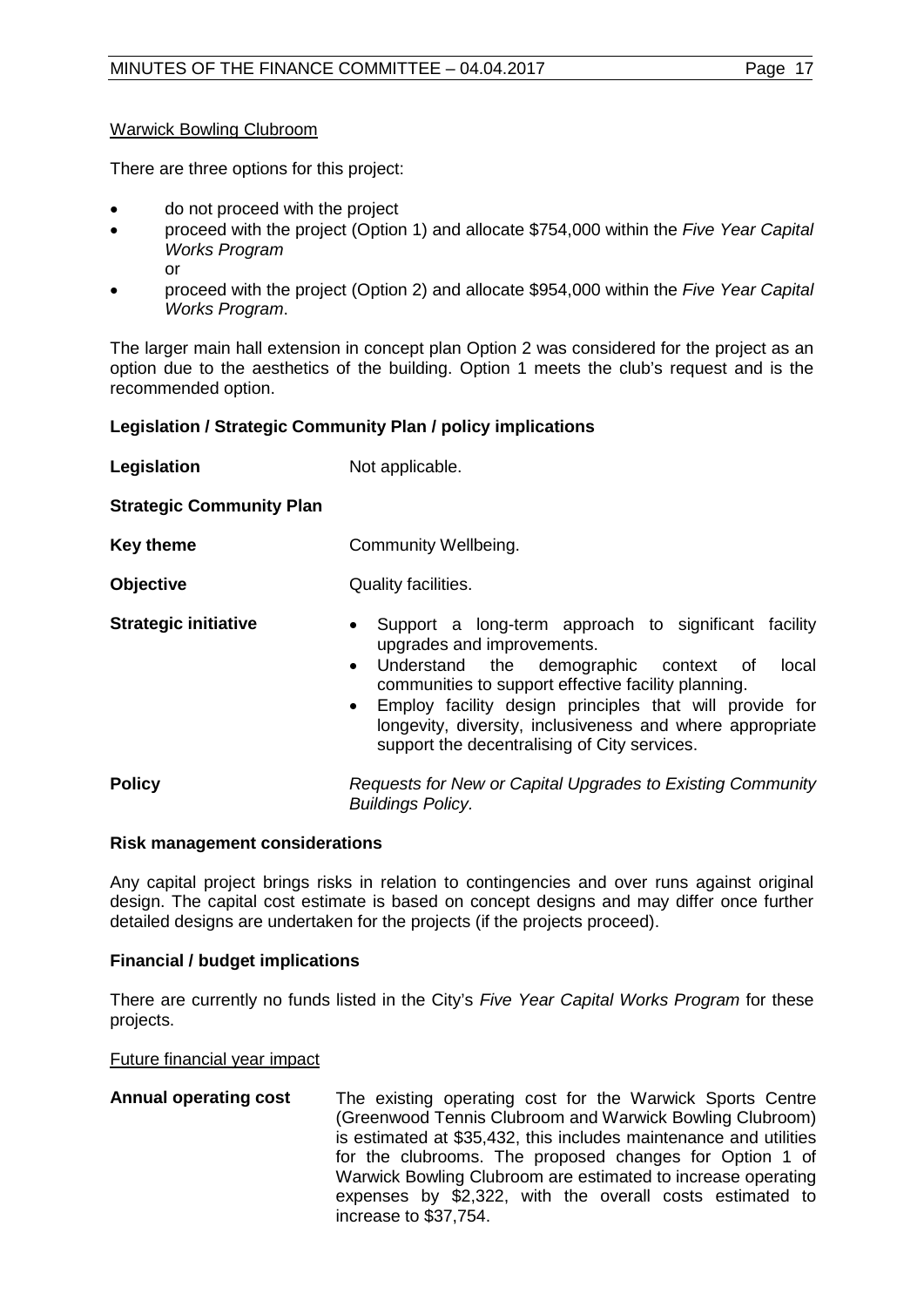**Estimated annual income** The existing income for the Warwick Sports Centre is estimated at \$14,388. This includes utilities reimbursement and lease fees.

> It is not expected that the proposed refurbishment works would have an impact on the annual income for the facility.

- **Capital replacement** Services (short life) are estimated to be replaced after 16 years (3% of capital costs). Fixtures and fittings are estimated to be replaced after 24 years (6%). The remaining elements which comprise 91% of the capital costs (building structure, roof and long-life services) are estimated to be replaced after 100 years.
- **20 Year Strategic Financial Plan impact**  An overall cost of \$2.4 million is estimated as the impact on the *20 Year Strategic Financial Plan* (20 Year SFP*)*. The total impact of \$2.4 million represents the overall impact to the City of the initial capital cost, capital replacement, additional operating subsidy, costs of borrowing and the lost interest in cash. The proposal is not currently included in the 20 Year SFP, and it is assumed that additional borrowings would be required which results in total repayments of which results in total repayments of \$1.43 million (\$1.1 million principal and \$0.33 million interest costs).

The City may not necessarily borrow funds for this project, this would be determined as part of the ongoing reviews of the *2*0 Year SFP and annual budget reviews, but for the purposes of calculating the overall impact on the 20 Year SFP it is reasonable to consider the costs of borrowing as an incremental cost arising from this project.

**Impact year For the purposes of calculating the impact on the** 20 Year SFP, an assumption has been made that the construction costs would be incurred in 2018-19, and the increase in operating expenses from 2019-20. This is a modelling assumption only and the detailed project timeline, and consideration of other project timelines, will be subject to further review.

All amounts quoted in this report are exclusive of GST.

#### **Regional significance**

Not applicable.

#### **Sustainability implications**

#### **Environmental**

All facility refurbishment projects are planned to reduce the impact of the carbon footprint and consider environmental sustainability design features where possible within the project budget.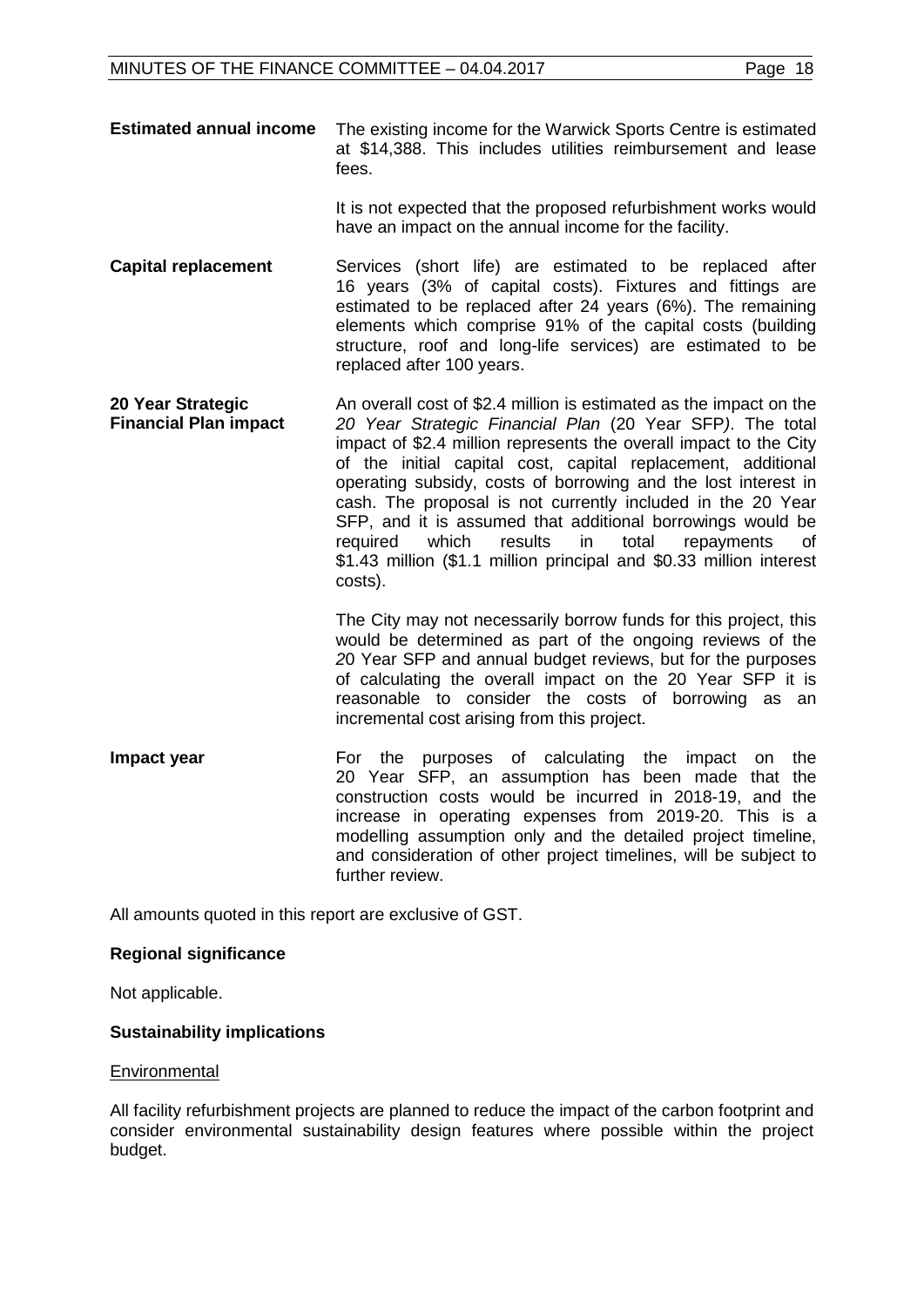#### Social

The projects have included consultation with the existing user groups to ensure that feedback received represents their needs. Furthermore, refurbishment works consider access and inclusion principles with the aim to enhance the amenity of the public space.

#### Economic

Not applicable.

#### **Consultation**

Consultation was undertaken with the Greenwood Tennis Club and Warwick Bowling Club during the site and needs analysis and concept design stages of the project. Information on the consultation has been included in the details and issues/options sections of this report.

#### **COMMENT**

Given the refurbishment projects scheduled over the next three years are already in planning and construction stages, if the Warwick Sports Centre projects are to be undertaken during this time, funds would need to be listed for them.

Currently there are no funds listed in the City's *Five Year Capital Works Program* for the refurbishment of the Greenwood Tennis Clubroom and Warwick Bowling Clubroom facilities.

In 2017 the City will undertake an active reserve and community facility review. As part of this review, the City could reprioritise the community sporting facility refurbishment projects that are currently listed for consideration in the outer years of the *Five Year Capital Works Program,* for example MacNaughton Park Clubrooms.

#### **VOTING REQUIREMENTS**

Simple Majority.

#### **OFFICER'S RECOMENDATION**

That Council:

- 1 NOTES the proposed refurbishment works at the Greenwood Tennis Clubrooms as detailed in this Report at a cost estimate of \$349,000;
- 2 NOTES the proposed refurbishment works (Option 1) at the Warwick Bowling Clubrooms as detailed in this Report at a cost estimate of \$754,000.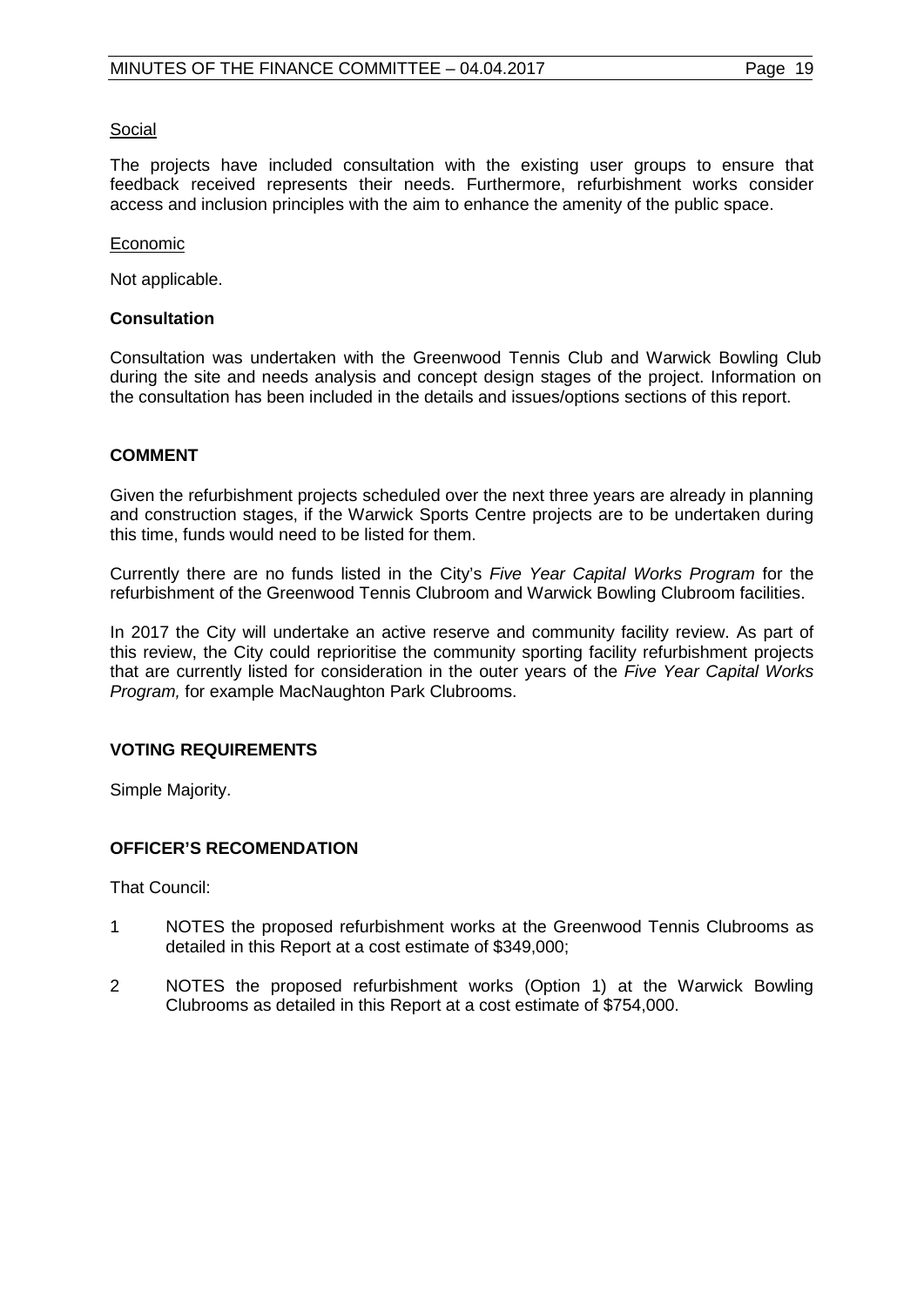**MOVED Cr Fishwick, SECONDED Mayor Pickard that the Finance Committee:** 

- **1 NOTES the proposed refurbishment works at the Greenwood Tennis Clubrooms as detailed in this Report at a cost estimate of \$349,000;**
- **2 NOTES the proposed refurbishment works (Option 1) at the Warwick Bowling Clubrooms as detailed in this Report at a cost estimate of \$754,000;**
- **3 REQUESTS the proposed refurbishment works of the Greenwood Tennis Clubrooms and the Warwick Bowling Clubrooms be listed for consideration at the next budget workshop.**

#### **The Motion was Put and CARRIED (6/0)**

**In favour of the Motion:** Cr McLean, Mayor Pickard, Crs Fishwick, Logan, Norman and Taylor.

*[To access this attachment on electronic document, click here: Attach3agnFIN170404.pdf](http://www.joondalup.wa.gov.au/files/committees/FINC/2017/Attach3agnFIN170404.pdf)*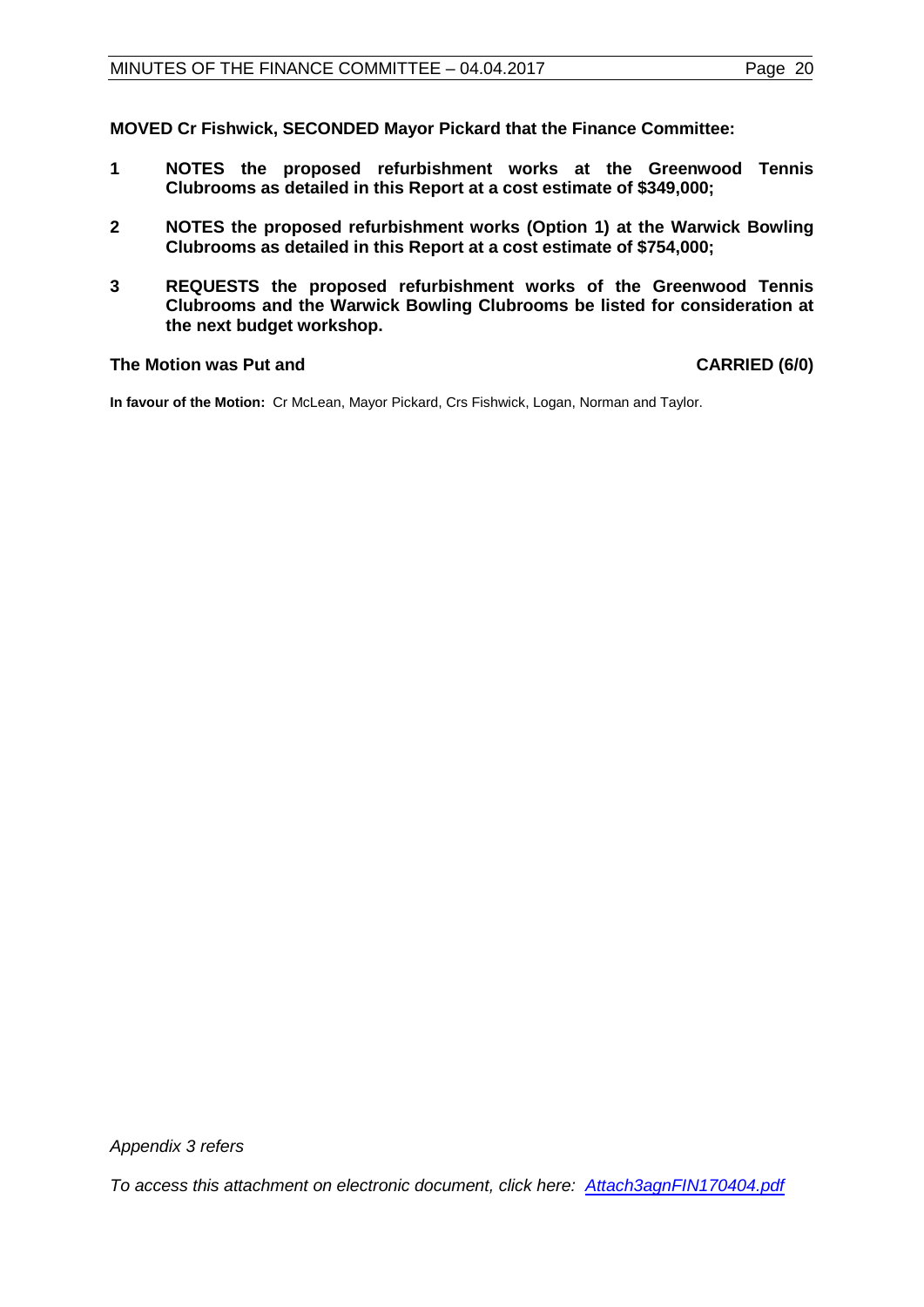## <span id="page-20-0"></span>**ITEM 4 CHICHESTER PARK, WOODVALE - PROPOSED REDEVELOPMENT**

| <b>WARD</b>                           | Central                                                                                                                                                                                          |                                                                                 |  |
|---------------------------------------|--------------------------------------------------------------------------------------------------------------------------------------------------------------------------------------------------|---------------------------------------------------------------------------------|--|
| <b>RESPONSIBLE</b><br><b>DIRECTOR</b> | Mr Mike Tidy<br><b>Corporate Services</b>                                                                                                                                                        |                                                                                 |  |
| <b>FILE NUMBER</b>                    | 00428, 101515, 03179                                                                                                                                                                             |                                                                                 |  |
| <b>ATTACHMENT</b>                     | Attachment 1<br>Attachment 2                                                                                                                                                                     | Chichester Park aerial map<br>clubroom<br>Chichester Park existing<br>floorplan |  |
| <b>AUTHORITY / DISCRETION</b>         | Executive - The substantial direction setting and oversight<br>role of Council, such as adopting plans and reports,<br>accepting tenders, directing operations, setting and<br>amending budgets. |                                                                                 |  |

#### **PURPOSE**

For Council to note the commencement of the Chichester Park, Woodvale redevelopment project and to note the funding required by the City to plan and construct the project.

#### **EXECUTIVE SUMMARY**

Chichester Park located on Trappers Drive, Woodvale is classified as a 'District Park' within the City's existing *Parks and Public Open Spaces Classification Framework.* The park includes two active sporting fields (north and south), a clubroom, floodlighting, car parking and a playground.

The clubroom was constructed in 1992 and consists of a small meeting room, kitchen, toilets, change rooms and user group storage. In 2008-09 the facility was refurbished with a new kitchen, change rooms, painting and user group storage. The current size, location and layout of the existing facility is considered poor and it is not well utilised.

As a district park, the ovals and infrastructure service the local area and several surrounding suburbs. Currently, five sporting clubs hire the ovals and the clubroom.

As part of the 2014 Active Reserve and Community Facility Review, The City identified Chichester Park as the next redevelopment project to be undertaken due to the existing clubroom facility's functionality, size, layout and location issues. In addition, a number of challenges have been identified in relation to Chichester Park and the clubroom, these are as follows:

- Meeting room within the clubroom is small  $(32m^2)$  and used mainly for storage so is not suitable for community group use or casual hire arrangements. The existing sporting clubs that use Chichester Park also need to hire alternative facilities to hold club functions/events and the like.
- Limited available storage for the current and potential user groups.
- Kitchen facilities are small, inadequate and in poor condition.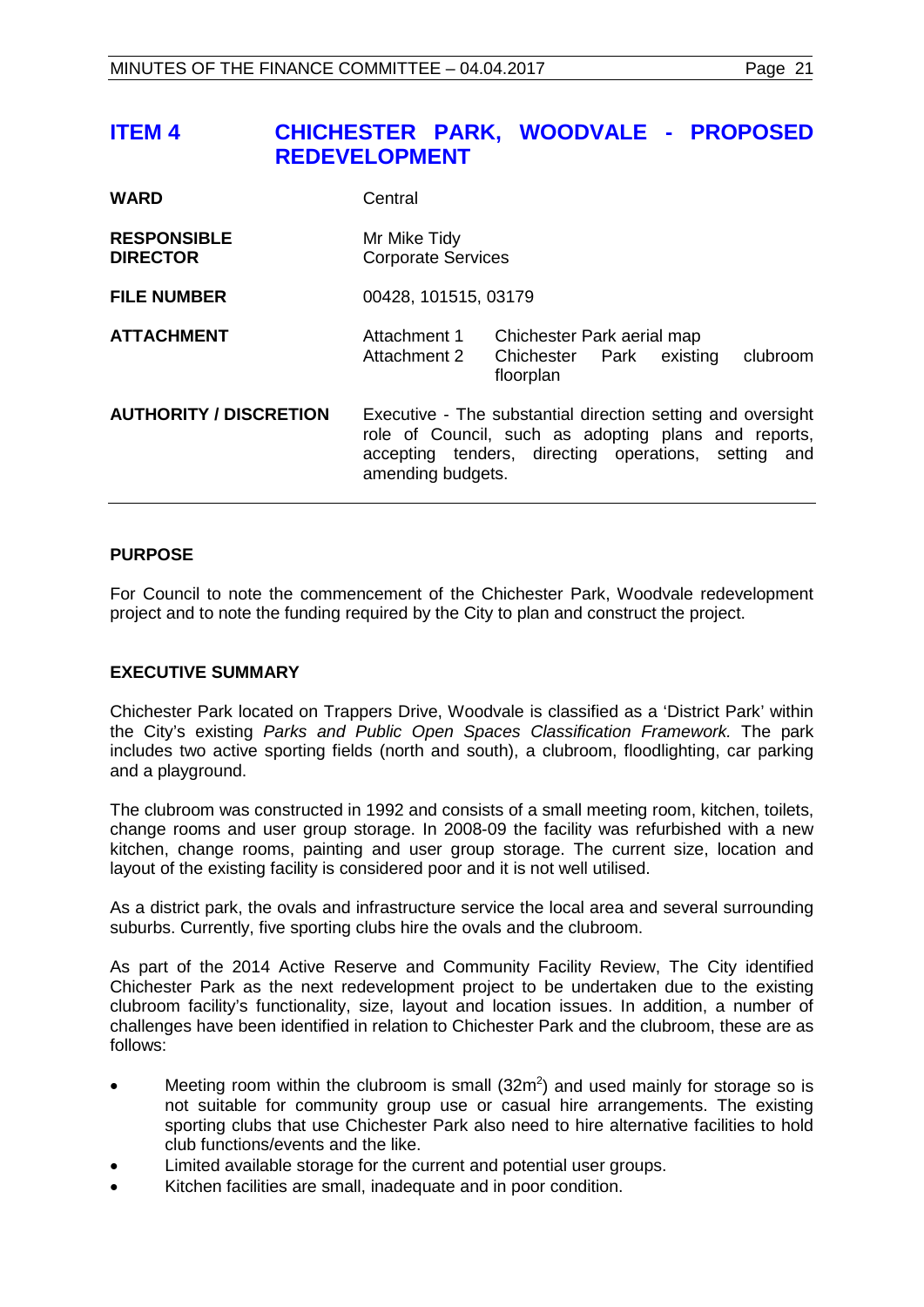- Clubroom currently has limited change rooms to service multiple senior size playing fields.
- Clubroom is currently located on a lower point of the site in comparison to the car park which causes issues with rain water run-off 'pooling' in areas around the facility. It also makes access difficult due to the site level differences.
- Change rooms are not on the same level as the oval and players have to use stairs to access the pitches.
- Parking issues at peak sporting use times.
- South oval has major drainage issues which impacts sporting club usage in winter.
- Irrigation of the south oval could be improved and address the high iron issue at the site.

Due to the identified challenges, it is proposed that a new Community Sporting Facility is developed at Chichester Park and the existing car parking provisions and drainage issues on the southern oval are investigated as part of the project.

Currently \$4 million has been listed from 2018-19 to 2020-21 of the City's *Five Year Capital Works Program* for the redevelopment of Chichester Park. Construction is proposed to be undertaken in 2020-21 with detailed design and forward works to be undertaken in the two years prior. The project budget is based on potential project costs only as project scoping, concept design and cost estimates have not been undertaken.

The next stage of the project is to undertake an initial round of community consultation to seek sporting club and the local community's feedback on the project. A further report will then be presented to Council outlining the results of the community consultation and seek direction on progressing the Chichester Park redevelopment project.

#### *It is recommended that Council:*

- *1 NOTES the listing of \$4,000,000 from 2018-19 to 2020-21 of the City's Five Year Capital Works Budget for detailed design and construction of the Chichester Park redevelopment project;*
- *2 REQUESTS the Chief Executive Officer to arrange for community consultation to be undertaken for the Chichester Park redevelopment project;*
- *3 NOTES that a further report will be presented to Council outlining the results of the community consultation and seeking direction on progressing the Chichester Park redevelopment project.*

#### **BACKGROUND**

| <b>Suburb/Location</b> | Chichester Park (south oval) 109 Trappers Drive Woodvale WA 6026. |
|------------------------|-------------------------------------------------------------------|
| <b>Applicant</b>       | City of Joondalup.                                                |
| Owner                  | Crown Land – City of Joondalup Management Order.                  |
| Zoning<br><b>DPS</b>   | Parks and Recreation.                                             |
| <b>MRS</b>             | Urban.                                                            |
| Site area              | $81,666.4m^2$ .                                                   |
| Structure plan         | Not applicable.                                                   |

Chichester Park located on Trappers Drive, Woodvale (Attachment 1 refers) is approximately 8.2 hectares (south oval) and is classified as a 'District Park' within the City's existing *Parks and Public Open Spaces Classification Framework.* The park includes two active sporting fields (north and south), a clubroom, floodlighting, car parking and a playground.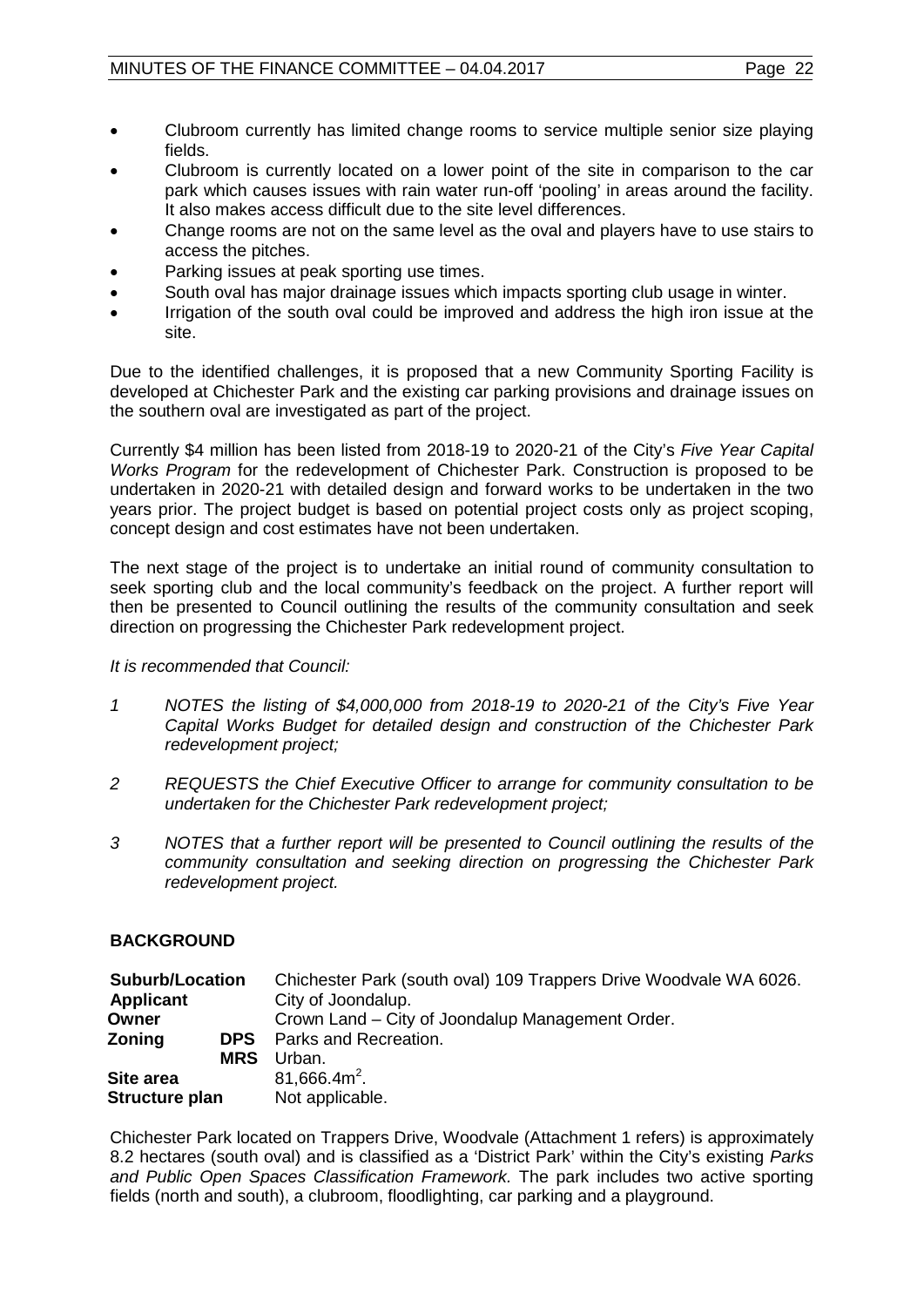The clubroom (Attachment 2 refers) was constructed in 1992 and consists of a small meeting room, kitchen, toilets, change rooms and user group storage. In 2008-09 the facility was refurbished with a new kitchen, change rooms, painting and user group storage. The current size, location and layout of the existing facility is considered poor and it is not well utilised.

The northern sporting field is used by the adjacent school (North Woodvale Primary School) as part of a 'shared use' agreement with the City. The southern sporting field is one of the most heavily utilised sporting grounds in the City of Joondalup. It is used predominately for soccer with the ability to hold three soccer pitches. There are drainage issues on the southern sporting field during winter which impact sporting club usage of the area.

The playground was upgraded in 2009 and an upgrade of the sports floodlighting on the southern oval was completed in July 2016.

There are no annual hire groups of the existing facility (due to the size, location and layout issues). There are five sporting clubs with over 1,800 registered members that currently use Chichester Park:

- Kingsley Soccer Club.
- Woodvale FC (soccer).
- WA Christian Football Association (soccer).
- Kingsley Woodvale Junior Cricket Club.
- Kingsley Woodvale Cricket Club.

The City identified the need to redevelop Chichester Park in 2010 and allocated funds within the *20 Year Strategic Financial Plan* for the project. At the July 2014 Council meeting (CJ116-07/14 refers) the 2014 Active Reserve and Community Facility Review report was considered and a list of redevelopment projects and the recommended priority order was agreed to be used in the development of the City's future *Five Year Capital Works Program* and *20 Year Strategic Financial Plan*. The Chichester Park project was listed as the next redevelopment project to be undertaken.

## **DETAILS**

Currently, the existing clubroom facility's functionality is limited due to its size, layout and position on the site. In addition, a number of challenges have been identified in relation to Chichester Park and the clubroom, these are as follows:

- Meeting room within the clubroom is small  $(32m^2)$  and used mainly for storage so is not suitable for community group use or casual hire arrangements. The existing sporting clubs that use Chichester Park also need to hire alternative facilities to hold club functions/events and the like.
- Limited available storage for the current and potential user groups.
- Kitchen facilities are small, inadequate and in poor condition.
- Clubroom currently has limited change rooms to service multiple senior size playing fields.
- Clubroom is currently located on a lower point of the site in comparison to the car park which causes issues with rain water run-off 'pooling' in areas around the facility. It also makes access difficult due to the site level differences.
- Change rooms are not on the same level as the oval and players have to use stairs to access the pitches.
- Parking issues at peak sporting use times.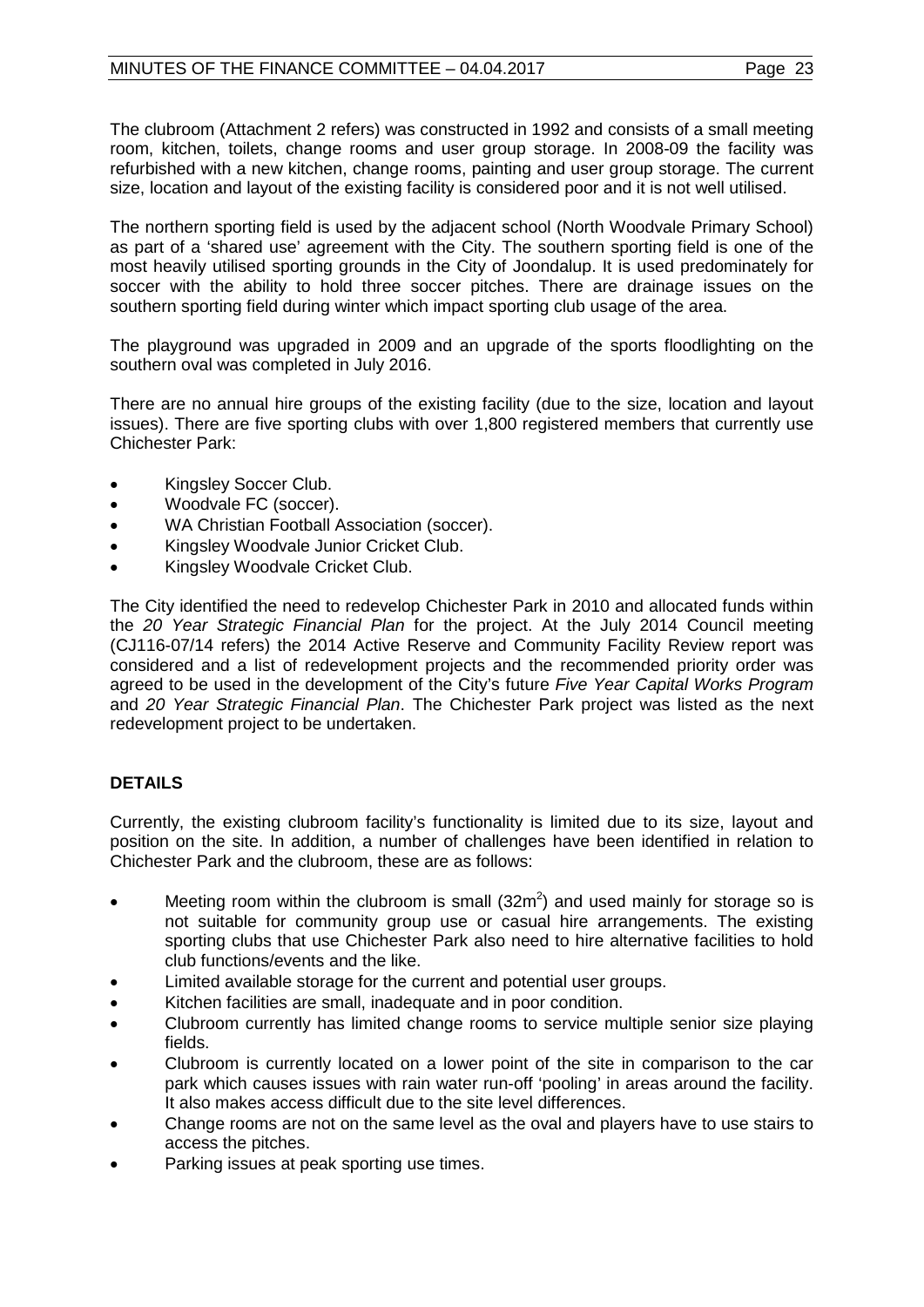- South oval has major drainage issues which impacts sporting club usage in winter.
- Irrigation of the south oval could be improved and address the high iron issue at the site.

Due to the identified challenges, it is proposed that a new Community Sporting Facility is developed at Chichester Park and the existing car parking provisions and drainage issues on the southern oval are investigated as part of the project.

It has been identified that this project will be suitable for consideration as part of the Department of Sport and Recreation's *Community Sporting and Recreation Facilities Fund* (CSRFF) for a possible grant contribution to the relevant project components.

### **Issues and options considered**

It is considered that Council has two options, either to endorse commencement of the project or not endorse commencement of the project. If Council endorses commencement of the project, the City will undertake community consultation to determine the level of community support for the project. The results of the community consultation will be presented back to Council and if the project is not supported by the community, Council can choose to defer or cease the project.

If Council chooses not to commence the project, Chichester Park user groups will continue to operate at the existing clubroom facility.

### **Legislation / Strategic Community Plan / policy implications**

| Legislation                     | Not applicable.                                                                                                                                                                                                                                                                                                                                                                                            |  |  |  |
|---------------------------------|------------------------------------------------------------------------------------------------------------------------------------------------------------------------------------------------------------------------------------------------------------------------------------------------------------------------------------------------------------------------------------------------------------|--|--|--|
| <b>Strategic Community Plan</b> |                                                                                                                                                                                                                                                                                                                                                                                                            |  |  |  |
| <b>Key theme</b>                | Community Wellbeing.                                                                                                                                                                                                                                                                                                                                                                                       |  |  |  |
| <b>Objective</b>                | Quality facilities.                                                                                                                                                                                                                                                                                                                                                                                        |  |  |  |
| <b>Strategic initiative</b>     | Support a long-term approach to significant facility<br>٠<br>upgrades and improvements.<br>Understand the demographic context of<br>local<br>$\bullet$<br>communities to support effective facility planning.<br>Employ facility design principles that will provide for<br>٠<br>longevity, diversity and inclusiveness and where<br>appropriate, support decentralising the delivery of City<br>services. |  |  |  |
| <b>Policy</b>                   | Requests for New or Capital Upgrades to Existing<br><b>Community Buildings Policy.</b>                                                                                                                                                                                                                                                                                                                     |  |  |  |

#### **Risk management considerations**

If the project does not commence, Chichester Park user groups will continue to operate with the limited infrastructure. Based on the classification of the park (District Park), heavy utilisation of the southern oval and inadequate existing facilities, a redevelopment is required to better service the sporting clubs and local wider community's needs. Furthermore, the clubroom will be nearing 30 years old at the time of the proposed redevelopment therefore it is pertinent to upgrade it.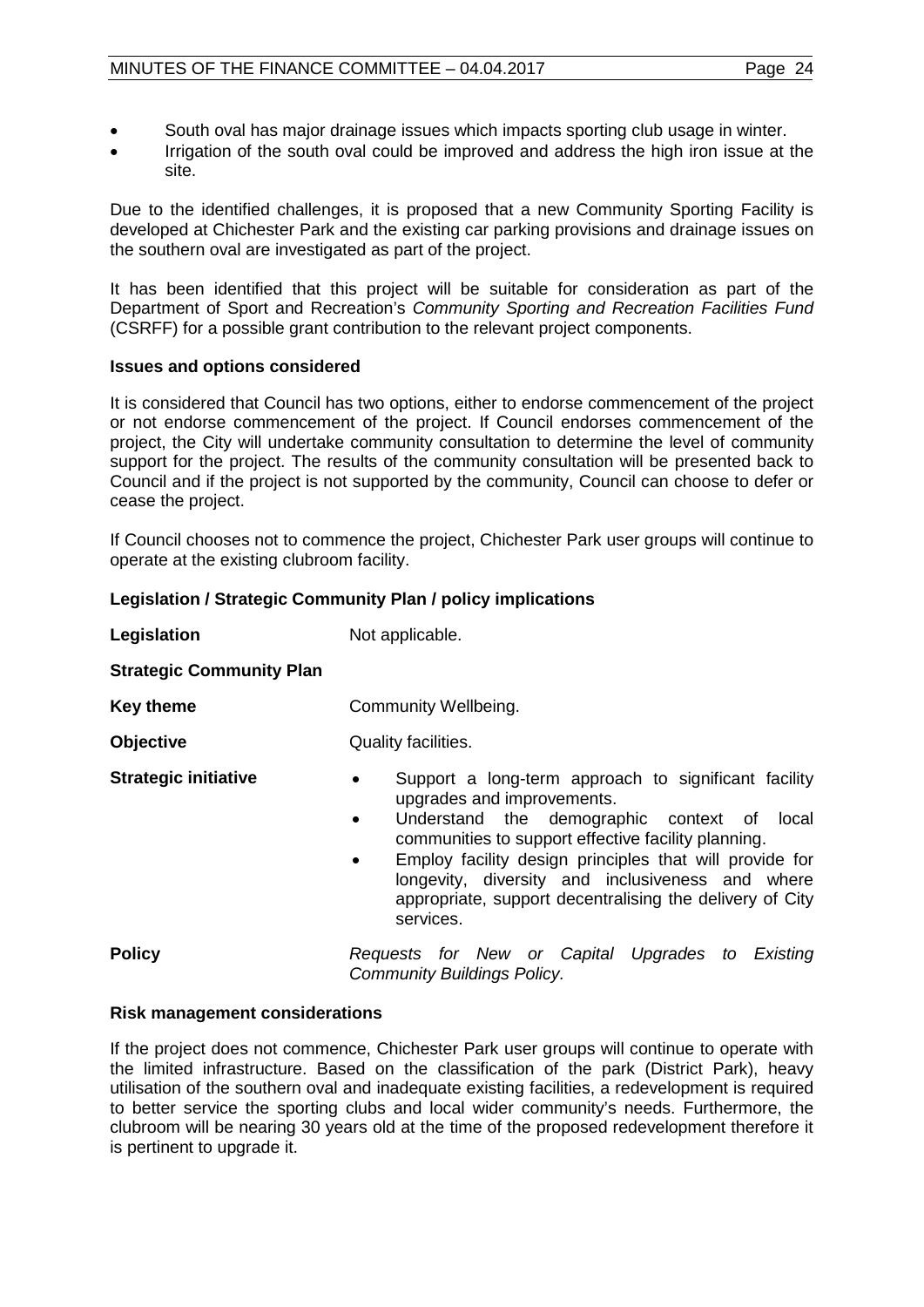#### **Financial / budget implications**

Currently \$4 million has been listed from 2018-19 to 2020-21 of the City's *Five Year Capital Works Program* for the redevelopment of Chichester Park. Construction is proposed to be undertaken in 2020-21 with detailed design and forward works to be undertaken in the two years prior. The project budget is based on potential project costs only as project scoping, concept design and cost estimates have not been undertaken.

#### Current financial year impact

| <b>Budget Item</b>   | MPP2058 – Chichester Park redevelopment project. |                   |  |  |  |
|----------------------|--------------------------------------------------|-------------------|--|--|--|
| <b>Budget amount</b> | \$4,000,000 (2018-19 to 2020-21)                 |                   |  |  |  |
| Amount spent to date | \$.                                              |                   |  |  |  |
| <b>Proposed cost</b> |                                                  | 100,000 (2018-19) |  |  |  |
|                      | \$.                                              | 900,000 (2019-20) |  |  |  |
|                      | $$3,000,000 (2020-21)$                           |                   |  |  |  |
| <b>Balance</b>       |                                                  |                   |  |  |  |

Future financial year impact

- **Annual operating cost** As included in the 2017-18 draft budget, the annual operating cost for the Chichester Park and clubroom is approximately \$178,000 per annum. It is unknown at this early stage in the project if the operating expenses will increase or decrease as a result of the project. If the project proceeds, as further details of the proposed development are determined, the impact on the annual operating costs can be estimated.
- **Estimated annual income** As included in the 2017-18 draft budget, the annual income for the Chichester Park and clubroom is approximately \$30,000 per annum. It is unknown at this early stage in the project if the operating income will increase or decrease as a result of the project. If the project proceeds, as further details of the proposed development are determined, the impact on the annual income can be estimated.
- **Capital replacement** The capital replacement is unknown at this early stage in the project. If the project proceeds, as further details of the proposed development are determined, the capital replacement can be estimated.
- **20 Year Strategic Financial Plan impact**  The adopted *20 Year Strategic Financial Plan* (June 2016) includes \$4 million for this project. It is estimated that \$900,000 may be funded from grants, with the remaining \$3.1 million funded by the City.

All amounts quoted in this report are exclusive of GST.

#### **Regional significance**

Not applicable.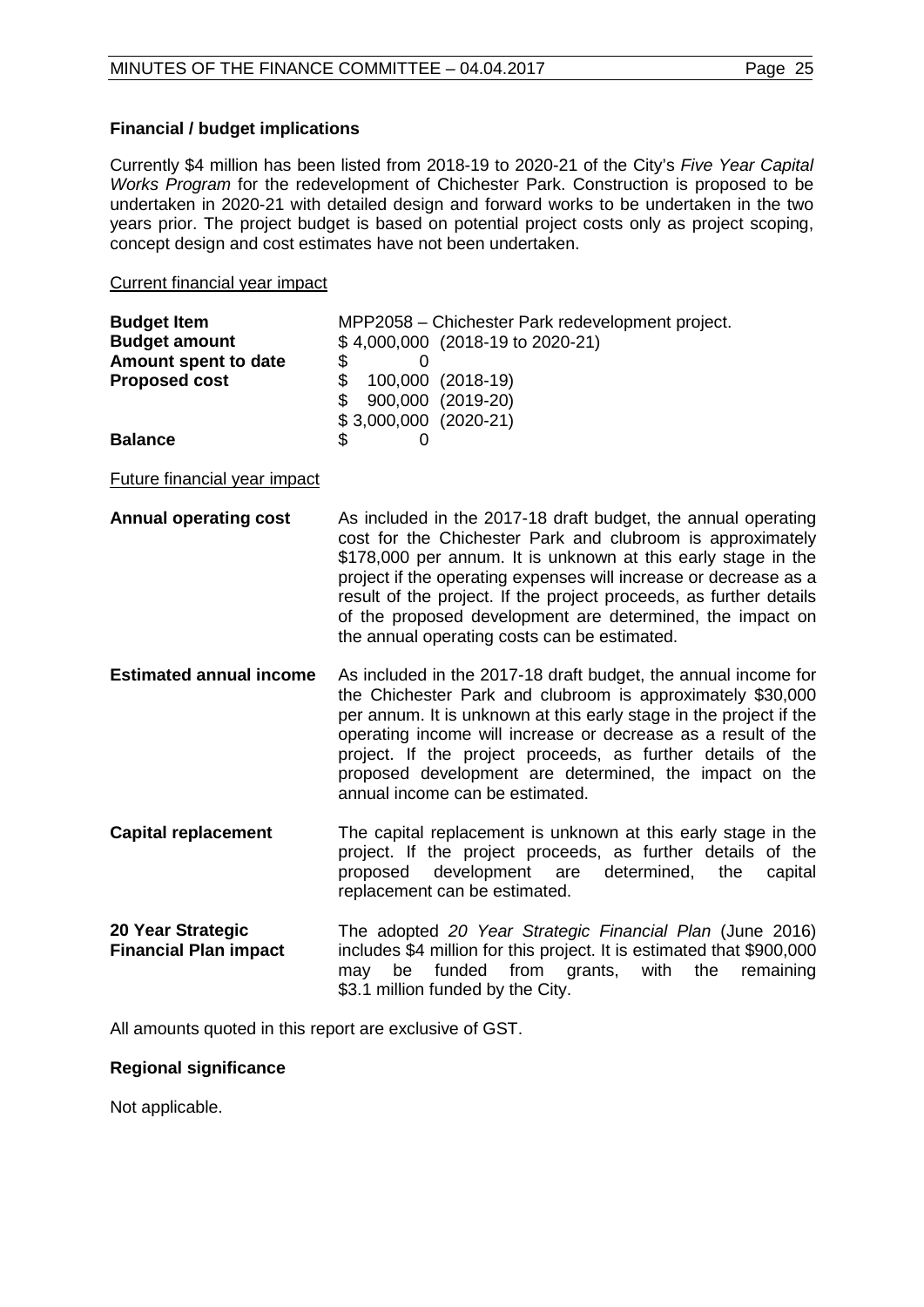### **Sustainability implications**

#### **Environmental**

All facility redevelopment projects are planned to reduce the impact of the carbon footprint and consider environmental sustainability design features where possible within the project budget.

#### Social

The project will include consultation with existing user groups and the local wider community to ensure that feedback received represents their diverse needs. It is expected that if the redevelopment works occur, the project will lead to higher utilisation rates of the facility. Furthermore, any development at the site will consider access and inclusion principles and will aim to enhance the amenity of the public space.

#### Economic

One of the main principles of the City's *Masterplan Framework* is the development of 'shared' and 'multi-purpose' facilities to avoid their duplication, and to reduce the ongoing maintenance and future capital expenditure requirements.

#### **Consultation**

Consultation for this project will be conducted in accordance with City's approved *Community Consultation and Engagement Policy* and *Protocol.*

The initial round of community consultation with residents, user groups and the local wider community will be conducted outlining the existing and proposed site features, retention of infrastructure, facility layout, overall design and facility management. This consultation will be used to develop a site plan and facility floor plan which will be used for the second round of community consultation once approved by Council.

It is proposed that targeted consultation will be undertaken with the following stakeholders:

- Residents living within a 500 metre radius of the site.
- Representatives from the sporting clubs.
- Representative from the local Residents' Association.
- Representative from the North Woodvale Primary School.

In addition, consultation documentation will be available on the City's website for the public to comment.

Consultation will be conducted for 21 days and advertised through the following methods:

- Direct mail out a cover letter and frequently asked questions sheet to be sent to the identified stakeholders.
- Site signage three signs to be placed at Chichester Park during the consultation period.
- City's website frequently asked questions sheet and comment form to be added to the 'Community Consultation' section during the consultation period.
- Newspaper advertisement to be published in the *'Joondalup Weekender'* during the consultation period.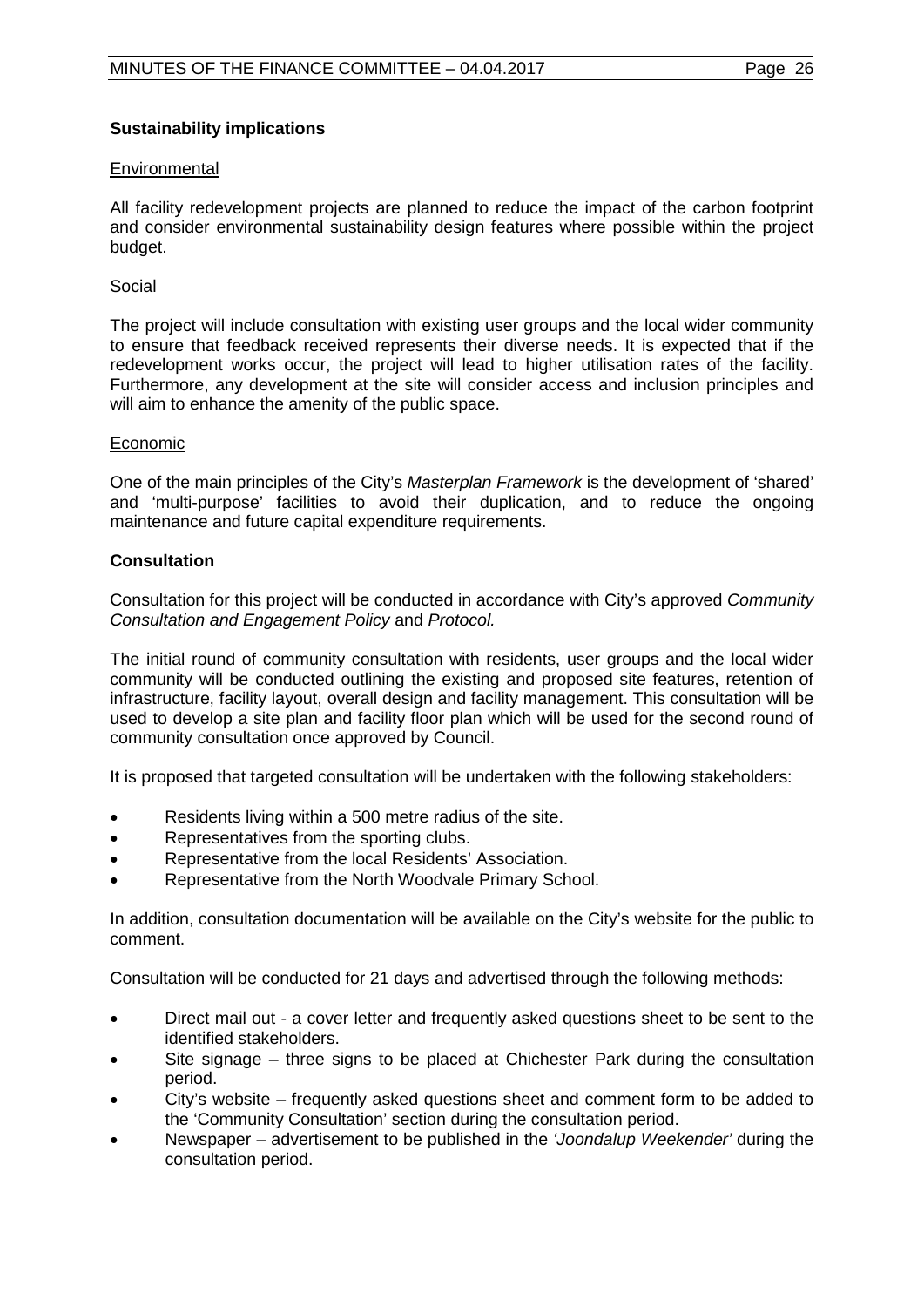The feedback received as part of the community consultation will be collated and included in a report for Council's consideration and to seek direction on progressing the Chichester Park redevelopment project.

## **COMMENT**

The City identified Chichester Park as the next redevelopment project to be undertaken due to the existing clubroom facility's functionality, size, layout and location issues and a number of challenges that have been identified in relation to the site.

In order to improve the facilities at Chichester Park to service the sporting clubs and local community's needs, it is proposed that a new Community Sporting Facility is developed and the existing car parking provisions and drainage issues on the southern oval are investigated as part of the project.

The next stage of the project is to undertake an initial round of community consultation to seek sporting club and the local community's feedback on the project. A further report will then be presented to Council outlining the results of the community consultation and seek direction on progressing the Chichester Park redevelopment project.

### **VOTING REQUIREMENTS**

Simple Majority.

## **OFFICER'S RECOMENDATION**

That Council:

- 1 NOTES the listing of \$4,000,000 from 2018-19 to 2020-21 of the City's *Five Year Capital Works Budget* for detailed design and construction of the Chichester Park redevelopment project;
- 2 REQUESTS the Chief Executive Officer to arrange for community consultation to be undertaken for the Chichester Park redevelopment project;
- 3 NOTES that a further report will be presented to Council outlining the results of the community consultation and seeking direction on progressing the Chichester Park redevelopment project.

#### **MOVED Mayor Pickard, SECONDED Cr Norman that Council:**

- **1 NOTES the listing of \$4,000,000 from 2018-19 to 2020-21 of the City's**  *Five Year Capital Works Budget* **for detailed design and construction of the Chichester Park redevelopment project;**
- **2 REQUESTS the Chief Executive Officer to arrange for community consultation to be undertaken for the Chichester Park redevelopment project following finalisation of the budget process for the 2017-18 financial year;**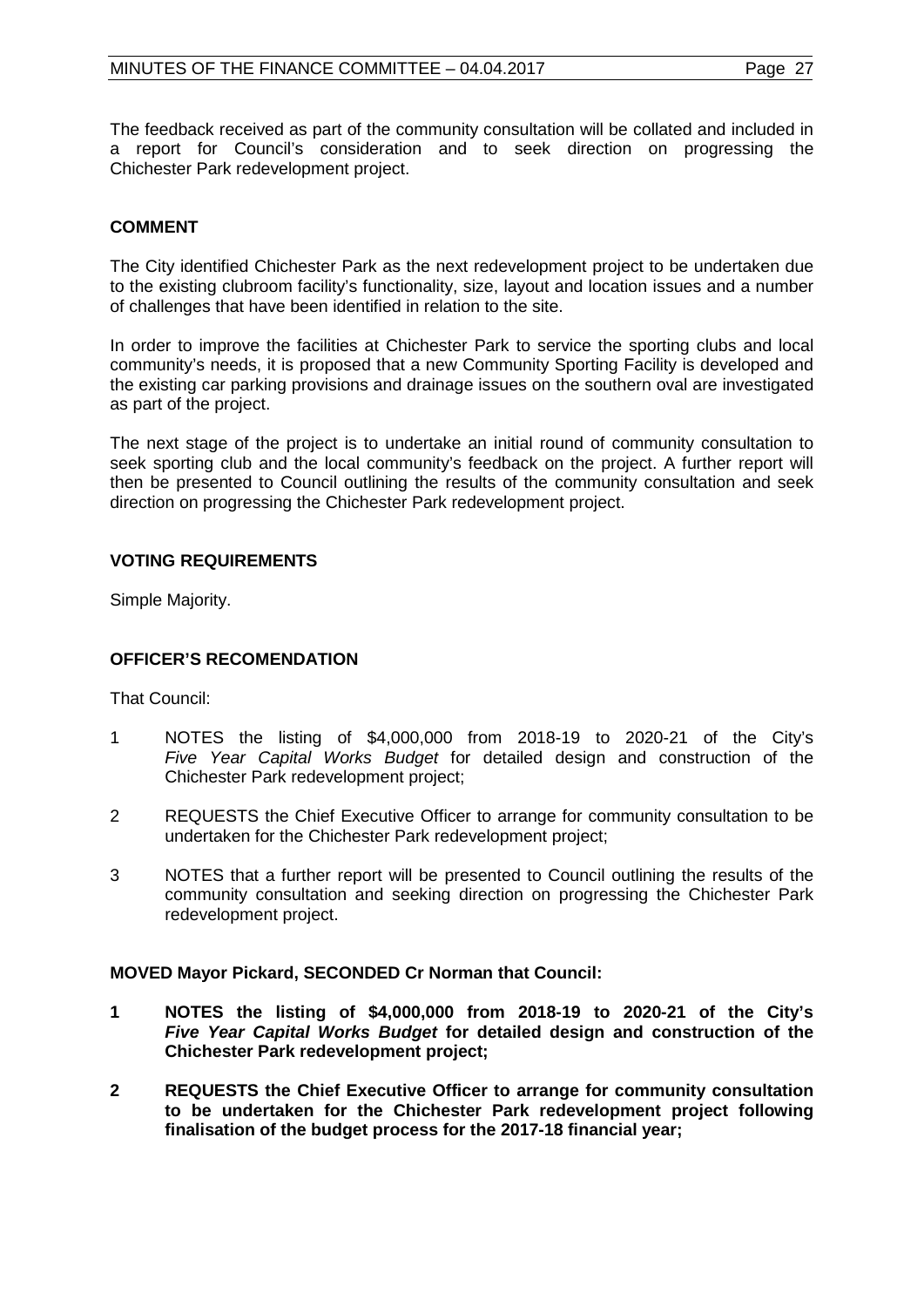- **3 NOTES that a further report will be presented to Council outlining the results of the community consultation and seeking direction on progressing the Chichester Park redevelopment project;**
- **4 REQUESTS the listed funds in the City's** *Five Year Capital Works Budget* **be adjusted to \$3,000,000 in total for the Chichester Park redevelopment project.**

#### **The Motion was Put and CARRIED (6/0)**

**In favour of the Motion:** Cr McLean, Mayor Pickard, Crs Fishwick, Logan, Norman and Taylor.

*The Manager Leisure and Cultural Services left the Room at 6.27pm.* 

*Appendix 4 refers*

*[To access this attachment on electronic document, click here: Attach4agnFIN170404.pdf](http://www.joondalup.wa.gov.au/files/committees/FINC/2017/Attach4agnFIN170404.pdf)*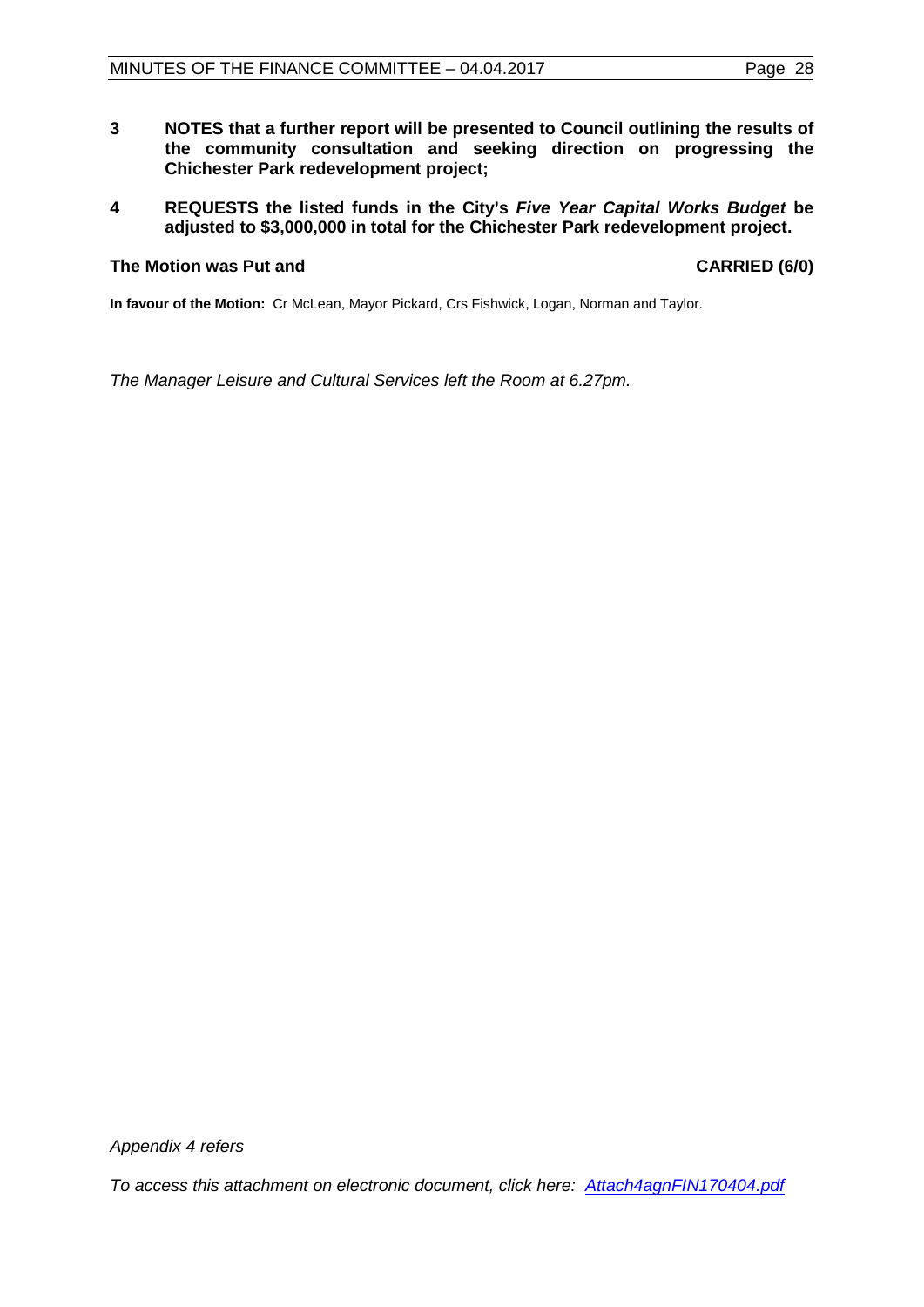## <span id="page-28-0"></span>**ITEM 5 PROVISION OF A CAFÉ/KIOSK/RESTAURANT AT NEIL HAWKINS PARK**

| <b>WARD</b>                           | North                                                                                                                                                                                            |                                                                                                                                                                                                                              |  |  |  |
|---------------------------------------|--------------------------------------------------------------------------------------------------------------------------------------------------------------------------------------------------|------------------------------------------------------------------------------------------------------------------------------------------------------------------------------------------------------------------------------|--|--|--|
| <b>RESPONSIBLE</b><br><b>DIRECTOR</b> | Mr Garry Hunt<br>Office of the CEO                                                                                                                                                               |                                                                                                                                                                                                                              |  |  |  |
| <b>FILE NUMBER</b>                    | 102656, 101515                                                                                                                                                                                   |                                                                                                                                                                                                                              |  |  |  |
| <b>ATTACHMENT</b>                     | Attachment 1<br>Attachment 2<br>Attachment 3<br>Attachment 4                                                                                                                                     | Location Plan<br>Area View - Surrounding Neighbourhood<br>Yellagonga Regional Park Management<br>Zone Plan 2003-2013 - Area 5<br>Cafés/Kiosks/Restaurants<br>Project<br>Philosophy and Key Parameters Council<br>Endorsement |  |  |  |
| <b>AUTHORITY / DISCRETION</b>         | Executive - The substantial direction setting and oversight<br>role of Council, such as adopting plans and reports,<br>accepting tenders, directing operations, setting and<br>amending budgets. |                                                                                                                                                                                                                              |  |  |  |

#### **PURPOSE**

For Council to authorise the progression of the development for a café/kiosk or restaurant on City managed land, known as Neil Hawkins Park.

#### **EXECUTIVE SUMMARY**

Neil Hawkins Park is located within Area 5 of the *Yellagonga Regional Park Management Plan 2003-2013* (YRPMP 2003-2013) under the Recreation Zone in the Management Zoning system (Attachment 3 refers).

The YRPMP 2003-2013 provides a broad direction for the protection and enhancement of the conservation, recreation and landscape values of the Yellagonga Regional Park (the park).

Under the commercial value of the YRPMP 2003-2013 it is outlined that there is a possible opportunity for a development of a café/kiosk or restaurant within the park.

Neil Hawkins Park is owned by the Crown under a City of Joondalup Management Order, without power to lease. Any developments within the park must be authorised by the Western Australian Planning Commission (WAPC).

For the City to develop a café/kiosk or restaurant within Neil Hawkins Park it must follow the process outlined in the YRPMP 2003-2013.

To determine if a development of a café/kiosk or restaurant is feasible within Neil Hawkins Park it is considered that further investigations are required.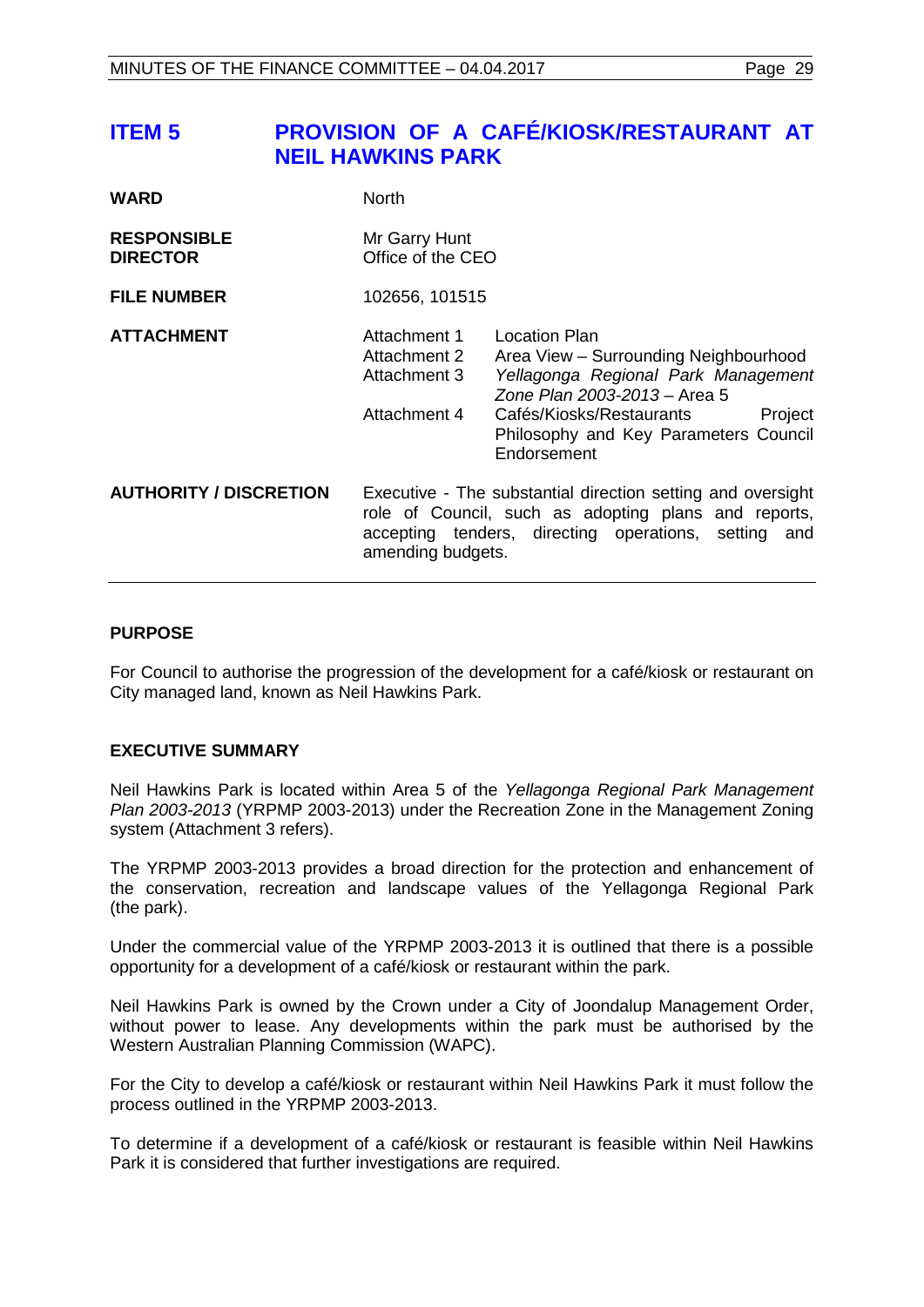*Therefore it is recommended that Council:*

- *1 NOTES the report for the provision of a café/kiosk/restaurant at Neil Hawkins Park;*
- *2 AUTHORISES the Chief Executive Officer to undertake further investigations for the provision of a café/kiosk/restaurant at Neil Hawkins Park;*
- *3 AUTHORISES the Chief Executive Officer to seek the amendment of the Management Order to obtain a Power to Lease to accommodate a potential development of a café/kiosk/restaurant at Neil Hawkins Park.*

### **BACKGROUND**

The City owns and manages a number of strategically located land parcels that in terms of accommodating cafés/kiosks/restaurants have the potential to increase the enjoyment of popular recreational locations and provide the City with a level of commercial gain.

The Cafés/Kiosks/Restaurants – Project Philosophy and Parameters was endorsed by Council at its meeting held on 22 June 2010 (CJ103-06/10, Attachment 4 refers).

The following four sites were investigated for suitability in terms of location, site development potential, visitor use frequency, suitable aesthetics (aspect, view corridor – marine/terrestrial) and popularity:

- Burns Beach Park Reserve No. 42219 (40) Ocean Parade, Burns Beach.
- Neil Hawkins Park Reserve No. 28544 (200) Boas Avenue, Joondalup.
- Pinnaroo Point (Central Nodes Foreshore) Reserve No. 39497 (239) Whitfords Avenue, Hillarys.
- Tom Simpson Park (South), (5) Oceanside Promenade, Mullaloo.

At its meeting held on 27 May 2013 Council considered a report detailing research undertaken of the four identified sites (CJ069-05/13 refers). It was agreed:

*That Council:*

- *1 NOTES the Provision of Cafés/Kiosks/Restaurants on City Owned or Managed Land – Project Status and Progression Options Report;*
- *2 AUTHORISES the Chief Executive Officer to initiate an Expression of Interest process for the development of a café/kiosk facility at Pinnaroo Point;*
- *3 AUTHORISES the Chief Executive Officer to initiate an Expression of Interest process for the development of a café/restaurant facility at Burns Beach.*

The City commenced the Expression of Interest (EOI) process for the development of a café/kiosk facility at Pinnaroo Point in October 2013 and a café/restaurant facility at Burns Beach in December 2013.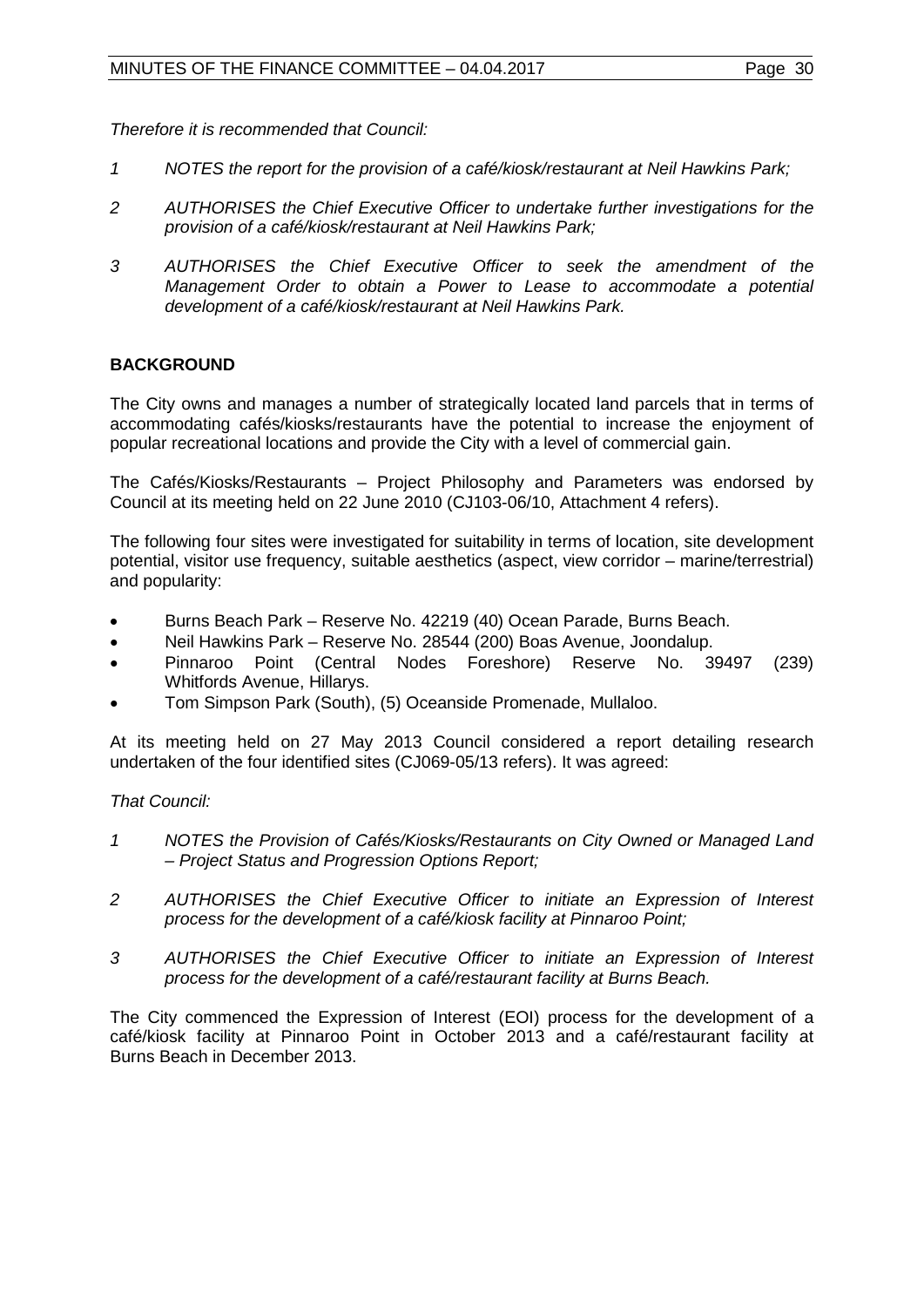## **DETAILS**

| Location                                  |                                   |                                   |  |  |  |                                                  | Reserve 28544 (200) Boas Avenue, Joondalup, known as |  |  |
|-------------------------------------------|-----------------------------------|-----------------------------------|--|--|--|--------------------------------------------------|------------------------------------------------------|--|--|
|                                           |                                   | Neil Hawkins Park.                |  |  |  |                                                  |                                                      |  |  |
| Owner                                     |                                   |                                   |  |  |  | Crown Land – City of Joondalup Management Order. |                                                      |  |  |
| Zoning                                    | <b>DPS:</b> Parks and Recreation. |                                   |  |  |  |                                                  |                                                      |  |  |
|                                           |                                   | <b>MRS:</b> Parks and Recreation. |  |  |  |                                                  |                                                      |  |  |
| Site area                                 |                                   | 63584.7 $m^2$ .                   |  |  |  |                                                  |                                                      |  |  |
| <b>Bush Forever</b><br>Yes. Site No. 299. |                                   |                                   |  |  |  |                                                  |                                                      |  |  |

Neil Hawkins Park sits within the park and is owned by the Crown with a City of Joondalup Management Order, without 'power to lease'. For the City to obtain a grant of 'power to lease' as a condition of the Management Order, it would require the approval of the Department of Lands (DoL), who will assist in the provision of appropriate tenure after consideration of the proposed development. The site is zoned 'Parks and Recreation' under the *Metropolitan Region Scheme* (MRS).

There are a number of amenities located within and around Neil Hawkins Park for visitors use, these are:

- toilet block
- boardwalk and jetty
- shared pedestrian and bicycle pathway
- picnic shelters, picnic tables and benches, park benches, play equipment, barbeques, and drinking fountain.

Neil Hawkins Park is situated to the east of the Joondalup City Centre and within easy walking distance of the Joondalup rail and bus stations (Attachment 2 refers). Located adjacent to Neil Hawkins Park are 172 car parking bays, with up to four hour free parking between the hours of 9.00am – 5.00pm (Monday to Friday) for park visitor's use.

The City under the *Local Government and Public Property Local Law 2014* currently allows two mobile Traders Permits within Neil Hawkins Park to operate on a daily basis. The City has recently received proposals from other parties who are interested in developing a commercial café within Neil Hawkins Park. There are no static commercial facilities currently operating within the park that offers visitors food and beverage.

#### *Yellagonga Regional Park Management Plan 2003-2013*

The YRPMP 2003-2013 was developed by the Department of Parks and Wildlife (DPaW) in consultation with the Cities of Joondalup and Wanneroo and is still the guiding document for the park's management.

#### Park Management Zone – Area 5

The YRPMP 2003-2013 outlines the Management Zoning system in order to protect the park. Neil Hawkins Park is under the zone of Recreation in the Management Zoning system and located in Area 5. The prime emphasis of the management of Area 5 is to provide a variety of recreation opportunities that attracts visitors to the park for a range of passive and active recreation pursuits within its natural environments (Attachment 3 refers).

#### Recreational Value

The YRPMP 2003-2013 identified the park as having a high recreational value providing opportunities for a wide range of passive and active recreation attracting visitors to its relatively undisturbed natural environment. The park supports various activities including picnics, bushwalking, bird watching, bicycle riding, fitness and exercise and general nature observation.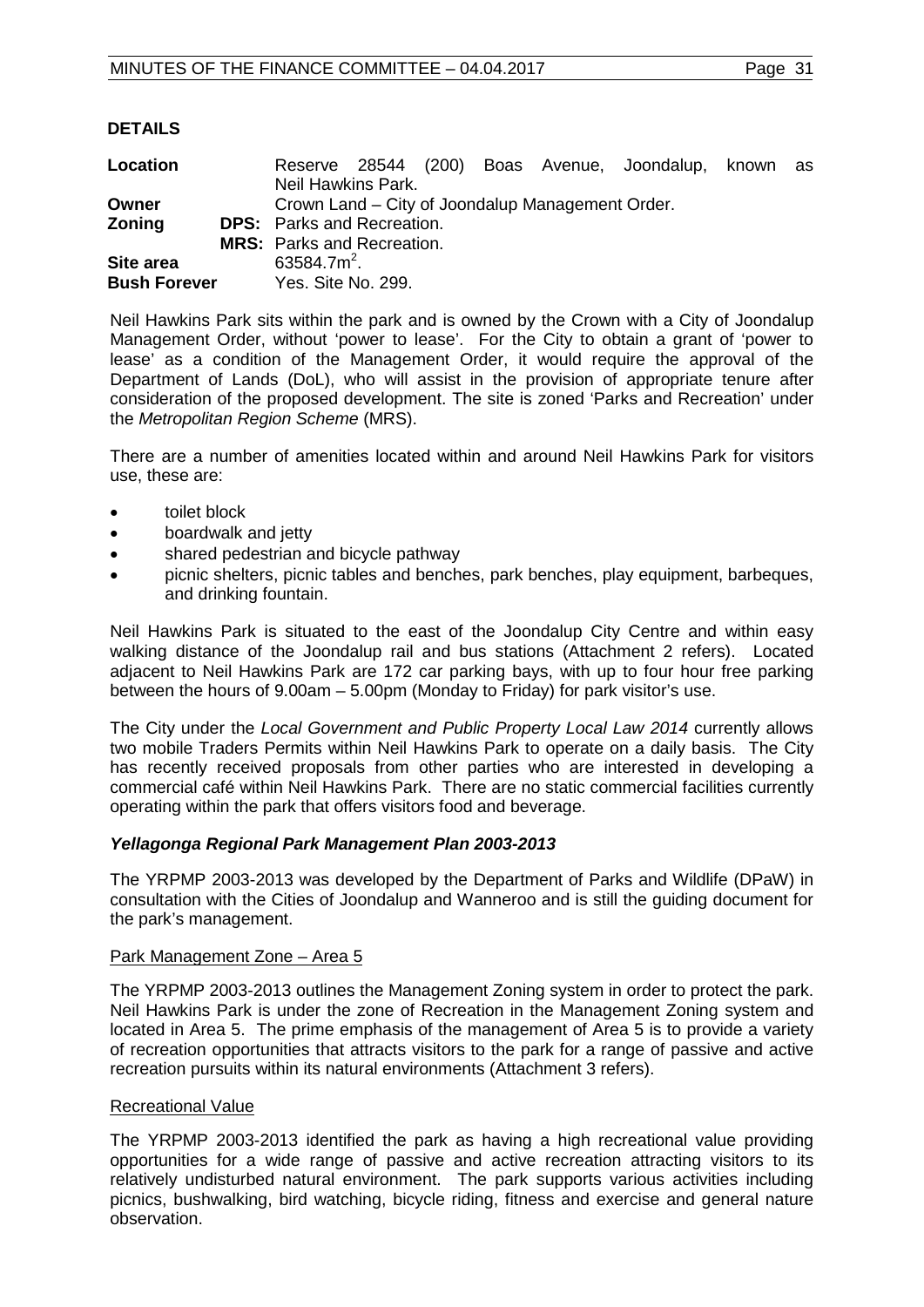### Management Zones and Land Tenure – Recreation

The YRPMP 2003-2013 outlines the Management Emphasis and Acceptable Uses and Facilities for the Recreation zone of Area 5 and states that *"the prime emphasis of management will be to provide a variety of recreation opportunities. The type of and intensity of facility provision will depend on the values of any given area, community demand for recreation and the appropriate management of the Park".* It is also stated that *"public use may be high in these areas, allowing for park and picnic facility development and Commercial Concessions for visitor services may be considered appropriate within this management zone"*.

#### Commercial Value

The commercial value recognises development opportunities within the park enabling visitors to engage and interact in new ways, without compromising or degrading the park's environmental qualities. These commercial opportunities range from:

- hire facilities at activity nodes within the park
- kiosk or restaurant
- education facilities providing interpretation and information about the natural environment and cultural values of the park
- commercial concessions.

Under the Principal Management Directions for the Recreation Zone the YRPMP 2003-2013 states that commercial concessions for park visitor services may also be considered appropriate.

The commercial goal allows for appropriate commercial uses within the park in a manner that minimises impact on other values and contributes to the management of the park. The Commercial Guiding Principles are as follows:

- 1 Commercial activities must be compatible with the assigned purpose of reserves within the park and should be of service to the park visitors.
- 2 Commercial use should not compromise the natural and cultural values of the park. Future developments should be of a character and arrangement that do not detract from the natural settings and landscape amenity of the park. Through the tendering process proponents of significant developments within the park will be required to assess the environmental impacts of the proposed commercial use.
- 3 Commercial use within the park should be of a nature that promotes multiple uses by park visitors. Commercial uses that impair other forms of acceptable use or jeopardise the safety of other visitors should be specifically managed, directed to more appropriate places or not permitted. All development applications will be assessed in terms of the overall commercial requirement for the park.
- 4 Commercial activities within the park should be either through a lease or license arrangement, or where the State or relevant local government owns and operates the facility.
- 5 Through the tendering process, proponents of significant developments within the park will be required to document the financial viability of the proposed commercial use. Revenue generated by commercial concessions on land managed by the DPaW within the park will be used to help meet the overall cost of managing the regional parks.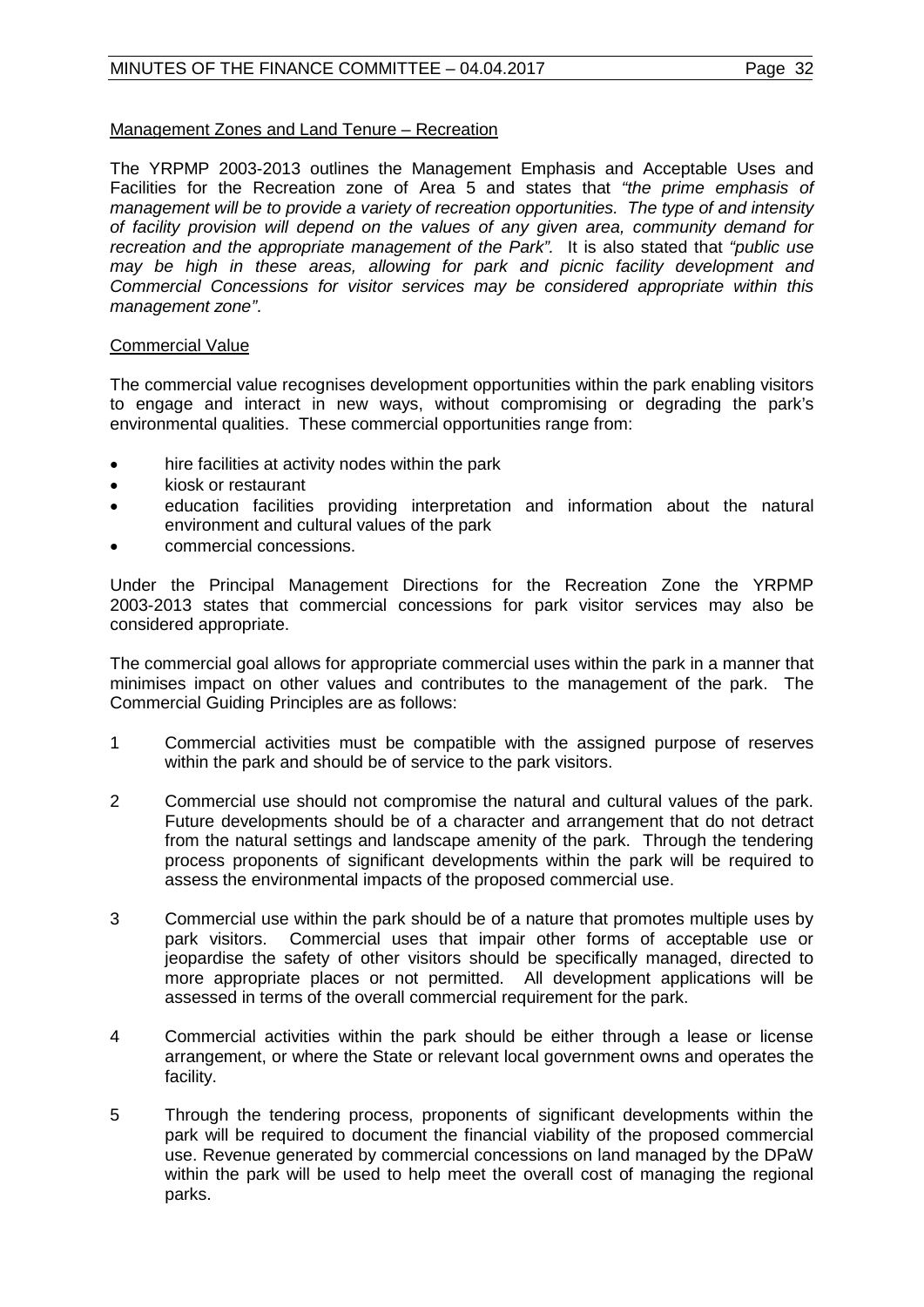- 6 Activities and facilities must comply with the managing authorities' requirements. If effective management of commercial facilities or activities cannot be provided they should be restricted to appropriate levels, relocated or removed from the park.
- 7 The objective is to ensure that commercial operations and leases are consistent with the YRPMP 2003-2013 and that any leases and commercial operations help offset the park management costs.

## **Feasibility Study – Environment Centre**

In 2006 a Feasibility Study was undertaken by the City of Joondalup and the City of Wanneroo for an Environment Centre within the park.

During the initial phase of the feasibility study there was an assessment on whether or not a facility was required for the proposed purpose and several sites were identified. A detailed site analysis for each location was carried out and ranked as unsatisfactory, satisfactory or preferred. The location of Neil Hawkins Park was identified as satisfactory.

The Feasibility Study identified a range of complementary activities and features as part of its recommendations, two of which are stated as follows:

- A retail outlet for the sale of appropriately themed foods and goods including possible sale of produce from a community garden.
- The provision of a leasable food and beverage outlet to act as an additional attractor for the facility, and to support and promote produce that is aligned with best practice environmentally sustainable principles.

Council at its meeting held on 19 June 2007 deferred the consideration of the *Yellagonga Regional Park Environment Centre Feasibility Study* (CJ103-06/07 refers) and subsequently removed the item from the City's *20 Year Strategic Financial Plan* 2011-12 – 2030-31 due to the number of other priority and new facilities and infrastructures approved by Council for the period of the *20 Year Strategic Financial Plan* (CJ138-07/12 refers).

#### **Planning Approval Considerations**

The WAPC is responsible for administering the MRS and local government must provide detailed plans for their part of the region consistent with the MRS. An environmental review would also be required by the Environmental Protection Authority (EPA).

The DoP *State Planning Policy No. 3.7: Planning in Bushfire Prone Areas* may also apply to this site. Further investigation is required.

The WAPC are the responsible authority for the potential site location for a café/kiosk or restaurant and the City must follow the process outlined in the YRPMP 2003-2013 and submit the following relevant documentation for consideration:

- Land use feasibility study investigating the feasibility of the development options and considerations of community aspirations for the site, environmental constraints, business and operations planning and required funding and resources.
- Business Plan.
- Consultation with the community regarding possible changes in land use at the park.
- A Site Development Plan outlining the proposed concept for the park.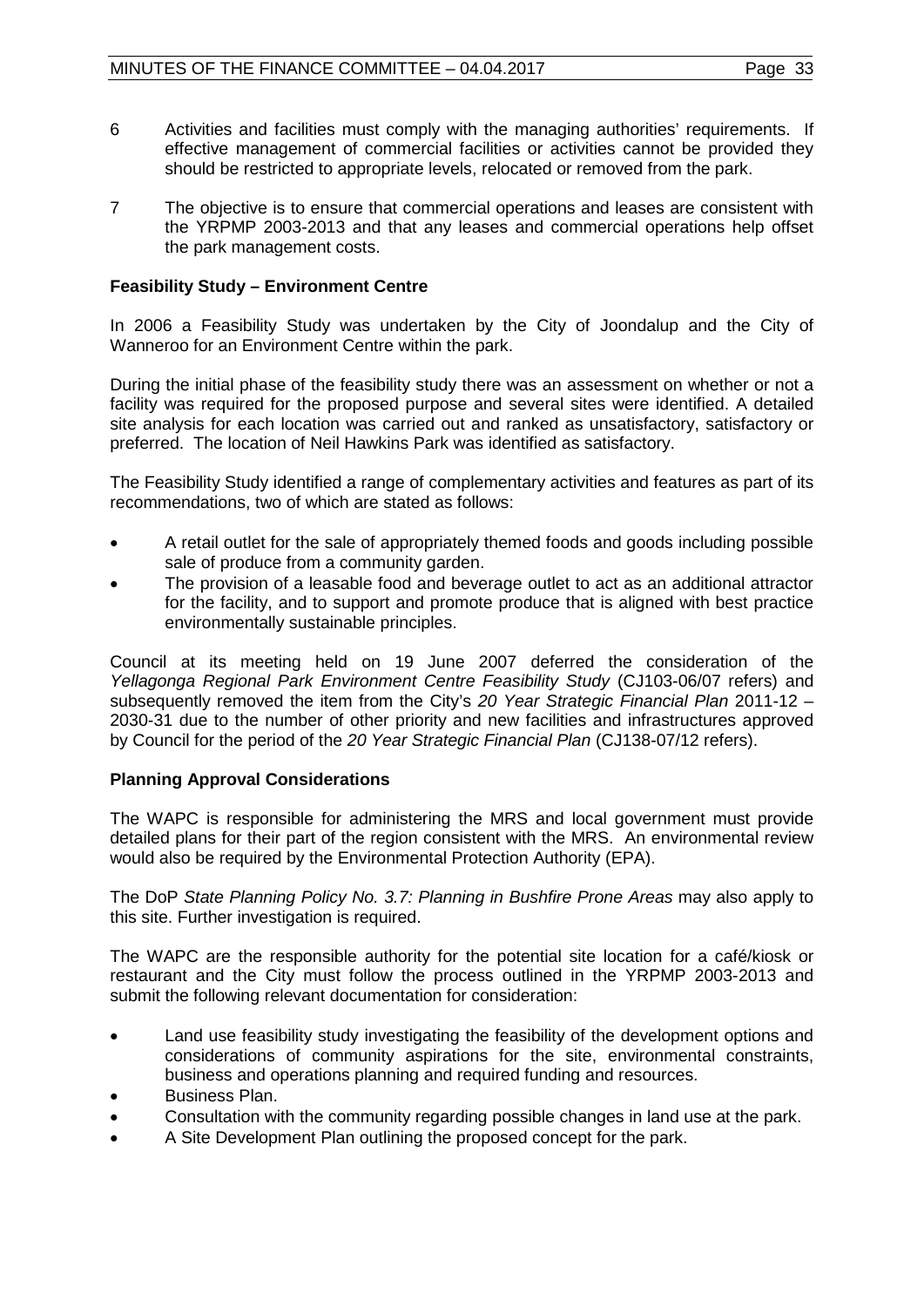The Issues for a potential development of café/kiosk or restaurant facility for Neil Hawkins Park are discussed in the Details section of this report.

#### **Legislation / Strategic Community Plan / policy implications**

| Legislation | Besides the legislation that covers the eventual planning and<br>building requirements, with regard to the land related matters |
|-------------|---------------------------------------------------------------------------------------------------------------------------------|
|             | the Land Administration Act 1997 and the Department of                                                                          |
|             | Planning (DoP) and Department of Lands (DoL) relevant                                                                           |
|             | policies deal with the administration of Crown land. The                                                                        |
|             | Local Government Act 1995 and the Local Government                                                                              |
|             | (Functions and General) Regulations 1996 deal with local                                                                        |
|             | governments' disposition of property which includes leasing.                                                                    |

#### **Strategic Community Plan**

| <b>Key theme</b>            | Economic Prosperity, Vibrancy and Growth.                     |
|-----------------------------|---------------------------------------------------------------|
| <b>Objective</b>            | Destination City.                                             |
| <b>Strategic initiative</b> | Facilitate the establishment of major tourism infrastructure. |
| <b>Key theme</b>            | Community Wellbeing.                                          |
| <b>Objective</b>            | Quality facilities.                                           |
| <b>Policy</b>               | Not applicable.                                               |

#### **Risk management considerations**

The potential risks to the successful progression of the project include the inability to obtain support from the statutory approval authorities, limited commercial interest and negative community reaction. Any risk with regard to approval process outcomes can be mitigated by establishing and maintaining a working relationship with representatives of the relevant approvals agencies. Furthermore, well developed management plans can assist with obtaining a successful outcome.

A lack of commercial viability could result in little or no interest in developing a facility. There is also the possibility that expected returns from a developed facility are not met, causing potential rental payment difficulties or cessation of a business.

It is considered that a planned, environmentally acceptable and aesthetically pleasing development is likely to gain community support and meet visitor needs. These measures are likely to make any potential development more acceptable to the community and mitigate potential negative reaction.

Risk management assessments will continue as the project progresses and particularly as formal proposals are developed.

#### **Financial / budget implications**

Revenue generated from any commercial lease arrangements will be used to assist in the management of the park.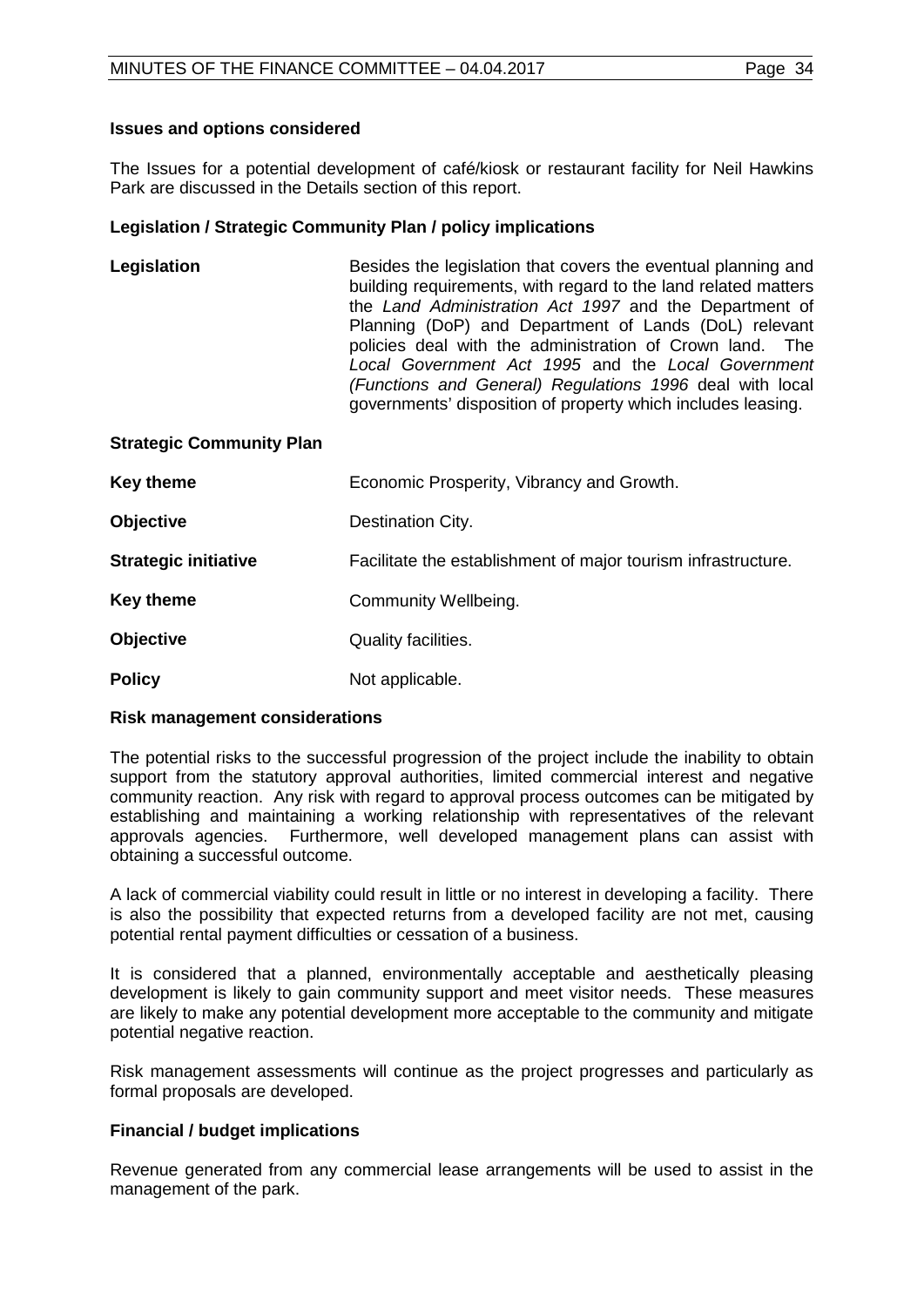#### **Current financial year impact**

| Account no.          | 1-220-C1060.              |
|----------------------|---------------------------|
| <b>Budget Item</b>   | Cafes/Kiosks/Restaurants. |
| <b>Budget amount</b> | \$180,000                 |
| Amount spent to date | \$77,474                  |
| <b>Proposed cost</b> |                           |
| <b>Balance</b>       | \$102,526                 |

Figures above are current as at March 2017 and exclusive of GST.

#### **Regional significance**

The provision of cafés/kiosks or restaurants on City owned or managed land will provide significant resident/visitor/tourist benefit by enhancing the City's existing natural assets and amenities and potentially bring additional visitors to the region.

The park contains a wide variety of ecosystems from upland forest, fringing wetland and aquatic vegetation to open water bodies. The rich diversity and complexity of ecosystems has a very high conservation value within an urban setting. The wetlands within the park are some of the last remaining freshwater wetland systems on the Swan Coastal Plain. Lake Joondalup is considered a national significance and is listed on the Department of the Environment and Energy directory of important wetlands within Australia.

#### **Sustainability implications**

The YRPMP 2003-2013 was developed by the Department of Parks and Wildlife (DPaW) in consultation with the Cities of Joondalup and Wanneroo and is still the guiding document for the park's management.

The purpose of the YRPMP 2003-2013 was to provide a broad direction for the protection and enhancement of the conservation, recreation and landscape values of the park.

The *Yellagonga Integrated Catchment Management Plan 2015-2019* (YICMP 2015-2019) was developed by the City of Joondalup and City of Wanneroo to provide a holistic and strategic direction to continue to implement a wide range of initiatives aimed to conserve the ecological values of the park. The co-management of the park is guided by the YRPMP 2003-2013.

The Cafés/Kiosks/Restaurants Project Philosophy and Parameters Sustainability Considerations are outlined as follows (CJ103-06/10, Attachment 4 refers):

- Project Vision.
- Land Use and Build Form.
- Environmental Strategy.
- Liaison Protocol.
- Fiscal Responsibility and Commerciality.
- Governance.

It is anticipated that as the development of the Joondalup City Centre continues to grow the utilisation of Neil Hawkins Park will intensify and become part of a fully functional City Centre.

#### **Consultation**

There may be a potential impact regarding the cultural heritage of the Nyoongar people, relating to any development of the park.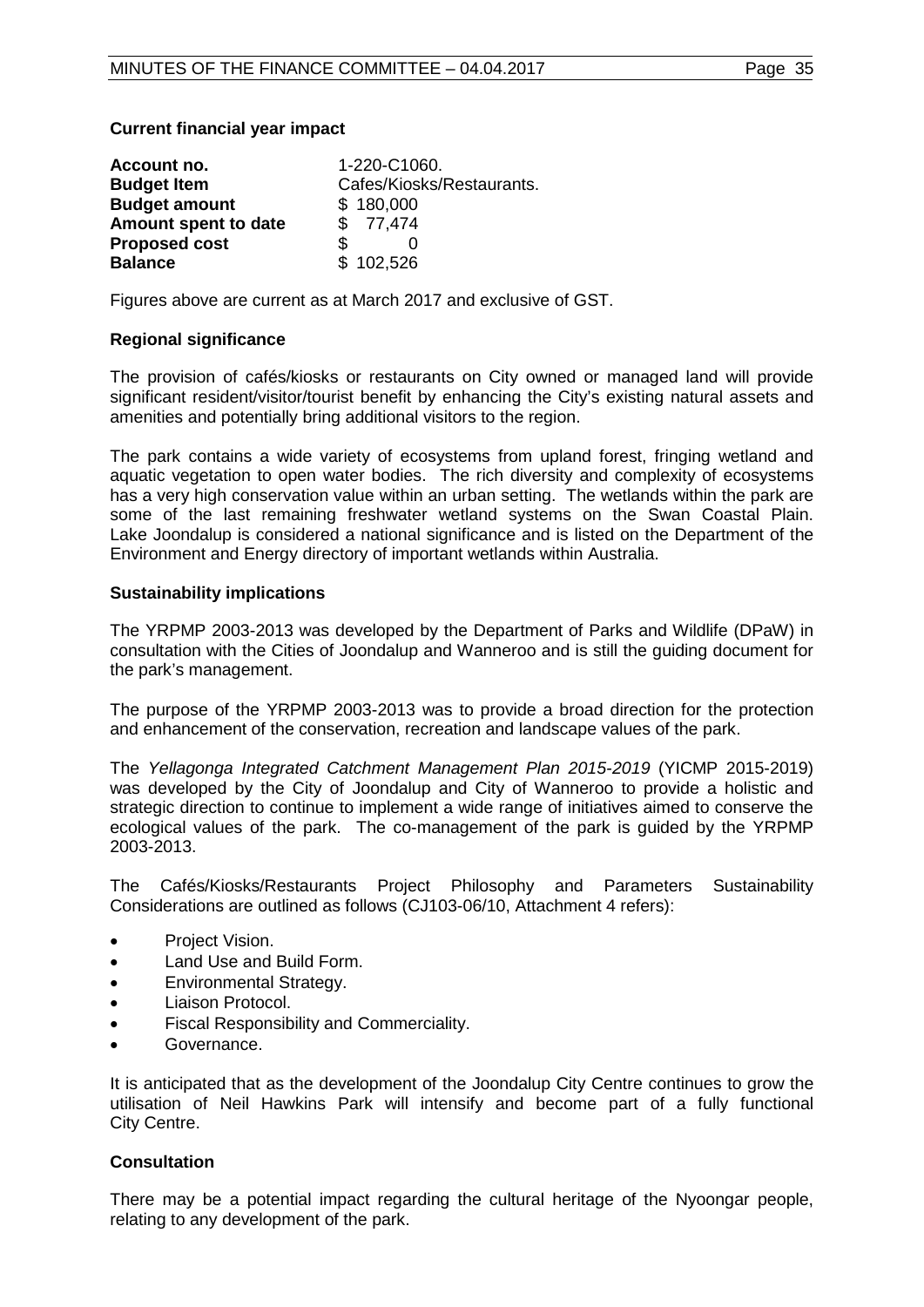#### **COMMENT**

The *Yellagonga Regional Park Management Plan 2003-2013* (YRPMP 2003-2013) was developed by the Department of Parks and Wildlife (DPaW) in consultation with the Cities of Joondalup and Wanneroo and is still the guiding document for the park's management.

Neil Hawkins Park currently does not have a static commercial facility that offers food and beverage to park visitors.

The park's commercial values recognises the opportunity for a commercial development operation of a café/kiosk or restaurant facility allowing park visitors to interact in new way.

Further, the park's commercial concessions allows for appropriate commercial uses within the park in a manner that minimises impact on other values and contributes to the management of the park.

Under the Principal Management Directions for the Recreation Zone the YRPMP 2003-2013 it states that commercial concessions for park visitor services may also be considered appropriate.

It is therefore considered that further investigations should be undertaken with the relevant government agencies to establish a better understanding of the parks YRPMP 2003-2013, in relation to a possible commercial development of a café/kiosk or restaurant within Neil Hawkins Park.

#### **VOTING REQUIREMENTS**

Simple Majority.

#### **MOVED Mayor Pickard, SECONDED Cr Logan that Council:**

- **1 NOTES the report for a provision of a café/kiosk/restaurant at Neil Hawkins Park;**
- **2 AUTHORISES the Chief Executive Officer to undertake further investigations for a provision of a café/kiosk/restaurant at Neil Hawkins Park;**
- **3 AUTHORISES the Chief Executive Officer to seek the amendment of the Management Order to obtain a Power to Lease to accommodate a potential development of a café/kiosk/restaurant at Neil Hawkins Park.**

#### **The Motion was Put and CARRIED (6/0)**

**In favour of the Motion:** Cr McLean, Mayor Pickard, Crs Fishwick, Logan, Norman and Taylor.

*Appendix 5 refers*

*[To access this attachment on electronic document, click here: Attach5agnFIN170404.pdf](http://www.joondalup.wa.gov.au/files/committees/FINC/2017/Attach5agnFIN170404.pdf)*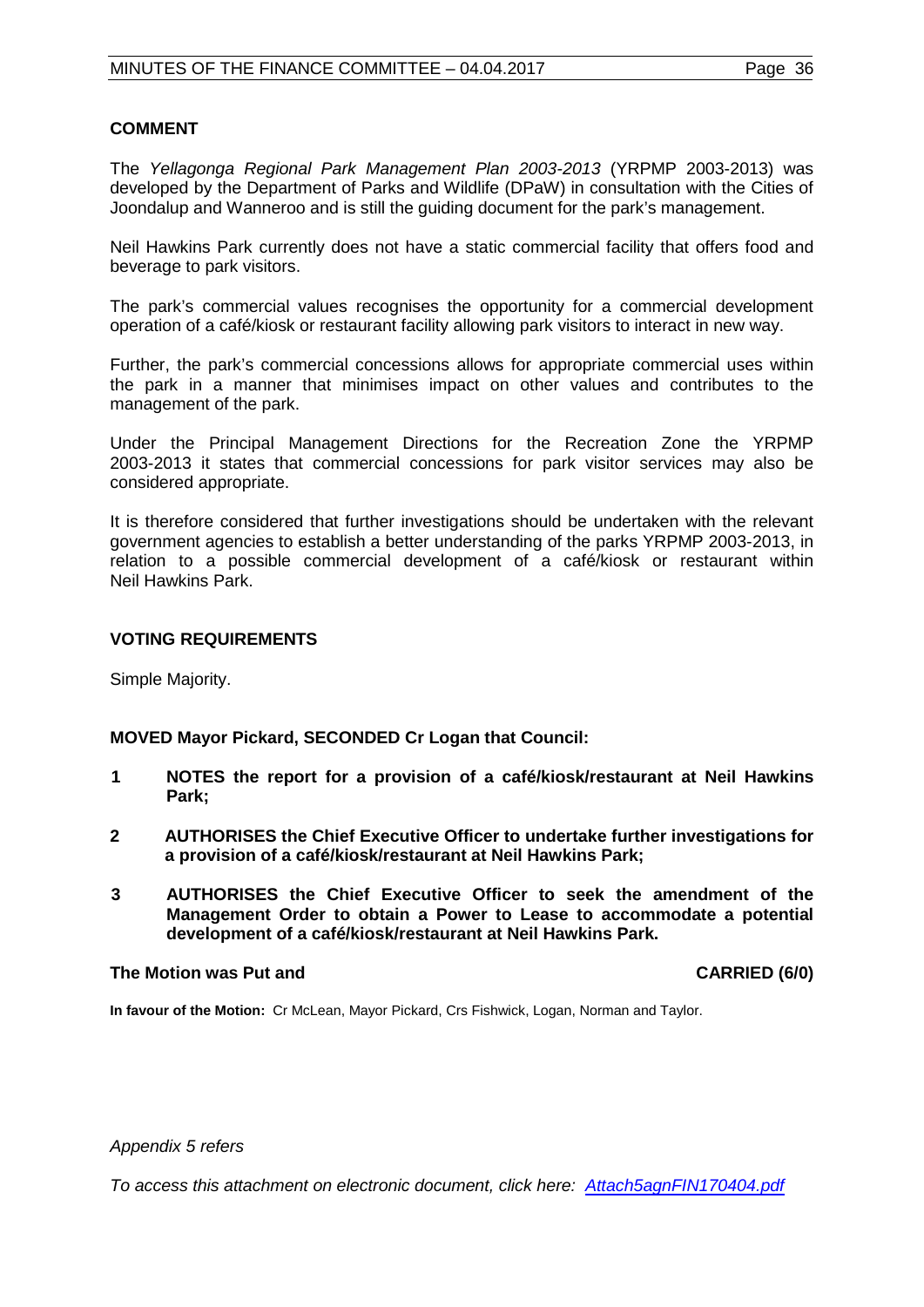## <span id="page-36-0"></span>**ITEM 6 STATUS REPORT ON CITY FREEHOLD PROPERTIES PROPOSED FOR DISPOSAL AND A PROPOSED CROWN LAND ACQUISITION**

| <b>WARD</b>                           | All                                                                                                                                                    |                             |                         |      |                                                                                                                                                                         |           |
|---------------------------------------|--------------------------------------------------------------------------------------------------------------------------------------------------------|-----------------------------|-------------------------|------|-------------------------------------------------------------------------------------------------------------------------------------------------------------------------|-----------|
| <b>RESPONSIBLE</b><br><b>DIRECTOR</b> | Mr Garry Hunt<br>Office of the CEO                                                                                                                     |                             |                         |      |                                                                                                                                                                         |           |
| <b>FILE NUMBER</b>                    | 63627, 101515                                                                                                                                          |                             |                         |      |                                                                                                                                                                         |           |
| <b>ATTACHMENT</b>                     | Attachment 1<br>Attachment 2<br>Attachment 3<br>Attachment 4<br>Attachment 5                                                                           | Lot<br>Greenwood<br>Padbury | $\overline{\mathbf{2}}$ | (20) | Kanangra<br>Lot 803 (15) Burlos Court, Joondalup<br>Lot 1001 (14) Camberwarra Drive, Craigie<br>Lot 900 (57) Marri Road, Duncraig<br>Lot 12223 (12) Blackwattle Parade, | Crescent, |
| <b>AUTHORITY / DISCRETION</b>         | Information - includes items provided to Council for<br>information purposes only that do not require a decision of<br>Council (that is for 'noting'). |                             |                         |      |                                                                                                                                                                         |           |

#### **PURPOSE**

For the Finance Committee to note the progress towards the disposal of a number of City owned freehold properties and the proposed acquisition of a Crown land community purpose reserve.

#### **EXECUTIVE SUMMARY**

The City's freehold land disposal project initially included 14 sites with two sites being withdrawn from consideration and eight sites having now sold (Table 1 below refers).

Of the four sites that remain, three are ready for disposal being, Lot 2 (20) Kanangra Crescent, Greenwood, Lot 803 (15) Burlos Court, Joondalup and Lot 1001 (14) Camberwarra Drive, Craigie. Lot 900 (57) Marri Road, Duncraig is likely to be available for disposal early in April 2017.

At its meeting held on 13 December 2016 (CJ234-12/16 refers) Council resolved to authorise the Chief Executive Office (CEO) to take the four remaining properties to public auction planned for April 2017. In the interim, based on the prevailing property market conditions, the CEO sought the advice from a property expert. The advice provided to the CEO was to take one property to auction only. This will be Lot 900 (57) Marri Road, Duncraig and the main reason for this decision is Duncraig's high demand market.

With regard to the City's proposed acquisition of Lot 12223 (12) Blackwattle Parade, Padbury, the Department of Lands (DoL) is proposing to forward the City a revised contract of sale once the matter of an access easement has been resolved. On execution of the contract by the City, land transfer actions will commence. Additionally, a report seeking Council's approval to initiate the rezoning of Lot 12223 was submitted to Council at its meeting held on 21 March 2017 (CJ021-03/17 refers).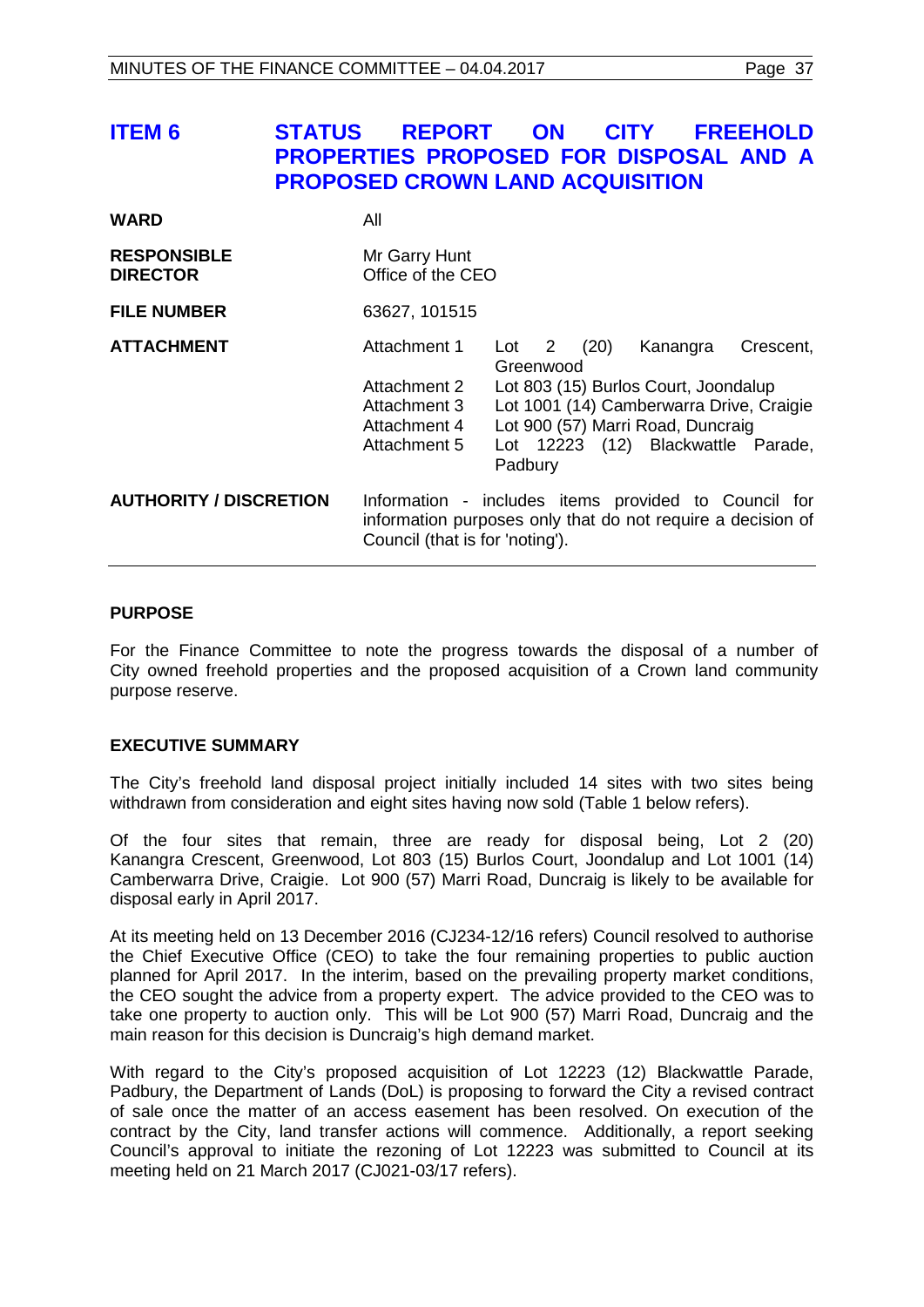Table 2 of this report provides a summarised account of the progress towards the disposal of the remaining four freehold sites and the acquisition of Lot 12223 (12) Blackwattle Parade, Padbury.

*It is therefore recommended that the Finance Committee:* 

- *1 NOTES the status report on the progress of the City's proposed disposal of four freehold land sites;*
- *2 NOTES that the Chief Executive Officer will initiate the necessary actions to take Lot 900 (57) Marri Road, Duncraig to public auction;*
- *3 NOTES a further status report on the progress of the City's proposed disposal of freehold land and proposed acquisition of a Crown land site will be submitted to the Finance Committee meeting to be held on 12 June 2017.*

## **BACKGROUND**

The City's freehold land disposal project initially included 14 sites. Lot 181 (4) Rowan Place, Mullaloo (CJ096-05/12 refers) and Lot 971 (52) Creaney Drive, Kingsley (CJ103-06/14 refers) were withdrawn from sale. The total value of the two sites was in the vicinity of \$4.5 million.

Table 1 indicates the eight sites that have sold to-date.

Except for the site that was sold to Masonic Care WA in Kingsley, Council approved the sale of these properties for the development of 'Aged or Dependent Persons' Dwellings' – or unit developments for people over 55 years of age.

| <b>Property</b>                                 | Date Sold         | <b>Sale Price</b> |
|-------------------------------------------------|-------------------|-------------------|
| Lot 200 (18) Quilter Drive, Duncraig.           | <b>March 2013</b> | \$1,350,000       |
| Lot 766 (167) Dampier Avenue, Kallaroo.         | March 2013        | \$1,055,000       |
| Lot 147 (25) Millport Drive, Warwick.           | March 2013        | \$1,340,000       |
| Lot 613 (11) Pacific Way, Beldon.               | <b>March 2013</b> | 700,000<br>\$     |
| Lot 671 (178) Camberwarra Drive, Craigie.       | March 2013        | 828,000<br>S.     |
| Part Lot 702 (11) Moolanda Boulevard, Kingsley. | August 2015       | \$1,050,000       |
| Lot 745 (103) Caridean Street, Heathridge.      | December 2015     | \$874,000         |
| Lot 23 (77) Gibson Avenue, Padbury              | December 2016     | \$1,800,000       |
|                                                 | <b>TOTAL</b>      | \$8,997,000       |

#### **Table 1 (GST exclusive)**

At its meeting held on 13 December 2016 (CJ234-12/16 refers) Council resolved the following in part:

#### *"That Council:*

*1 NOTES the status report on the progress of the City's proposed disposal of five freehold land sites;*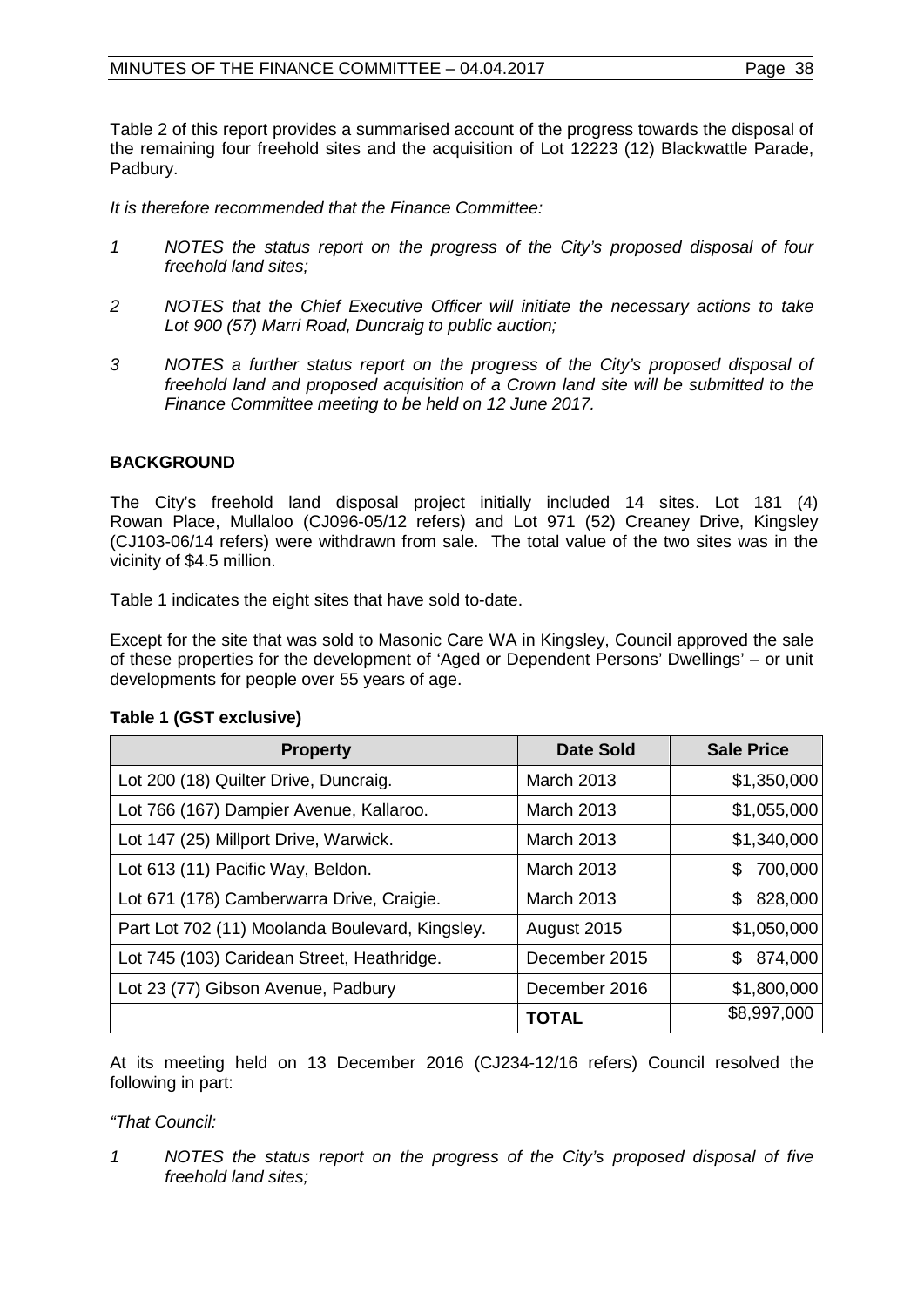- *2 NOTES that Council authorised the Chief Executive Officer to dispose of Lot 803 (15) Burlos Court, Joondalup by public auction or private treaty, at its meeting held on 18 October 2016 (CJ167-10/16 refers);*
- *4 AUTHORISES the Chief Executive Officer to dispose of the following sites by public auction:* 
	- *4.1 Lot 2 (20) Kanangra Crescent, Greenwood;*
	- *4.2 Lot 900 (57) Marri Road, Duncraig;*
	- *4.3 Lot 1001 (14) Camberwarra Drive, Craigie;*
- *5 NOTES that a further status report on the progress of the City's proposed disposal of freehold land and proposed acquisition of a Crown land site will be submitted to a Finance Committee meeting in 2017, at a date to be determined."*

### **DETAILS**

#### **Table 2**

|                | <b>Property Address</b>                                                                       | <b>Land Disposals - Current Status</b>                                                                                                                                                                                                                                                                                                                                                                                                                                                                                                                                                                                                                                                                                                                                                                                                                                                                                                                                                                                                    |
|----------------|-----------------------------------------------------------------------------------------------|-------------------------------------------------------------------------------------------------------------------------------------------------------------------------------------------------------------------------------------------------------------------------------------------------------------------------------------------------------------------------------------------------------------------------------------------------------------------------------------------------------------------------------------------------------------------------------------------------------------------------------------------------------------------------------------------------------------------------------------------------------------------------------------------------------------------------------------------------------------------------------------------------------------------------------------------------------------------------------------------------------------------------------------------|
| $\mathbf{1}$   | Lot 2 (20) Kanangra<br>Crescent, Greenwood.<br>Land Area: $3005m^2$ .<br>Attachment 1 refers. | This site is ready for disposal, is zoned Residential with a<br>restricted use to 'Aged or Dependent Persons' Dwellings' and<br>it has a density code of R40. At its meeting held on<br>13 December 2016, Council authorised the CEO to dispose<br>of this property by public auction (CJ234-12/16 refers).<br>Subsequent to the response to the proposed auction of<br>Lot 900 (57) Marri Road, Duncraig, the City will be able to<br>ascertain the level of interest and report back to the Finance<br>Committee.                                                                                                                                                                                                                                                                                                                                                                                                                                                                                                                       |
| $\overline{2}$ | Lot 803 (15) Burlos<br>Court, Joondalup.<br>Land Area: $4,410m^2$ .<br>Attachment 2 refers.   | This site is zoned Residential with a restricted use to 'Aged or<br>Dependent Persons' Dwellings' and it has a density code of<br>R60.<br>Council declined all tenders received for the sale of Lot 803<br>(15) Burlos Court, Joondalup at its meeting held on<br>18 October 2016 (CJ167-10/16 refers) and authorised the<br>CEO to dispose of the property by public auction or private<br>treaty.<br>Under Regulation 30(2)(2a)(b) of the Local Government<br>(Functions and General) Regulations 1996, the City has six<br>months from Council's determination of the tender to dispose<br>of the site by private treaty which would mean the site would<br>need to sell prior to 18 April 2017. The City has not received<br>any offers on this site.<br>As the City has not received any offers on Lot 803, this site<br>will go to auction in due course. At the proposed auction of<br>Lot 900 (57) Marri Road, Duncraig, the City will be able to<br>ascertain the level of interest and report back to the Finance<br>Committee. |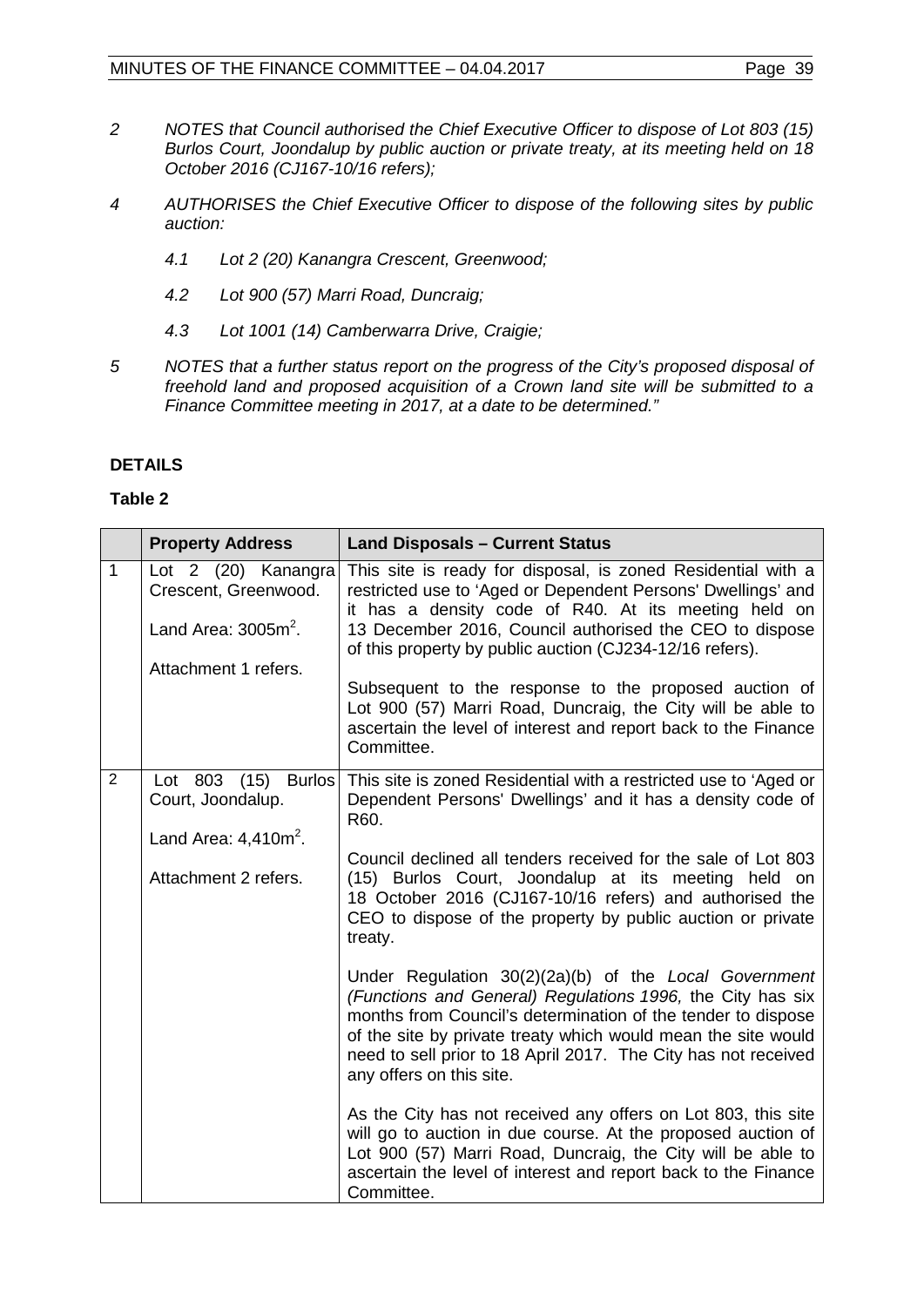|   | <b>Property Address</b>                                                             | <b>Land Disposals - Current Status</b>                                                                                                                                                                                                                                                                                                                                                                                                                                                                                                                                                                                                                                                                                                                          |
|---|-------------------------------------------------------------------------------------|-----------------------------------------------------------------------------------------------------------------------------------------------------------------------------------------------------------------------------------------------------------------------------------------------------------------------------------------------------------------------------------------------------------------------------------------------------------------------------------------------------------------------------------------------------------------------------------------------------------------------------------------------------------------------------------------------------------------------------------------------------------------|
| 3 | 1001<br>Lot<br>Drive,<br>Camberwarra<br>Craigie.                                    | (14) This site is ready for disposal and at its meeting held on<br>13 December 2016, Council authorised the CEO to dispose<br>of this property by public auction (CJ234-12/16 refers).                                                                                                                                                                                                                                                                                                                                                                                                                                                                                                                                                                          |
|   | Land Area: $2,055m^2$ .<br>Attachment 3 refers.                                     | At the proposed auction of Lot 900 (57) Marri Road,<br>Duncraig, the City will be able to ascertain the level of interest<br>and report back to the Finance Committee.                                                                                                                                                                                                                                                                                                                                                                                                                                                                                                                                                                                          |
| 4 | Lot 900<br>(57)<br>Road, Duncraig.<br>Land Area: $1,366m^2$<br>Attachment 4 refers. | Marri   The Duncraig Child Health Centre (CHC) service based at<br>Lot 900 (57) Marri Road, Duncraig is to be relocated to the<br>Carine CHC at Lot 159 (487L) Beach Road, Duncraig once<br>Beach Road facility has been refurbished<br>the l<br>to<br>accommodate the additional clients.<br>Refurbishment of the Beach Road facility should be<br>completed by the end of March 2017. The planned demolition<br>of the Marri Road facility is currently being organised and real<br>estate agents with experience in selling developments for<br>people over 55 are being requested to provide quotations for<br>an auction service.<br>Council requested that on disposal of this site, the purchaser<br>be encouraged to retain existing significant trees. |

|   |                                                                                                                     | <b>Acquisition - Current Status</b>                                                                                                                                                                                                                                                                                                                                                                                          |
|---|---------------------------------------------------------------------------------------------------------------------|------------------------------------------------------------------------------------------------------------------------------------------------------------------------------------------------------------------------------------------------------------------------------------------------------------------------------------------------------------------------------------------------------------------------------|
| 1 | 12223<br>(12)<br>Lot<br><b>Blackwattle</b><br>Parade,<br>Padbury<br>Land Area: $3,332m^2$ .<br>Attachment 5 refers. | At its meeting held on 24 June 2014 (CJ104-06/14 refers),<br>Council accepted in-principle the Department of Land's (DoL)<br>concessional purchase price of \$88,000 (exclusive of GST)<br>subject to the outcome of a 30-day public advertising period.<br>The DoL advised the City on 13 May 2016 that the Minister<br>for Lands had approved this acquisition.                                                            |
|   |                                                                                                                     | A contract of sale previously received from the DoL was<br>considered to be unsuitable and the DoL has since advised<br>that a revised contract will be forwarded to the City once the<br>access easement matter concerning Lot 12223 has been<br>finalised.                                                                                                                                                                 |
|   |                                                                                                                     | An access easement is required over Lot 12223 in favour of<br>the adjoining shopping centre to allow continued right of<br>carriageway to and from the shopping centre's service area.<br>The City is endeavouring to progress this easement with the<br>DoL and the strata owners of the shopping centre. A land<br>surveyor is awaiting instructions from the DoL to prepare the<br>required Interest Only Deposited Plan. |
|   |                                                                                                                     | Certain remedial works are also required on the easement<br>land or "driveway" due to damage caused by delivery trucks<br>to the shopping centre's service area. It is envisaged that the<br>strata owners will pay for these works and quotations are<br>currently being obtained.                                                                                                                                          |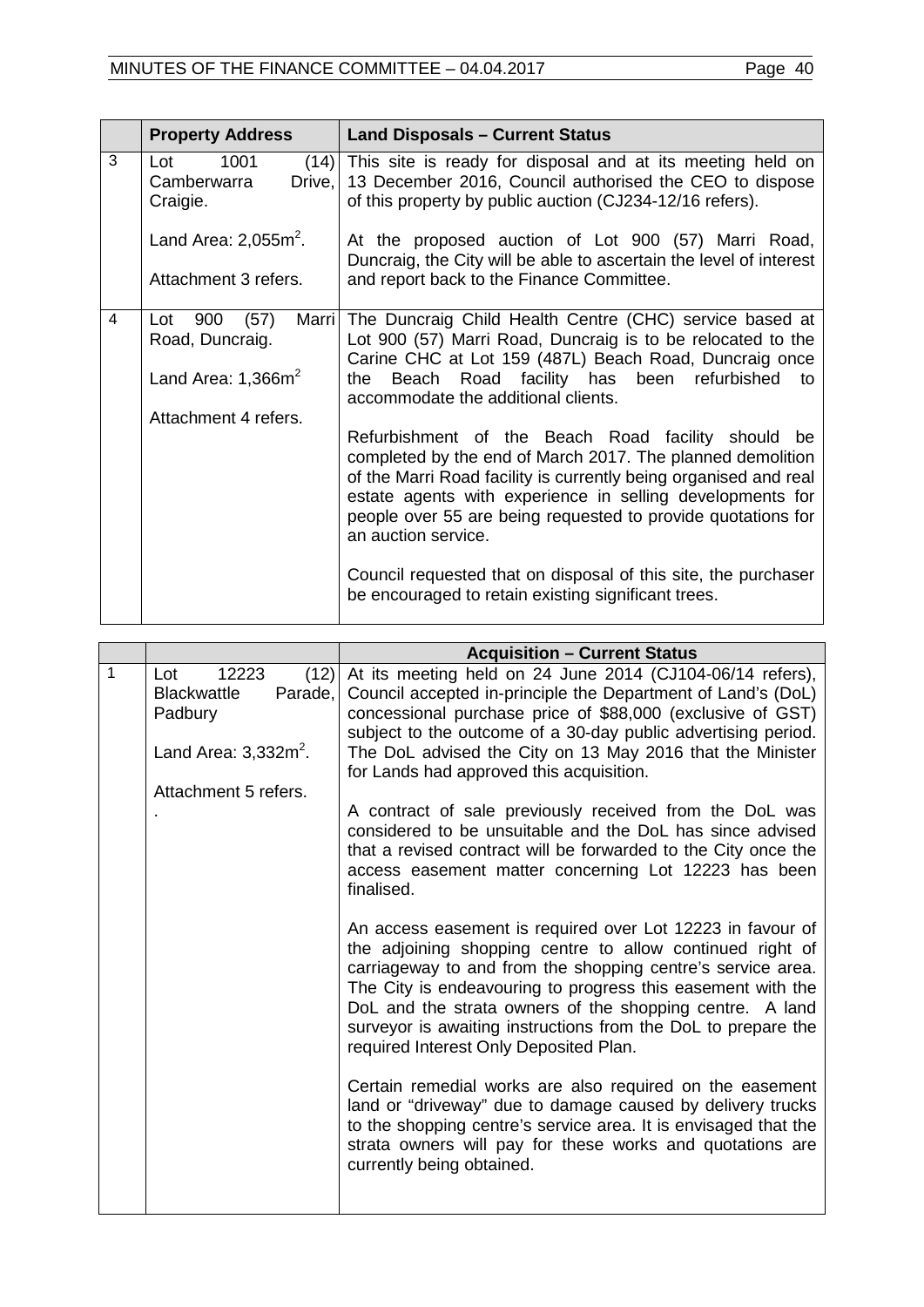|  | <b>Acquisition - Current Status</b>                                                                                                                                                                                                                                                                                                                                                                                                                                                                                                                                                             |
|--|-------------------------------------------------------------------------------------------------------------------------------------------------------------------------------------------------------------------------------------------------------------------------------------------------------------------------------------------------------------------------------------------------------------------------------------------------------------------------------------------------------------------------------------------------------------------------------------------------|
|  | A report was submitted to Council at its meeting held on<br>21 March 2017 (CJ021-03/17 refers), requesting the initiation<br>of Amendment No. 87 for the purpose of advertising. The<br>recommendation in the report is that Lot 12223 is rezoned to<br>'Commercial' to provide consistency of land uses at this<br>location. Based on the land area being over $1,000m^2$ , the<br>density code for the site is proposed to be R80.                                                                                                                                                            |
|  | During this acquisition process, the DoL advised that the<br>Department of Planning's (DoP) support was required and the<br>DoP's conditional support was provided. One of the DoP's<br>conditions is that the future sale proceeds from this site are<br>spent on community projects in line with the definition of<br>'Community Purposes' under DPS2.                                                                                                                                                                                                                                        |
|  | The City's community consultation regarding this matter not<br>only dealt with the proposed acquisition of the site, but the<br>consideration of three capital improvement projects for the<br>area. One of these options was Council's preferred project of<br>the installation of traffic lights at the intersection of<br>Walter Padbury Boulevard and Hepburn Avenue, Padbury.                                                                                                                                                                                                              |
|  | Advice from the DoP is that projects connected with parking,<br>traffic and pedestrian issues were not considered to fall within<br>the definition of "Community Purposes" under DPS2.                                                                                                                                                                                                                                                                                                                                                                                                          |
|  | On acquisition of the site, and in accordance with<br>Council's resolution at its meeting held on 24 June 2014<br>(CJ104-06/14 refers), the City will seek clarification from the<br>Minister for Planning and the Minister for Lands regarding the<br>conditions provided to the City on how the disposal proceeds<br>should be utilised.                                                                                                                                                                                                                                                      |
|  | At its meeting held on 19 May 2015 (CJ082-05/15 refers),<br>Council requested that an advocacy plan be developed. The<br>purpose of the plan was to gain support from the relevant<br>State Government departments to enable the future sale<br>proceeds for this site be utilised on the community's and<br>Council's preferred project which is to install traffic lights at<br>intersection<br>of Walter Padbury Boulevard<br>the<br>and<br>Hepburn Avenue, Padbury. This advocacy plan has been<br>developed and will be implemented subsequent to the<br>transfer of the site to the City. |

## **Issues and options considered**

As detailed in Table 2.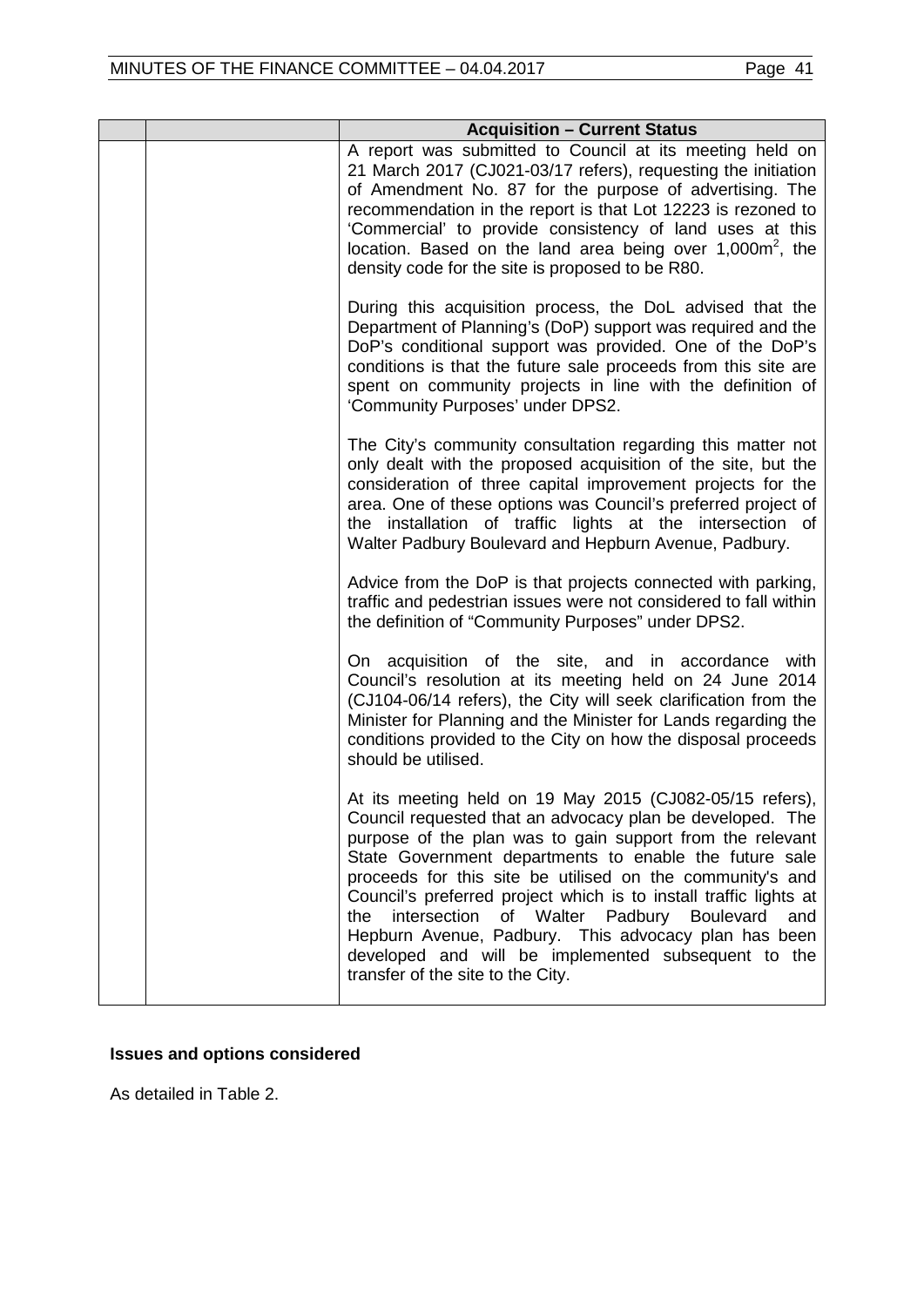### **Multiple Dwellings**

It is noted that currently where land is coded R40 or higher, there is the potential for multiple dwellings to be developed in accordance with the provisions of the Residential Design Codes (R-Codes). A multiple dwelling is basically defined as one dwelling vertically placed above another dwelling. It is not possible to determine the potential number of multiple dwellings that could be achieved on sites coded R40 or higher. The number of multiple dwellings possible is not directly controlled, rather the total amount of floor space is limited through plot ratio requirements based on the overall size of the lot/s.

### **Legislation/Strategic Community Plan/Policy Implications**

| Legislation                     | Sections 3.58 and 3.59 of the Local Government Act 1995,<br>together with the Local Government (Functions and<br>General) Regulations 1996 determine how a local<br>government may dispose of property. |
|---------------------------------|---------------------------------------------------------------------------------------------------------------------------------------------------------------------------------------------------------|
| <b>Strategic Community Plan</b> |                                                                                                                                                                                                         |
| <b>Key theme</b>                | <b>Quality Urban Environment.</b>                                                                                                                                                                       |
| Objective                       | Quality built outcomes.                                                                                                                                                                                 |
| <b>Strategic initiative</b>     | Buildings and landscaping is suitable for the immediate<br>environment and reflect community values.                                                                                                    |
| <b>Key theme</b>                | Financial Sustainability.                                                                                                                                                                               |
| <b>Objective</b>                | Financial diversity.                                                                                                                                                                                    |
| <b>Strategic initiative</b>     | Identify opportunities for new income streams that are<br>financially sound and equitable.                                                                                                              |
| <b>Policy</b>                   | Asset Management Policy.                                                                                                                                                                                |
|                                 | Sustainability Policy.                                                                                                                                                                                  |

#### **Risk management considerations**

Disposal of property needs to comply with the requirements of sections 3.58 and 3.59 of the *Local Government Act 1995*, which are designed to ensure openness and accountability in the disposal process.

It is possible that the reserve price as per the market valuations obtained may not be realised and the City needs to determine reserve prices below which it will not sell.

The recommendations for disposal are based on a combination of the best financial return, planning outcomes and community benefit.

## **Financial / budget implications**

Council has agreed that the proceeds from the sale of freehold land are to be transferred to the Joondalup Performing Arts and Cultural Facility Reserve Fund. The balance of the reserve fund on 28 November 2016 was \$12,258,984. This balance was updated through the Mid-Year Review process to include proceeds from the disposal of Lot 23 (77) Gibson Avenue, Padbury.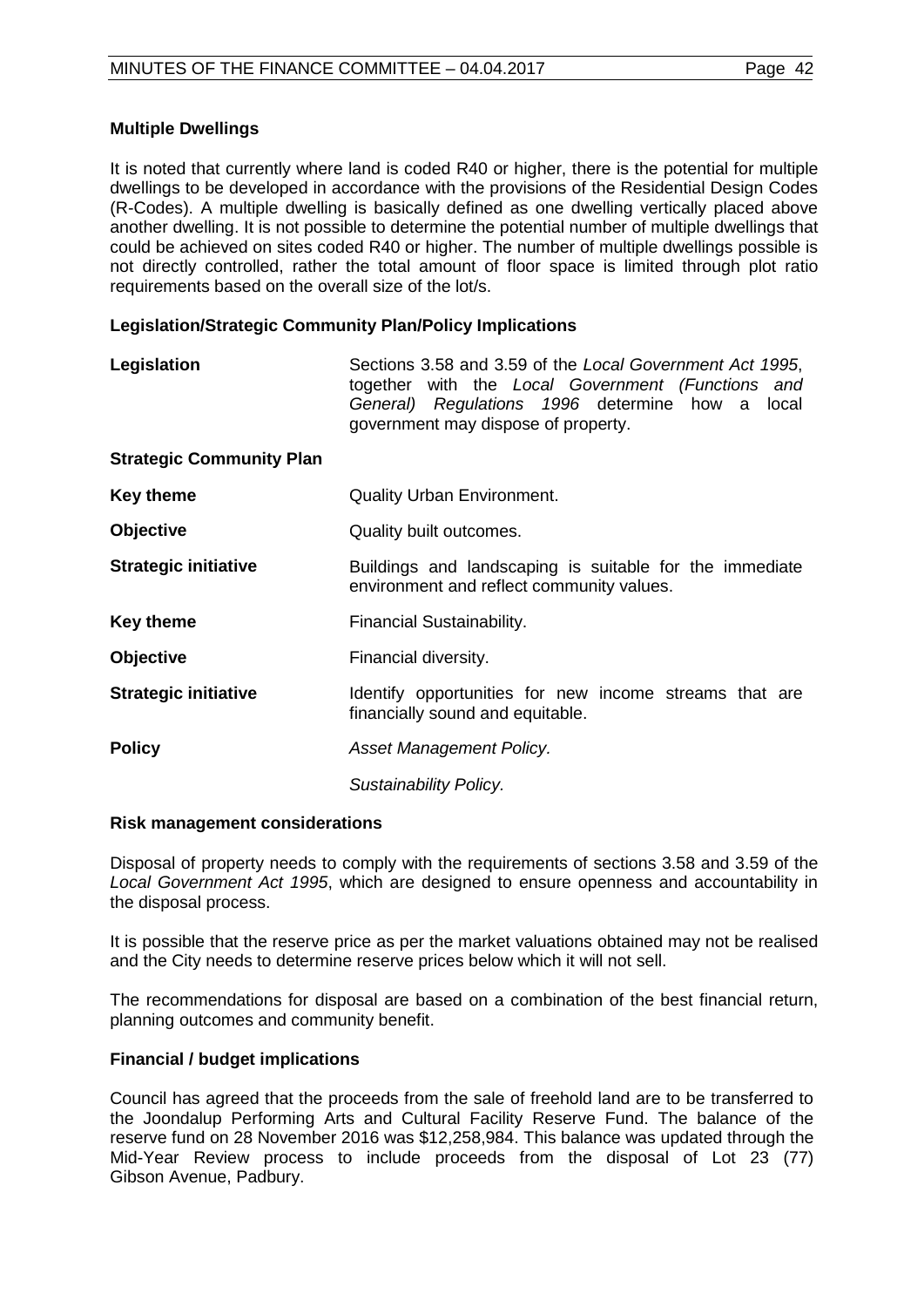Proceeds achieved from the future sale of Lot 12223 (12) Blackwattle Parade, Padbury are required to be spent on capital/community projects in line with the definition of 'Community Purposes' under DPS2.

The associated main expenditure costs related to the City's disposal of freehold land are legal and settlement fees, advertising costs, valuation costs, land surveying and costs related to subdivision/amalgamations.

#### **Regional significance**

Not applicable.

### **Sustainability implications**

The disposal of City freehold land that has been set aside for community use should not be disposed of without there being a nominated purpose addressing a community need.

Concerning the freehold land disposal project to date, Council has supported the restricted use of aged or dependent persons' dwellings providing alternative housing choices for the City's ageing population. The sale proceeds from the eventual disposal of Lot 12223 (12) Blackwattle Parade, Padbury will be used for community projects.

### **Consultation**

Public auction, public tender and private treaty methods have been used with regard to the City's land disposal project. Advertising is a requirement with all three methods unless, in respect of private treaty, the disposal is exempt under Regulation 30 of the *Local Government (Functions and General) Regulations 1996.*

The statutory public advertising period of 42 days for amendments to DPS2 provides an opportunity for the community to make a submission on the future intent for the site on disposal.

The method of community consultation followed during the proposed acquisition of Lot 12223 (12) Blackwattle Parade, Padbury, was conducted in accordance with the City's approved *Community Consultation and Engagement Policy* and *Community Engagement Protocol*.

## **COMMENT**

Council has provided authorisation for the CEO to dispose of the four remaining sites by public auction. Due to the current property market conditions, the CEO sought advice from a property expert on the City's portfolio of properties for sale. The advice provided was that the City should take one property to auction to ascertain the level of interest.

It is planned to take Lot 900 (57) Marri Road, Duncraig to auction in late April first and this property was chosen due to the aging demographic of the area and evidence suggesting that the supply and demand factors for the Duncraig suburb are favourable.

Concerning the City's acquisition of Lot 12223 (12) Blackwattle Parade, Padbury once the easement matter has been finalised, the City will receive a revised contract of sale from the Department of Lands. In the interim the rezoning process has commenced, with Council being requested, at its meeting held on 21 March 2017, to consider the initiation of Amendment No. 87 for the purpose of public advertising to rezone the site to 'Commercial.'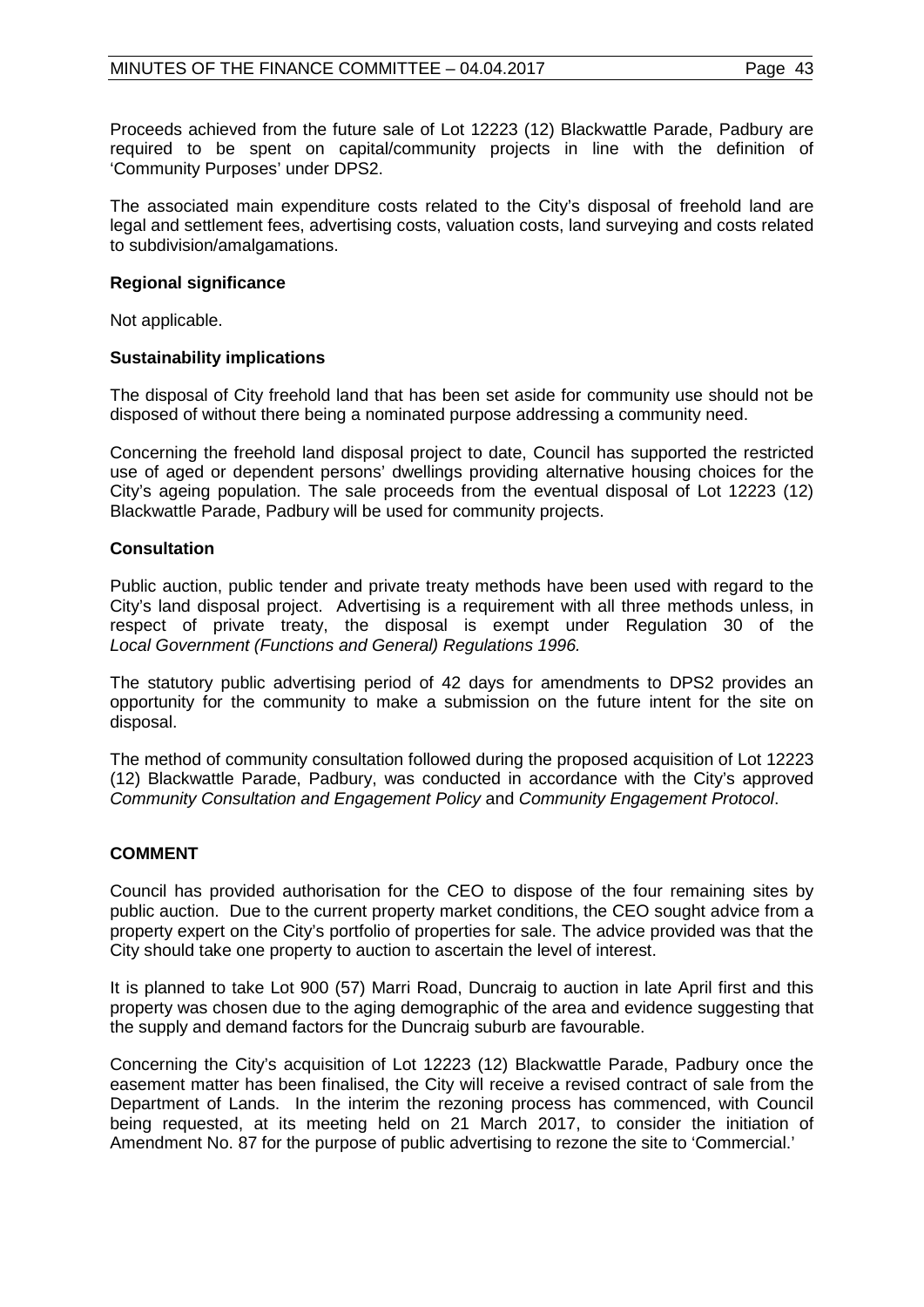### **VOTING REQUIREMENTS**

Simple Majority.

**MOVED Cr Norman, SECONDED Cr Logan that the Finance Committee:**

- **1 NOTES the status report on the progress of the City's proposed disposal of four freehold land sites;**
- **2 NOTES that the Chief Executive Officer will initiate the necessary actions to take Lot 900 (57) Marri Road, Duncraig to public auction;**
- **3 NOTES a further status report on the progress of the City's proposed disposal of freehold land and proposed acquisition of a Crown land site will be submitted to the Finance Committee meeting to be held on 12 June 2017.**

#### **The Motion was Put and CARRIED (6/0)**

**In favour of the Motion:** Cr McLean, Mayor Pickard, Crs Fishwick, Logan, Norman and Taylor.

*Appendix 6 refers*

*[To access this attachment on electronic document, click here: Attach6agnFIN170404.pdf](http://www.joondalup.wa.gov.au/files/committees/FINC/2017/Attach6agnFIN170404.pdf)*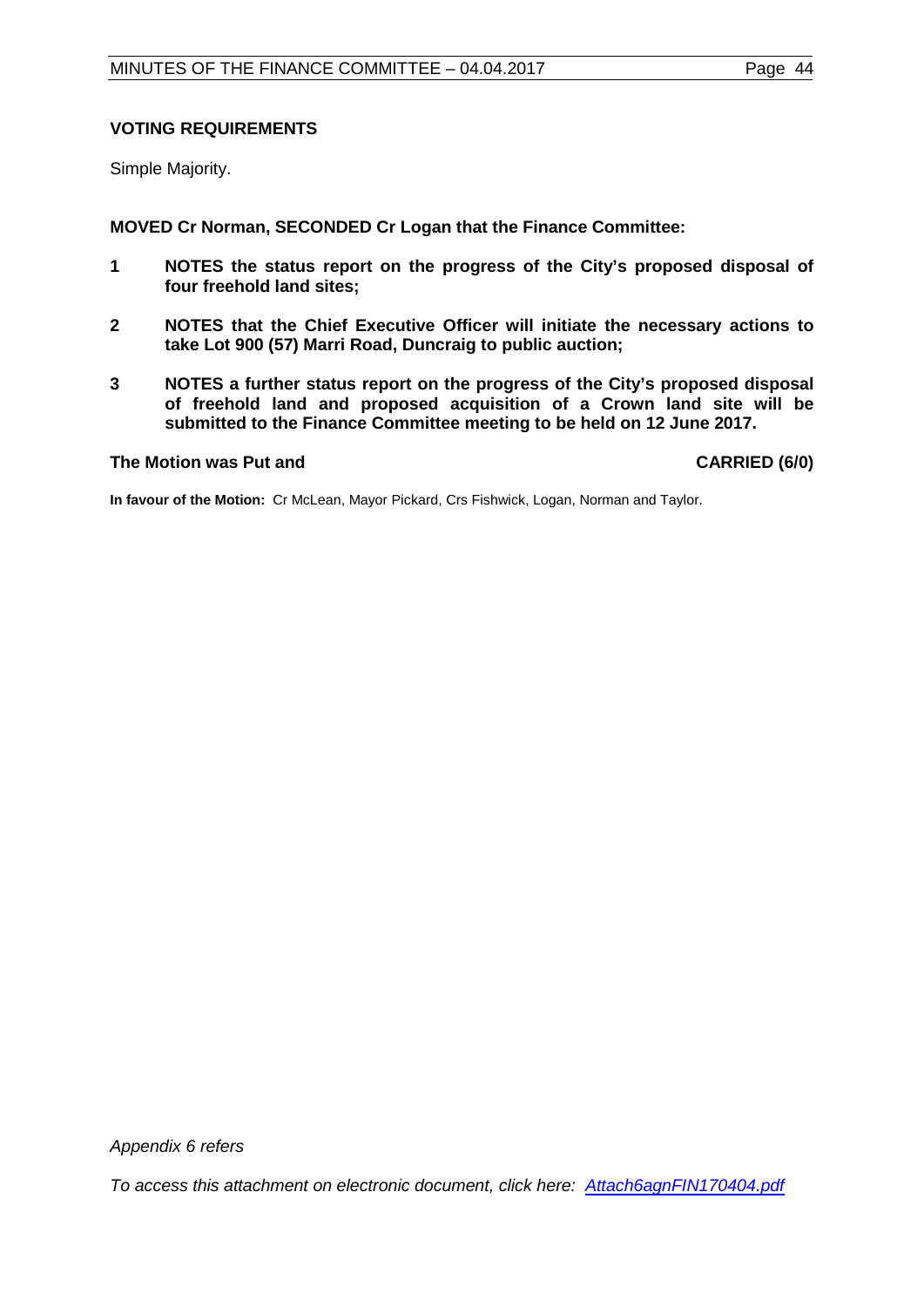<span id="page-44-0"></span>

| <b>WARD</b>                           | South West                                                                                                                                            |
|---------------------------------------|-------------------------------------------------------------------------------------------------------------------------------------------------------|
| <b>RESPONSIBLE</b><br><b>DIRECTOR</b> | Mr Garry Hunt<br><b>Chief Executive Officer</b>                                                                                                       |
| <b>FILE NUMBER</b>                    | 102656, 101515                                                                                                                                        |
| <b>ATTACHMENT</b>                     | Nil                                                                                                                                                   |
| <b>AUTHORITY / DISCRETION</b>         | Information - includes items provided to Council for<br>information purposes only that do not require a decision of<br>Council (that is for 'noting') |

### **PURPOSE**

For the Finance Committee to note the status of the Burns Beach café/restaurant project.

#### **EXECUTIVE SUMMARY**

At its meeting held on 13 December 2016 (CJ235-12/16 refers) Council authorised the Chief Executive Officer to request expressions of interest (EOI) for the development of a café/restaurant at Burns Beach.

Although the City has prepared documentation for an EOI process, recently undertaken investigations into other café/kiosk/restaurant developments in Perth (particularly the new restaurant precinct at City Beach, constructed by the Town of Cambridge) indicated that alternative development models need to be investigated.

The Town of Cambridge adopted a different development model to that previously adopted by the City for the Burns Beach EOI and as currently negotiated for the Pinnaroo Point café development. The City's approach is one where the City would lease land to a developer/operator to construct a building and operate a business. The Town of Cambridge approach involved the Town of Cambridge constructing its own buildings and then entering into a commercial leasing arrangement with an operator.

This development model could result in less complex lease negotiations and more favourable financial returns to the City and provide the City with greater control and flexibility regarding the design, scale and location of the development.

*It is therefore recommended that the Finance Committee:*

- *1 NOTES the report on the status of the Burns Beach café/restaurant project;*
- *2 NOTES that the Chief Executive Officer will undertake further investigations into alternative development models for a café/restaurant at Burns Beach.*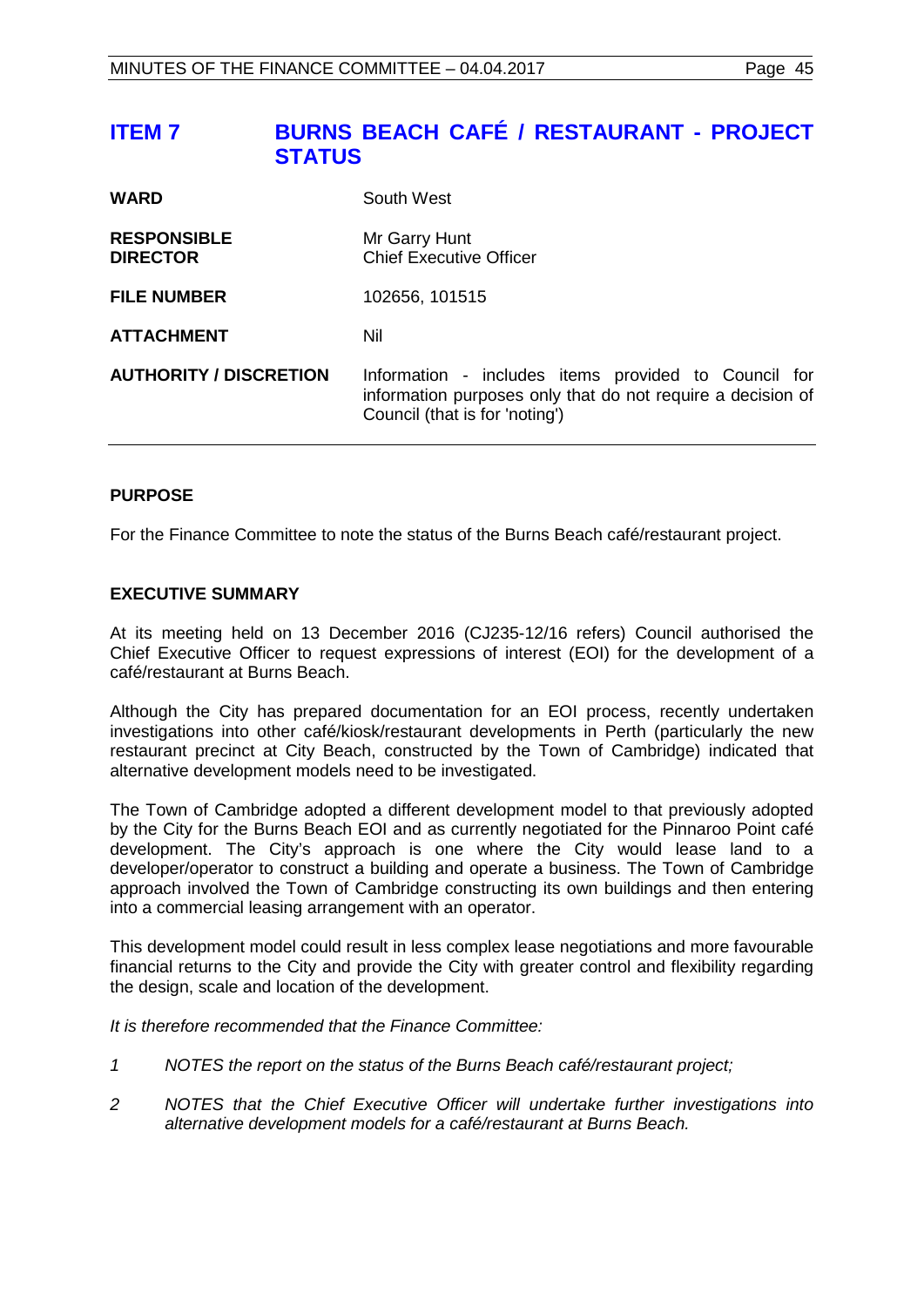### **BACKGROUND**

The City owns and manages a number of strategically located land parcels that in terms of accommodating cafés, kiosks and restaurants have the potential to increase the enjoyment of popular recreational locations and provide the City with a level of commercial gain.

At its meeting held on 22 June 2010 (CJ103-06/10 refers), Council endorsed the philosophy and parameters for the cafés/kiosks/restaurants project, to articulate for historical purposes its intent to progress the project and to address the project objectives. The cafés/kiosks/restaurants project vision recognises the provision of facilities which will:

- advance the City's ability to attract visitors/tourists for entertainment and socialising
- provide more employment, increase business opportunities, a greater awareness of the City's natural assets and a greater social and economic contribution by tourists
- provide equitable community based facilities that acknowledges and provides for the lifestyle and alfresco culture of Western Australia.

The fiscal responsibility and commerciality development parameters of the project aim to provide:

- assurance of commercial viability
- due diligence and financial/cost benefit analysis
- future financial and social benefit for City residents and visitors
- high quality, appropriate commercial operations
- consideration of co-location opportunities
- creation of an asset/s that maintains its capital value throughout its economic life cycle.

At its meeting held on 27 May 2013 Council considered a report entitled 'The Provision of Cafés/Kiosks/Restaurants on City Owned or Managed Land – Project Status and Progression Options Report' (CJ069-05/13 refers) and resolved in part:

#### *"That Council AUTHORISES the Chief Executive Officer to initiate an Expression of Interest process for the development of a café/restaurant facility at Burns Beach."*

At its meeting held on 6 October 2014 the former Strategic Financial Management Committee (SFMC) considered a report entitled 'Confidential – Burns Beach Café/Restaurant – Expression of Interest' (Item 3 refers). The report detailed the evaluation results from Stage One of the EOI, including details of the six submissions received. After due consideration of the report the SFMC resolved:

#### *"That the confidential item in relation to the Burns Beach Café/Restaurant – Expression of Interest be DEFERRED pending the adoption of the Burns Beach Master Plan by Council".*

At its meeting held on 18 October 2016 Council resolved in part to adopt the *Burns Beach Master Plan* (CJ158-10/16 refers). The *Burns Beach Master Plan* contains a design for the coastal node precinct of Burns Beach which includes a location for a café/restaurant development.

At its meeting held on 13 December 2016 (CJ235-12/16 refers) Council considered a status report on the progress of the café/kiosk/restaurant project and in relation to the Burns Beach café/restaurant resolved in part that it:

*"AUTHORISES the Chief Executive Officer to request Expressions of Interest for the development of a café/restaurant at Burns Beach, commencing in March 2017."*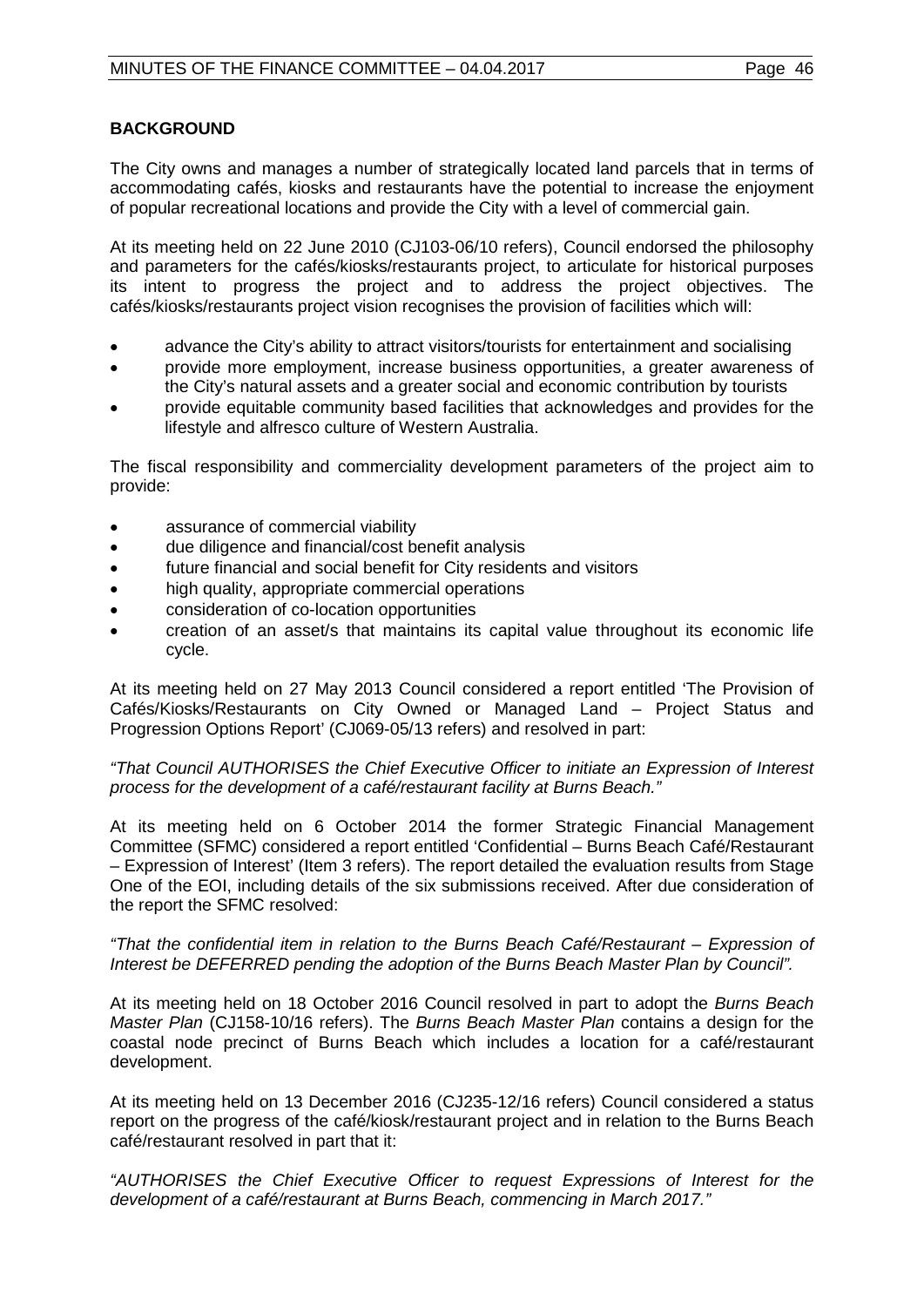#### **DETAILS**

Since the 13 December 2016 Council meeting (CJ235-12/16 refers) the City continued with the preparation of the necessary documentation for an EOI process for a café/restaurant at Burns Beach, with a view of releasing a request for submissions in March 2017. The EOI is intended to identify a preferred developer/operator to enter into a land lease with the City and to build and operate a facility on the land.

During the preparation of the EOI documents it became apparent that in order for the City to attract the best commercial operator for a facility, appropriate development parameters needed to be determined in advance of commencing the EOI process. With the previous EOI process undertaken by the City at Burns Beach in 2013 - 2014 the City received six submissions ranging from a café franchise up to a large-scale tavern-style development. The variability of these proposals made it difficult for the City to decide on an appropriate development.

Recently the City held discussions with representatives from the Town of Cambridge regarding their experience with the development of three new food and beverage facilities on freehold land owned by the Town of Cambridge at City Beach, comprising of Hamptons City Beach, Rise and Odyssea. In a short period these developments have proved to be commercially successful for both the Town of Cambridge and the businesses involved and have created a new food and beverage precinct servicing both the local and wider community and tourists alike.

The process followed by the Town of Cambridge differs from that adopted by the City for the previous EOI process for the Burns Beach café/restaurant project. The Town of Cambridge constructed the facility themselves and sought EOI's for suitable operators to lease the buildings, undertake commercial fit-out and operate their business. In this approach, the Town of Cambridge undertook a feasibility study and market analysis with the assistance of commercial real estate, leasing and food and beverage consultants. This allowed the Town of Cambridge to develop a detailed project brief before identifying a design for the development, which was undertaken through an architectural design competition.

The EOI process undertaken previously for the Burns Beach café/restaurant was the same that is currently being adopted at Pinnaroo Point where the City is considering leasing land from the Crown and then subleasing that land to a developer/operator who will finance the cost of construction and fit out of the facility and also operate the business. The City has recently received a draft Crown Land lease for Pinnaroo Point from the Department of Lands (DoL) for a 42 year lease. The draft Crown Land lease requires that the City pays the Crown 25% of the market rent (as determined by the Valuer General) for the first 20 years of the lease and then 50% of any market rent for the remainder of the 42 years. The process adopted by the City has proven to be a lengthy process due to complex negotiations between the City, the DoL and the operator, potentially resulting in marginal financial benefit to the City.

In contrast, the Town of Cambridge has adopted shorter lease terms of approximately 20 years, which is considered a reasonable payback period for all parties to recoup the costs incurred from the development. The DoL has also advised the City that approximately 20 years is an appropriate lease term for a developer to recoup the costs incurred in a development of this nature.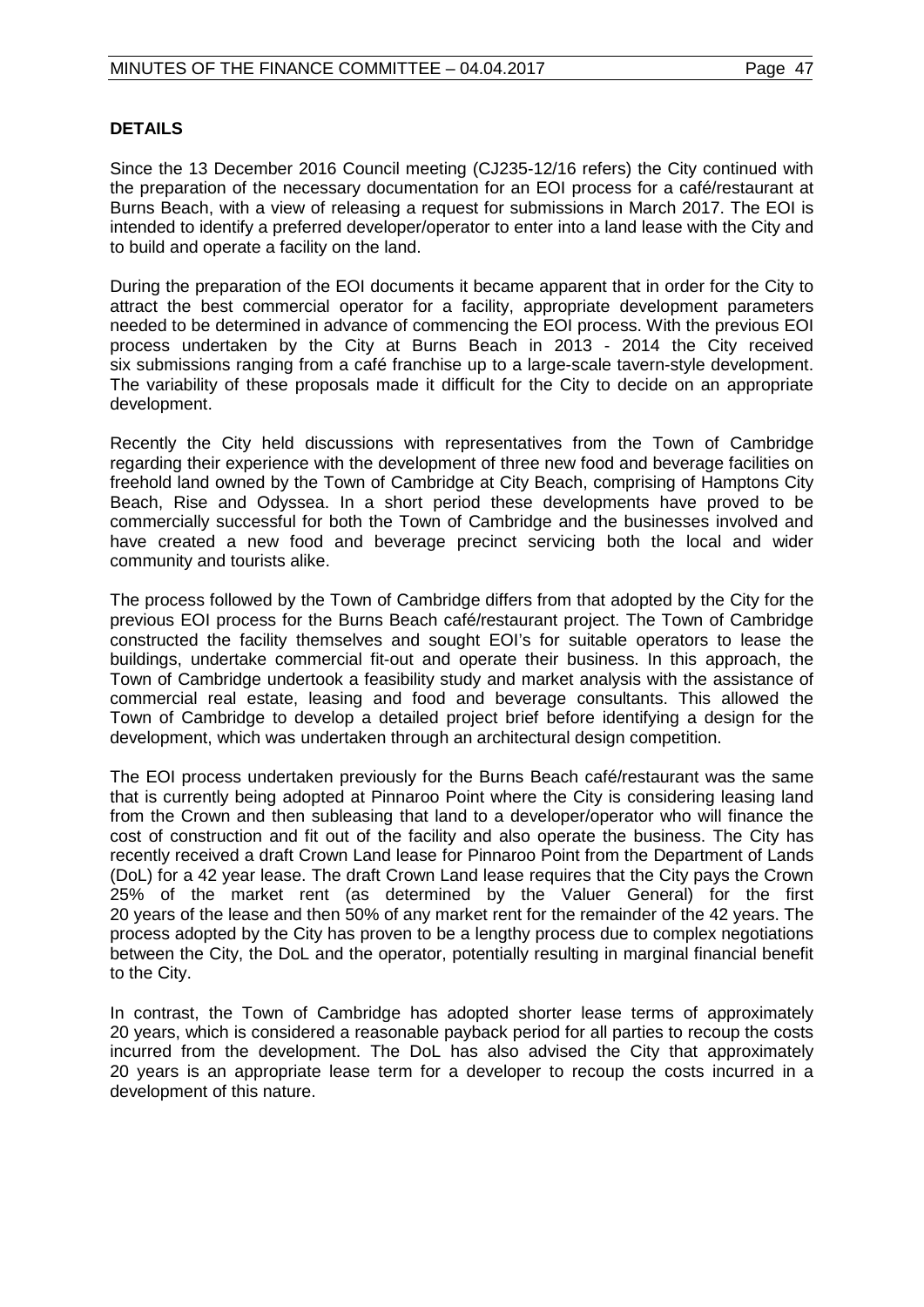#### **Issues and options considered**

The Finance Committee has the following options:

- continue with an EOI process at Burns Beach to identify a preferred developer/operator to enter into a land lease with the City and to build and operate a café/restaurant on the land or
- undertake further investigations into alternative development models including where the City constructs its own building on Crown Land.

#### **Legislation / Strategic Community Plan / policy implications**

| Besides the legislation that covers the eventual planning and<br>building requirements, with regard to the land related matters |
|---------------------------------------------------------------------------------------------------------------------------------|
| the Land Administration Act 1997 and the Department of                                                                          |
| Planning (DoP) and Department of Lands (DoL) relevant                                                                           |
| policies deal with the administration of Crown land. The                                                                        |
| Local Government Act 1995 and the Local Government                                                                              |
| (Functions and General) Regulations 1996 deal with local                                                                        |
| governments' disposition of property which includes leasing.                                                                    |
|                                                                                                                                 |

#### **Strategic Community Plan**

| Key theme                   | Economic Prosperity, Vibrancy and Growth.                     |
|-----------------------------|---------------------------------------------------------------|
| <b>Objective</b>            | Destination City.                                             |
| <b>Strategic initiative</b> | Facilitate the establishment of major tourism infrastructure. |
| <b>Policy</b>               | Not applicable.                                               |

#### **Risk management considerations**

The DoP's *State Coastal Planning Policy No. 2.6* applies to development along the City's coastline, particularly with regard to potential long term risks from severe storm erosion and sea level rise. The City has recently undertaken the required *Coastal Hazard Risk Management and Adaptation Plan* in accordance with this legislation.

DoP's *State Planning Policy No. 3.7: Planning in Bushfire Prone Areas* also applies to these sites. The City has recently undertaken a Bushfire Attack Level (BAL) assessment and *Bushfire Management Plan* for the proposed sites, in accordance with the legislation.

Other potential risks to the successful progression of the project include:

- inability to obtain support from the statutory approval authorities
- negative community reaction
- failure of negotiations on lease agreements
- a proponent, or the City, may opt not to proceed with the development.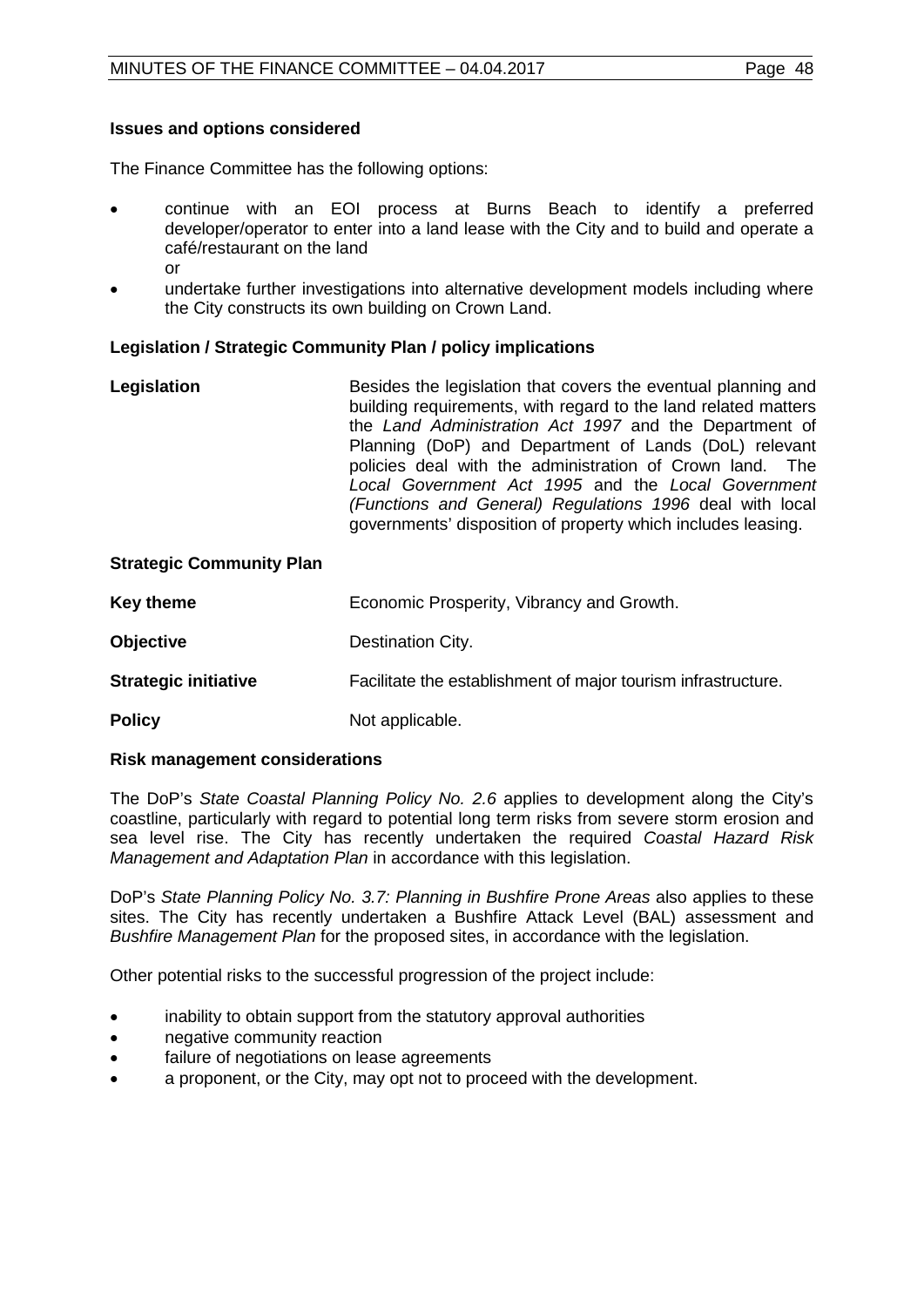### **Financial / budget implications**

Current financial year impact

| Account no.          | 1-220-C1060.              |
|----------------------|---------------------------|
| <b>Budget Item</b>   | Cafés/Kiosks/Restaurants. |
| <b>Budget amount</b> | \$180,000                 |
| Amount spent to date | \$78,989                  |
| <b>Proposed cost</b> | S                         |
| <b>Balance</b>       | \$101,011                 |

Figures above are current at March 2017.

All figures in this report are exclusive of GST.

#### Future financial year impact

- **Annual operating cost** Alternate development models will have different impacts regarding operating costs. Once the optimum development model has been determined, respective responsibilities towards operating costs will be clear. If the City was to construct its own building it will be responsible for external maintenance of the building. All other annual operating costs including rates and consumption of services would be borne by the operator.
- **Estimated annual income** The City would receive the market rent negotiated with a developer/operator, less any payments to the Crown. Rates would also be payable by the operator.
- **Capital replacement** If the City was to lease land to a developer/operator, they would be responsible for capital replacement of building and improvements. If the City was to develop a facility and lease the building to an operator the City would be responsible for capital replacement.
- **20 Year Strategic Financial Plan impact**  \$180,000 (includes project costs for two sites being Pinnaroo Point and Burns Beach).

**Impact year** 2016-2017.

All amounts quoted in this report are exclusive of GST.

#### **Regional significance**

The provision of cafés/kiosks/restaurants on City owned or managed land will provide significant resident/visitor/tourist benefit by enhancing the City's existing natural assets and amenities.

#### **Sustainability implications**

The project philosophy and parameters (CJ103-06/10 refers) outlines the intent of Council in progressing the project and addresses the following sustainability implications:

- Project Vision.
- Land Use and Built Form.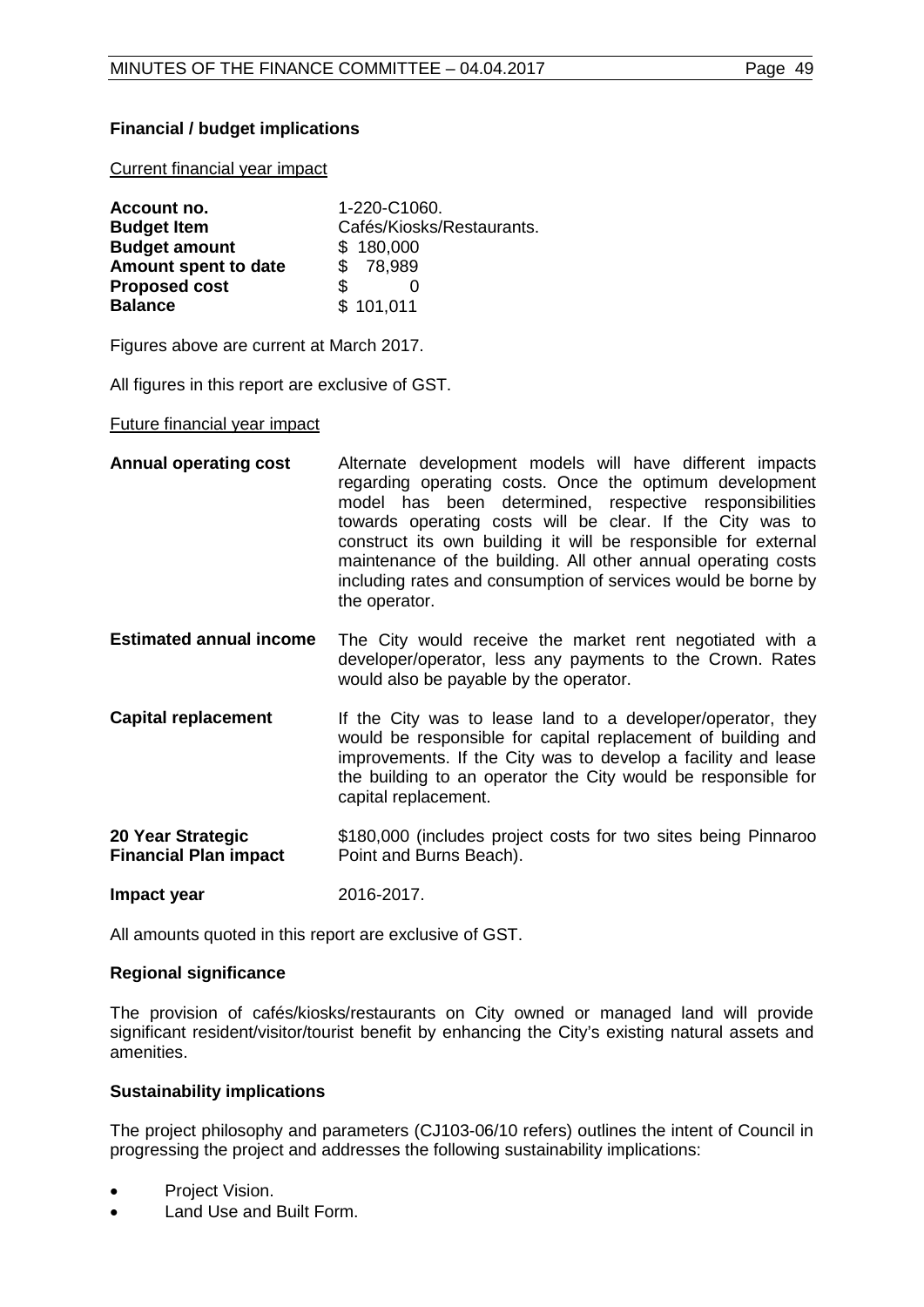- Environmental Strategy.
- Liaison Protocol.
- Fiscal Responsibility and Commerciality.
- Governance.

#### **Consultation**

The City may be required to publically advertise the proposed development in accordance with the *Local Government Act 1995*, pending final decisions on the leasing arrangements.

#### **COMMENT**

Before continuing with an EOI process, similar to that currently adopted for the Pinnaroo Point café project and as previously adopted for the Burns Beach café/restaurant EOI, where the City subleases Crown Land to a third party to develop and operate a facility, the City should consider alternative development models.

This may include the City leasing Crown Land and developing its own building at Burns Beach which potentially could be a more commercially viable approach. This could result in a less complex and time consuming negotiation period, constructive progress towards development, more favourable financial returns to the City and provide the City with greater control and flexibility with regard to the design, scale and location of the development.

#### **VOTING REQUIREMENTS**

Simple Majority.

#### **OFFICER'S RECOMMENDATION**

That the Finance Committee:

- 1 NOTES the report on the status of the Burns Beach café/restaurant project;
- 2 NOTES that the Chief Executive Officer will undertake further investigations into alternative development models for a café/restaurant at Burns Beach.

#### **MOVED Mayor Pickard, SECONDED Cr Logan that Council:**

- **1 NOTES the report on the status of the Burns Beach café/restaurant project;**
- **2 NOTES that the Chief Executive Officer will undertake further investigations into alternative development models for a café/restaurant at Burns Beach;**
- **3 AUTHORISES the Chief Executive Officer to initiate an Expression of Interest process for the development of a café/restaurant facility at Burns Beach.**

#### **The Motion was Put and CARRIED (6/0)**

**In favour of the Motion:** Cr McLean, Mayor Pickard, Crs Fishwick, Logan, Norman and Taylor.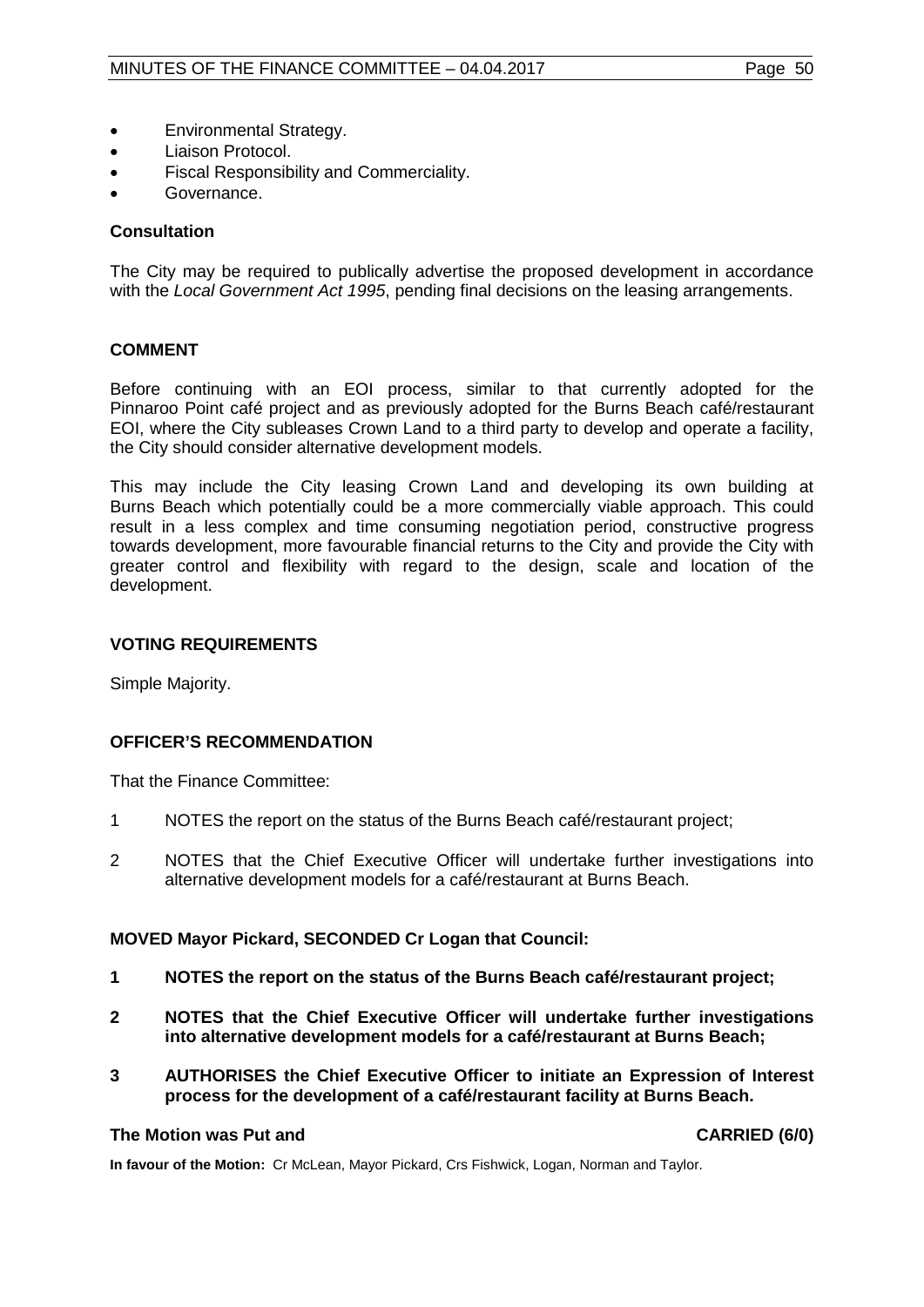## <span id="page-50-0"></span>**ITEM 8 CONFIDENTIAL – PINNAROO POINT CAFÉ - PROJECT STATUS**

| <b>WARD</b>                           | South West                                                                                                                                                                                          |
|---------------------------------------|-----------------------------------------------------------------------------------------------------------------------------------------------------------------------------------------------------|
| <b>RESPONSIBLE</b><br><b>DIRECTOR</b> | Mr Garry Hunt<br><b>Chief Executive Officer</b>                                                                                                                                                     |
| <b>FILE NUMBER</b>                    | 102656, 101515                                                                                                                                                                                      |
| <b>ATTACHMENT</b>                     | Nil                                                                                                                                                                                                 |
| <b>AUTHORITY / DISCRETION</b>         | Executive - The substantial direction setting and oversight<br>role of Council, such as adopting plans and reports,<br>accepting tenders, directing operations, setting<br>and<br>amending budgets. |

This Report is confidential in accordance with section 5.23(2)(c) of the *Local Government Act 1995*, which also permits the meeting to be closed to the public for business relating to the following:

*a contract entered into, or which may be entered into, by the local government and which relates to a matter to be discussed at the meeting.*

A full report was provided to Elected Members under separate cover. The report is not for publication.

**MOVED Cr Norman, SECONDED Cr Fishwick that the Finance Committee:**

- **1 NOTES the Confidential - Pinnaroo Point Café - Project Status Report;**
- **2 NOTES the estimated costs for the upgrade of existing services and additional services required for the café facility lease area are approximately \$488,000 (excluding GST);**
- **3 NOTES that the Chief Executive Officer will seek agreement from the Department of Lands to amend the draft Crown Land lease to acknowledge the costs of the City providing services to the proposed lease area, in the form of a rent free period of a term reflective of the costs of providing the services;**
- **4 NOTES that the Chief Executive Officer will continue negotiations with Rock (WA) Pty Ltd trading as White Salt to match the terms negotiated in the Crown Land lease, including matters relating to:**
	- **4.1 expiry of lease options;**
	- **4.2 market rent;**
	- **4.3 market rent review periods.**

#### **The Motion was Put and CARRIED (6/0)**

**In favour of the Motion:** Cr McLean, Mayor Pickard, Crs Fishwick, Logan, Norman and Taylor.